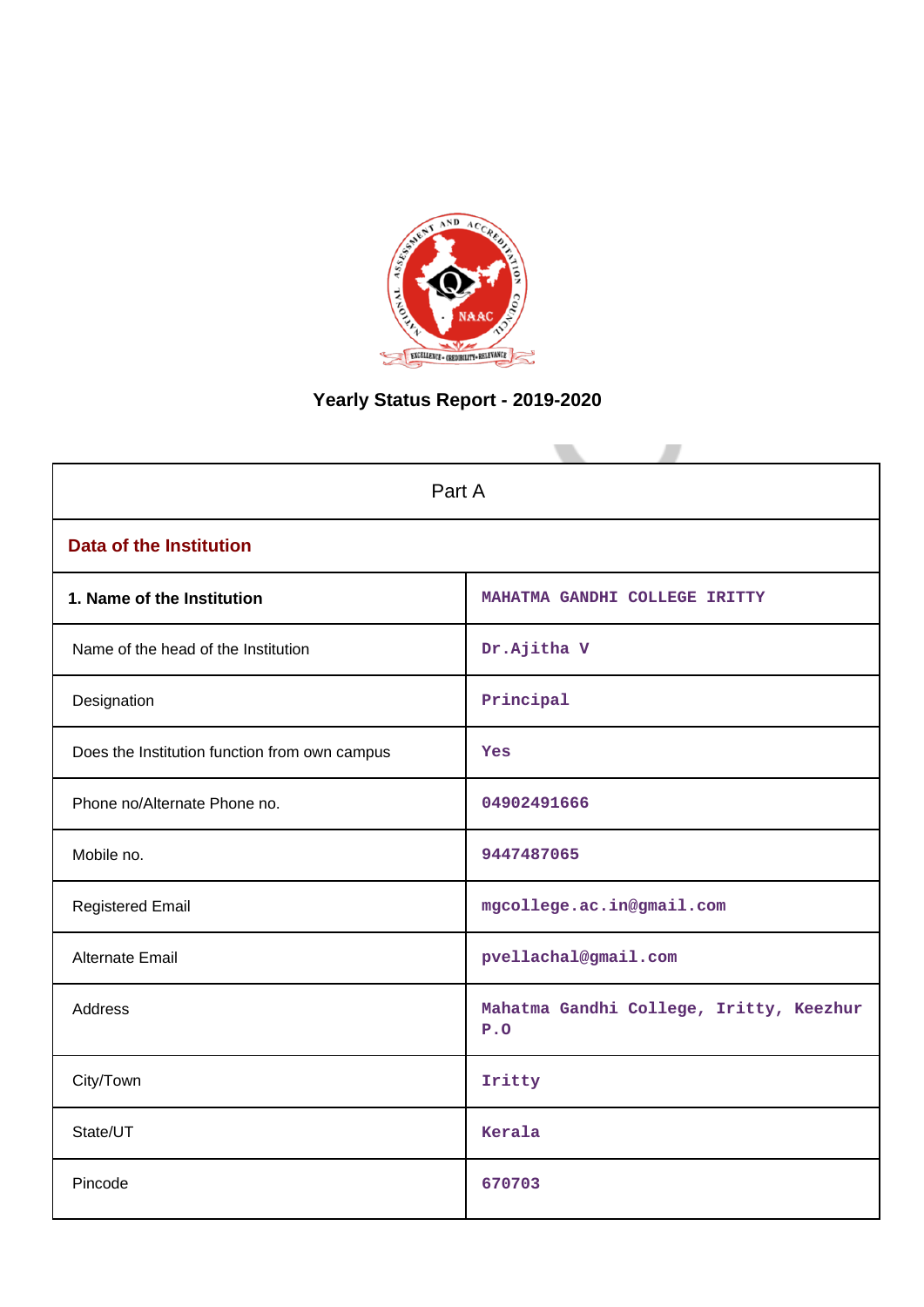| 2. Institutional Status                                                  |                                  |             |                                                                           |                                       |                          |
|--------------------------------------------------------------------------|----------------------------------|-------------|---------------------------------------------------------------------------|---------------------------------------|--------------------------|
| Affiliated / Constituent                                                 |                                  |             | Affiliated                                                                |                                       |                          |
| Type of Institution                                                      |                                  |             | Co-education                                                              |                                       |                          |
| Location                                                                 |                                  |             | Rural                                                                     |                                       |                          |
| <b>Financial Status</b>                                                  |                                  |             | state                                                                     |                                       |                          |
| Name of the IQAC co-ordinator/Director                                   |                                  |             | Pramod Kumar K V                                                          |                                       |                          |
| Phone no/Alternate Phone no.                                             |                                  |             | 04972827576                                                               |                                       |                          |
| Mobile no.                                                               |                                  |             | 9447384054                                                                |                                       |                          |
| <b>Registered Email</b>                                                  |                                  |             | pvellachal@gmail.com                                                      |                                       |                          |
| Alternate Email                                                          |                                  |             |                                                                           | mgcollege.ac.in@gmail.com             |                          |
| 3. Website Address                                                       |                                  |             |                                                                           |                                       |                          |
| Web-link of the AQAR: (Previous Academic Year)                           |                                  |             | https://mgcollege.ac.in/pdf/AQAR%201<br>8-19.pdf                          |                                       |                          |
| 4. Whether Academic Calendar prepared during<br>the year                 |                                  |             | Yes                                                                       |                                       |                          |
| if yes, whether it is uploaded in the institutional website:<br>Weblink: |                                  |             | https://mqcollege.ac.in/pdf/Academic-<br>calender-2019.pdf                |                                       |                          |
| <b>5. Accrediation Details</b>                                           |                                  |             |                                                                           |                                       |                          |
| Cycle                                                                    | Grade                            | <b>CGPA</b> | Year of<br>Accrediation                                                   | Validity                              |                          |
| 1                                                                        | А                                | 3.01        | 2016                                                                      | Period From<br>$05 - Nov - 2016$      | Period To<br>04-Nov-2021 |
|                                                                          |                                  |             |                                                                           |                                       |                          |
|                                                                          | 6. Date of Establishment of IQAC |             |                                                                           |                                       |                          |
| 7. Internal Quality Assurance System                                     |                                  |             |                                                                           |                                       |                          |
|                                                                          |                                  |             | Quality initiatives by IQAC during the year for promoting quality culture |                                       |                          |
| Item /Title of the quality initiative by<br><b>IQAC</b>                  |                                  |             | Date & Duration                                                           | Number of participants/ beneficiaries |                          |
| Academic orientation for                                                 |                                  |             | $01 - Aug - 2019$                                                         | 165                                   |                          |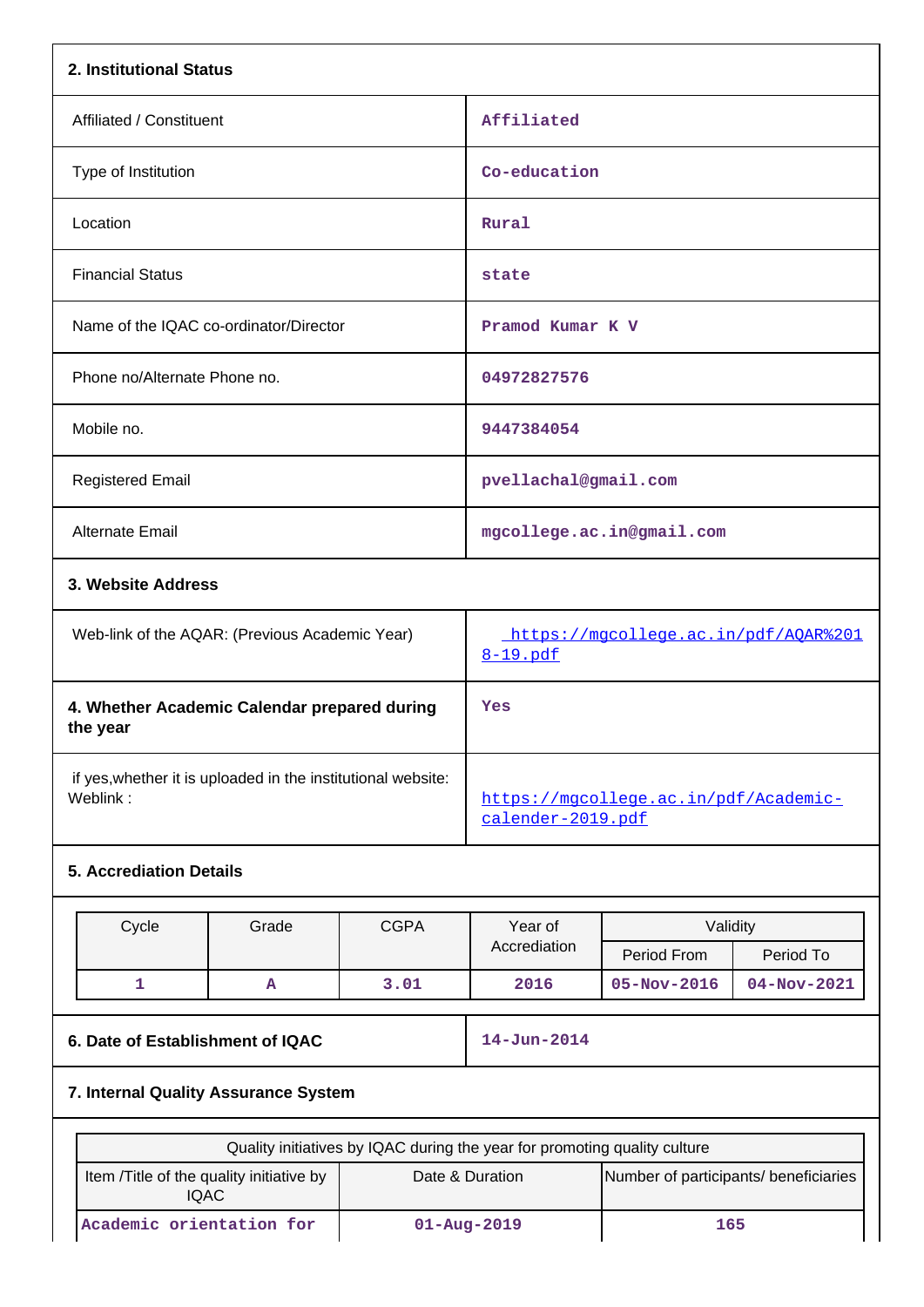| First semester students                                                                                                     |                                                                                                                    |     |    | 1         |                        |  |                                |             |
|-----------------------------------------------------------------------------------------------------------------------------|--------------------------------------------------------------------------------------------------------------------|-----|----|-----------|------------------------|--|--------------------------------|-------------|
|                                                                                                                             | Training in MIS for<br>teachers                                                                                    |     |    |           | 27-Aug-2019<br>1       |  | 30                             |             |
|                                                                                                                             | Expert Talk                                                                                                        |     |    |           | $08 - Jul - 2020$<br>1 |  |                                | 210         |
|                                                                                                                             |                                                                                                                    |     |    |           | View File              |  |                                |             |
| 8. Provide the list of funds by Central/ State Government- UGC/CSIR/DST/DBT/ICMR/TEQIP/World<br><b>Bank/CPE of UGC etc.</b> |                                                                                                                    |     |    |           |                        |  |                                |             |
|                                                                                                                             | Institution/Departmen<br>Scheme<br>t/Faculty                                                                       |     |    |           | <b>Funding Agency</b>  |  | Year of award with<br>duration | Amount      |
|                                                                                                                             | nil                                                                                                                | nil |    |           | nil                    |  | 2020<br>1                      | $\mathbf 0$ |
|                                                                                                                             |                                                                                                                    |     |    |           | No Files Uploaded !!!  |  |                                |             |
| 9. Whether composition of IQAC as per latest<br><b>NAAC</b> guidelines:                                                     |                                                                                                                    |     |    | Yes       |                        |  |                                |             |
|                                                                                                                             | Upload latest notification of formation of IQAC                                                                    |     |    |           | View File              |  |                                |             |
| 10. Number of IQAC meetings held during the<br>year :                                                                       |                                                                                                                    |     |    | 5         |                        |  |                                |             |
|                                                                                                                             | The minutes of IQAC meeting and compliances to the<br>decisions have been uploaded on the institutional<br>website |     |    | Yes       |                        |  |                                |             |
|                                                                                                                             | Upload the minutes of meeting and action taken report                                                              |     |    | View File |                        |  |                                |             |
| 11. Whether IQAC received funding from any of<br>the funding agency to support its activities<br>during the year?           |                                                                                                                    |     | No |           |                        |  |                                |             |

#### **12. Significant contributions made by IQAC during the current year(maximum five bullets)**

**IQAC College IQAC successfully undertook the following programmes during the year. 1. Preparation of AQAR for NAAC accreditation 2. Conducted Foundation Day 3. Distributed KP Noorudheen Memorial Endowment for 26 students 4. Orientation for first year students 5. Conducted expert talk on Relevance of Local History as resistance to the Globalization Policies 6. Released new volume of the research journal The Quest in association with the research Concil 7. Collected Feed Back from 3rd year students 8. Introduced Etlab software for administrative and academic smoothness 9. IQAC Planning to organize National Seminar in all subjects in March 10. IQAC iorganized a training programme for teachers entitled "Teacher as a Techno Pedagogue" in March. 11. Submitted the DPR for getting 2 crores for construction of new block, renovation of class rooms and office and purchase of equipments.**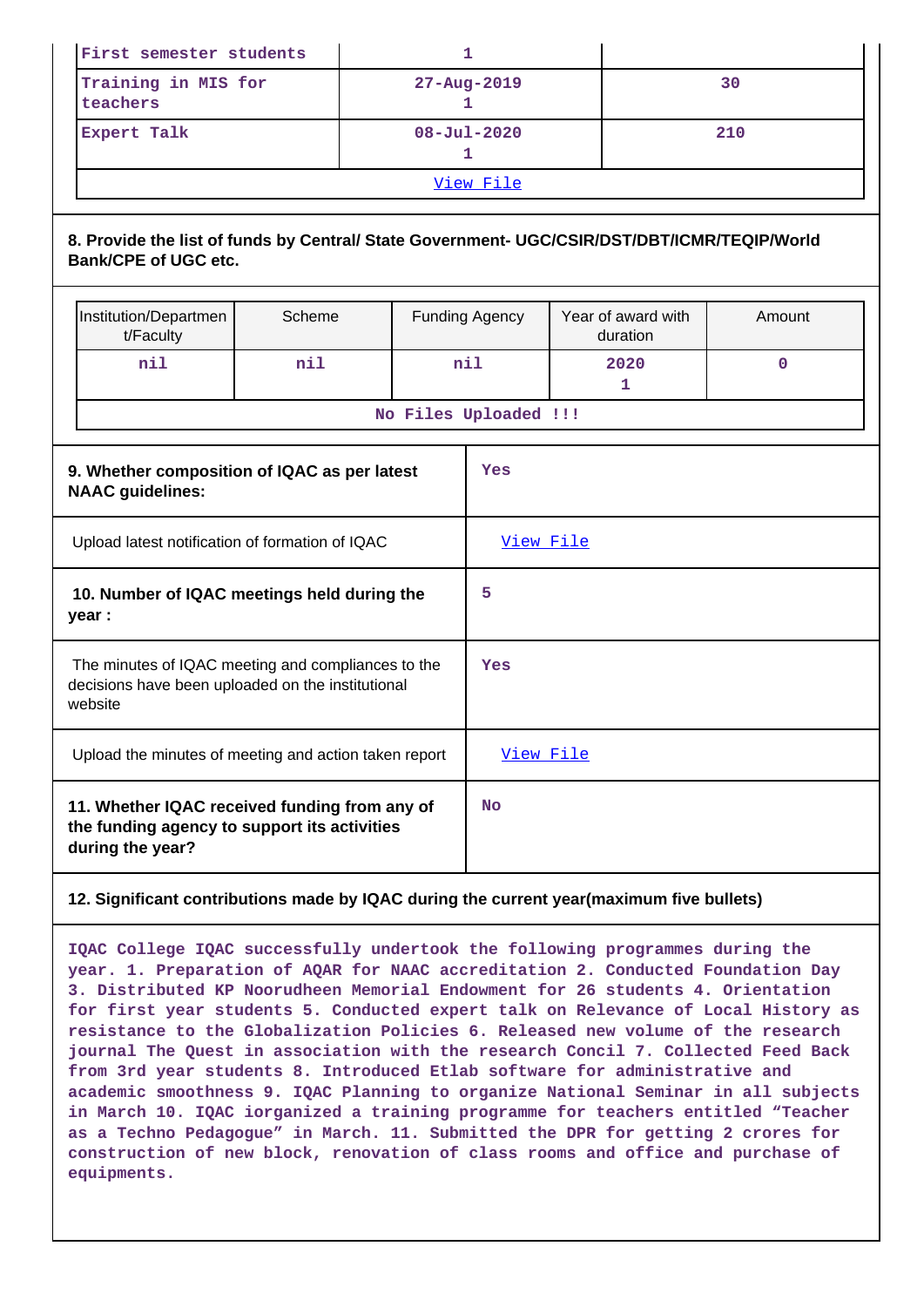[View File](https://assessmentonline.naac.gov.in/public/Postacc/Contribution/12981_Contribution.xlsx)

**13. Plan of action chalked out by the IQAC in the beginning of the academic year towards Quality Enhancement and outcome achieved by the end of the academic year**

|                                                                                                                                                                                                                                                                                                                                                                                                                                                                           | Plan of Action                                                                                                       | Achivements/Outcomes                                                                                                                                                                                                                                                                                                                                                                                                                                                                                                                                                                                                                               |
|---------------------------------------------------------------------------------------------------------------------------------------------------------------------------------------------------------------------------------------------------------------------------------------------------------------------------------------------------------------------------------------------------------------------------------------------------------------------------|----------------------------------------------------------------------------------------------------------------------|----------------------------------------------------------------------------------------------------------------------------------------------------------------------------------------------------------------------------------------------------------------------------------------------------------------------------------------------------------------------------------------------------------------------------------------------------------------------------------------------------------------------------------------------------------------------------------------------------------------------------------------------------|
| 7. Collecting Feed Back from 3rd year<br>students 8. Training on Etlab software<br>for administrative and academic<br>smoothness 9. IQAC to initiate Seminars<br>in all the Departments. 10. IQAC is<br>planning an orientation programme for<br>teachers entitled "Teacher as a Techno<br>Pedagogue" in March. 11. Submission of<br>the DPR for getting 2 crores for<br>construction of new block, renovation<br>of class rooms and office and purchase<br>of equipment. |                                                                                                                      | 8. A training programme was introduced<br>to all the teachers and Administrative<br>Staff on handling Et Lab Software. 9.<br>IQAC initiated various seminars in all<br>the Departments. 10. In order to equip<br>all the teachers regarding the<br>Technological innovations in<br>transacting pedagogy, IQAC organized a<br>programme called "Teacher as a Techno<br>Pedagogue on 2019 December 3rd. Dr.<br>Muhammed Salim, Principal, Farook<br>Training College was the resource<br>person. 12. IQAC /RUSA prepared the DPR<br>regarding the construction of a new<br>block, Renovation of Class rooms and<br>Office and purchase of Equipments |
|                                                                                                                                                                                                                                                                                                                                                                                                                                                                           |                                                                                                                      | View File                                                                                                                                                                                                                                                                                                                                                                                                                                                                                                                                                                                                                                          |
|                                                                                                                                                                                                                                                                                                                                                                                                                                                                           | 14. Whether AQAR was placed before statutory<br>body?                                                                | Yes                                                                                                                                                                                                                                                                                                                                                                                                                                                                                                                                                                                                                                                |
|                                                                                                                                                                                                                                                                                                                                                                                                                                                                           | Name of Statutory Body                                                                                               | <b>Meeting Date</b>                                                                                                                                                                                                                                                                                                                                                                                                                                                                                                                                                                                                                                |
|                                                                                                                                                                                                                                                                                                                                                                                                                                                                           | college council                                                                                                      | $07 - Mar - 2022$                                                                                                                                                                                                                                                                                                                                                                                                                                                                                                                                                                                                                                  |
|                                                                                                                                                                                                                                                                                                                                                                                                                                                                           | 15. Whether NAAC/or any other accredited<br>body(s) visited IQAC or interacted with it to<br>assess the functioning? | <b>No</b>                                                                                                                                                                                                                                                                                                                                                                                                                                                                                                                                                                                                                                          |
|                                                                                                                                                                                                                                                                                                                                                                                                                                                                           | 16. Whether institutional data submitted to<br><b>AISHE:</b>                                                         | Yes                                                                                                                                                                                                                                                                                                                                                                                                                                                                                                                                                                                                                                                |
|                                                                                                                                                                                                                                                                                                                                                                                                                                                                           | Year of Submission                                                                                                   | 2019                                                                                                                                                                                                                                                                                                                                                                                                                                                                                                                                                                                                                                               |
|                                                                                                                                                                                                                                                                                                                                                                                                                                                                           | Date of Submission                                                                                                   | $03 - Dec - 2019$                                                                                                                                                                                                                                                                                                                                                                                                                                                                                                                                                                                                                                  |
| 17. Does the Institution have Management<br><b>Information System?</b>                                                                                                                                                                                                                                                                                                                                                                                                    |                                                                                                                      | Yes                                                                                                                                                                                                                                                                                                                                                                                                                                                                                                                                                                                                                                                |
|                                                                                                                                                                                                                                                                                                                                                                                                                                                                           | If yes, give a brief descripiton and a list of modules<br>currently operational (maximum 500 words)                  | Et Lab, a software system has been<br>experimentally executed in the previous<br>year for the Management Information<br>System. The modified version of the<br>software made to operate in the current                                                                                                                                                                                                                                                                                                                                                                                                                                             |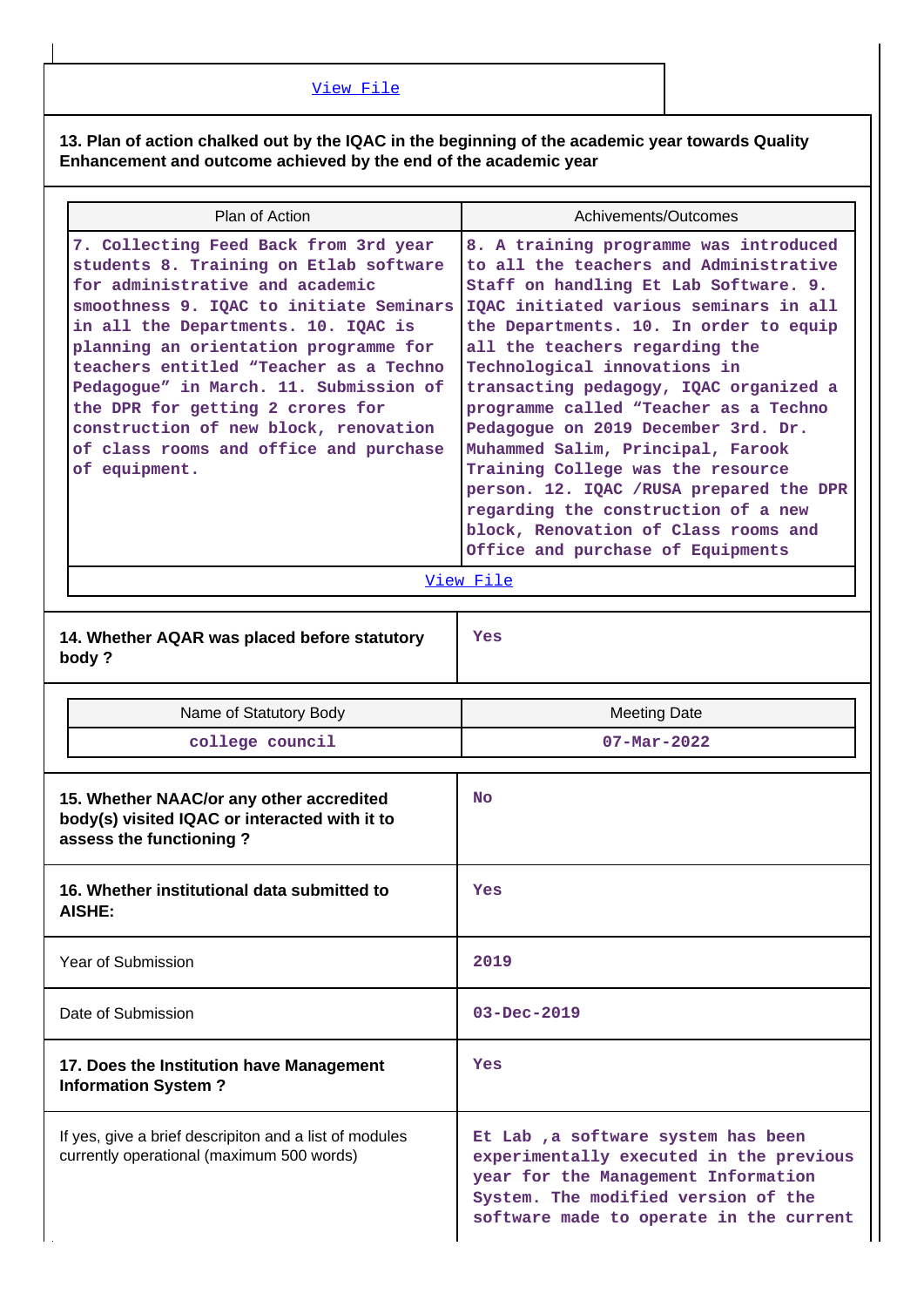**academic year is used to record the attendance of the students and their various details. Class groups help in communicating the official announcements. Attendance,Examination notice, academic contents are provided through this software. Facility to operate the online class and storage of videos are some of the characteristic features of this innovation.**

# **Part B**

#### **CRITERION I – CURRICULAR ASPECTS**

#### **1.1 – Curriculum Planning and Implementation**

 1.1.1 – Institution has the mechanism for well planned curriculum delivery and documentation. Explain in 500 words

 **The affiliating university of Mahatma Gandhi College, Iritty is Kannur University. So, the syllabi and curricula of U.G.Programmes and P.G.Programmes conducted at Mahatma Gandhi College, Iritty have to be the same syllabi and curricula prepared by the respective board of studies constituted at kannur university. Since many faculty members of Mahatma Gandhi College become members of succeeding board of studies, our college can effectively contribute to the preparation of the syllabus and curriculum of different academic programmes and make it up to date in terms of content and latest developments in the field. For effective curriculum delivery, the college has an academic calendar which is strictly followed. Different departments take utmost care in the delivery of curriculum. In different departments, each head of the department divides the respective curriculum and assigns it to the members of the faculty in a democratic manner. Thus, using methods like lectures, seminars, individual and group projects, it is ensured that the entire contents of the syllabus and curriculum are effectively completed in time. Assignments are given to the students and it is duly evaluated. Monthly test papers are conducted to evaluate how much the students have comprehended the curriculum. In the present semester system, university examinations are conducted two times in every academic year. Prior to the end semester examinations, model examinations is regularly conducted. Students are encouraged to ask questions. Remedial sessions are conducted for those students who are in need of the same. For effective curriculum delivery, information communication technology is used and for this smart boards, laptops etc are used whenever necessary. Innovative academic interventions like Scholar Support Programme(SSP), Walk With Scholar(WWS), etc greatly contribute to curriculum delivery to the satisfaction of all stake holders. Proper documentation of all these activities in the Teacher's Diary is carried out by the members of the faculty in each department. As part of the academic activities and its effective implementation, for every semester in the academic year, a calendar is prepared outlining the number of available working days, periodic assessment, model examination, study holidays and the university examination. This plan of action ensures the effective curriculum delivery and transaction. In the context of curriculum delivery and transaction, a preparation of the annual academic plan is the first step. A general time table is carefully prepared by the time table committee. Department council meeting is conducted , then the department prepare time table for each faculty. A work schedule that outlines the different academic, co curricular and extracurricular activities of the department is prepared. Different duties are assigned to the respective faculty members in charge of various activities. Seminars, workshops and other**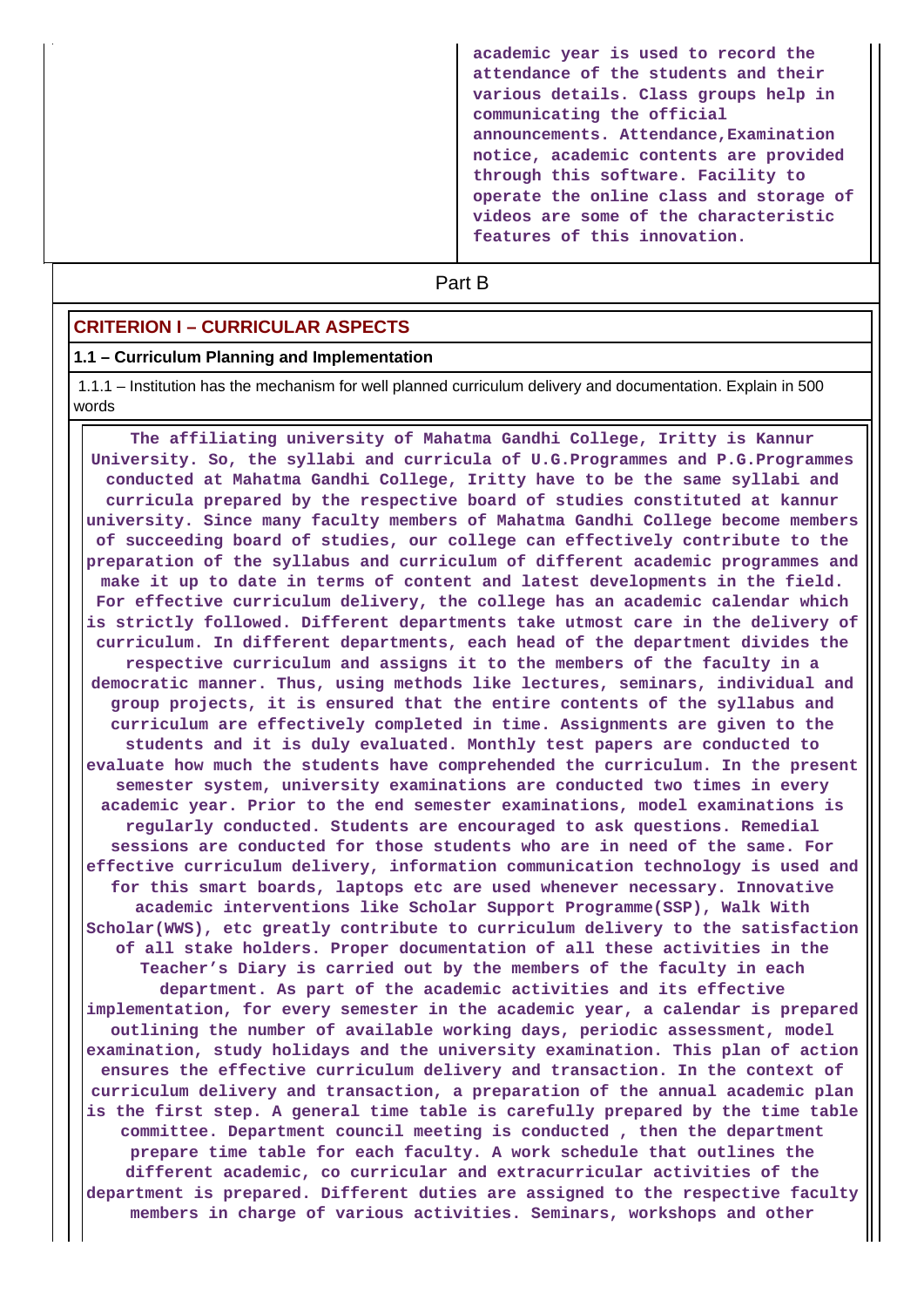#### **programmes are organised to provide fruitful exposure to the staff and students.Progress reports of the students are prepared. PTA and class wise PTSA meetings are conveyed to discuss the academic as well as co curricular activities.**

| 1.1.2 - Certificate/ Diploma Courses introduced during the academic year |                 |                          |          |                                                                                                                                                     |                                                                                                      |  |
|--------------------------------------------------------------------------|-----------------|--------------------------|----------|-----------------------------------------------------------------------------------------------------------------------------------------------------|------------------------------------------------------------------------------------------------------|--|
| Certificate                                                              | Diploma Courses | Dates of<br>Introduction | Duration | Focus on employ<br>ability/entreprene<br>urship                                                                                                     | Skill<br>Development                                                                                 |  |
| GeoGebra                                                                 | $\mathbf 0$     | 01/08/2019               | 20       | <b>Empowers</b><br>students to<br>take up the<br>preparation<br>of project<br>reports<br>related to<br>teaching.                                    | <b>Increases</b><br>the skills<br>related to<br>teaching<br>mathematics.                             |  |
| La-Tex                                                                   | 0               | 01/11/2019               | 20       | <b>Empowers</b><br>students to<br>take up the<br>preparation<br>of project<br>reports<br>related to<br>teaching.                                    | <b>Increases</b><br>the skills<br>related to<br>teaching<br>mathematics.                             |  |
| Accounting<br>Packages-<br>Tally                                         | 0               | 01/08/2019               | 30       | Aquaint<br>knowledge of<br>accounting<br>principles<br>and practice<br>of both<br>manual and<br>computerised<br>accountingIn<br>creases<br>skill in | <b>Increases</b><br>skill in<br>doing<br>computerised<br>accounting<br>using Tally                   |  |
| Python<br>Programming                                                    | 0               | 01/08/2019               | 28       | Acquires<br>knowledge in<br>python which<br>helps to get<br>employment<br>in web<br>application<br>development<br>and software<br>development       | Enhance<br>skill in<br>designing<br>and using<br>various<br>algorithms<br>to develop<br>applications |  |
| Computer<br>Assembling<br>and Software<br>Installation                   | 0               | 19/08/2019               | 25       | Acquiring<br>Knowledge in<br>computer<br>Hardware and<br>software                                                                                   | increasing<br>Skills                                                                                 |  |
| Certificate<br>Course in<br>Yoga                                         | 0               | 01/10/2019               | 15       | Enable<br>students to<br>havegood<br>health and                                                                                                     | Improves<br>flexibility<br>and self<br>esteem                                                        |  |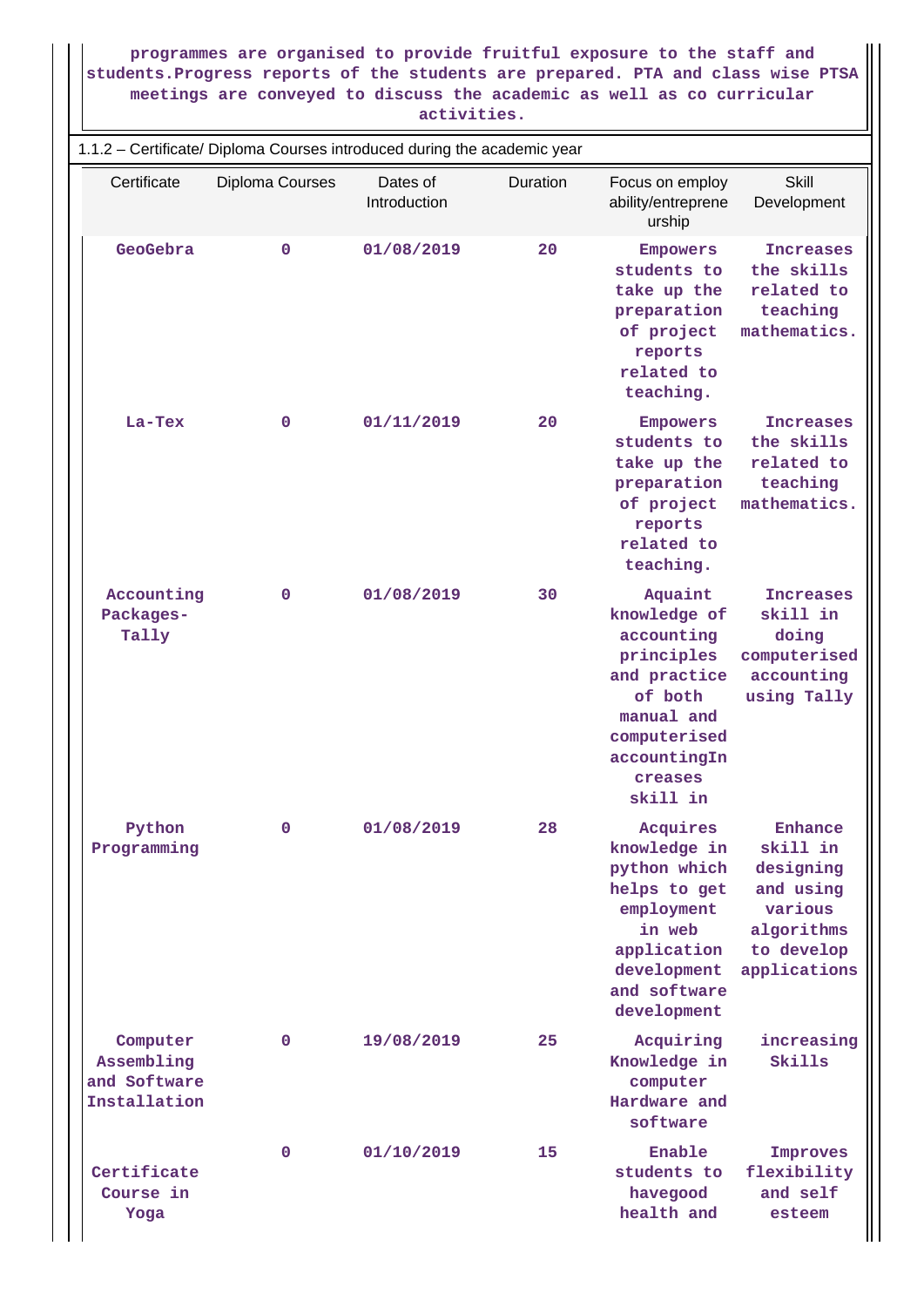|                                                                                                                                                                          |                                                   |                             | mental well<br>being        | through<br>practicing                                           |  |  |  |
|--------------------------------------------------------------------------------------------------------------------------------------------------------------------------|---------------------------------------------------|-----------------------------|-----------------------------|-----------------------------------------------------------------|--|--|--|
|                                                                                                                                                                          |                                                   |                             |                             | yoga                                                            |  |  |  |
| Employabil<br>$\mathbf 0$                                                                                                                                                | 01/08/2019                                        | 20                          | Gain                        | Improves                                                        |  |  |  |
| ity Skill<br>Enhancement                                                                                                                                                 |                                                   |                             | industry<br>acceptance      | inter<br>personal and                                           |  |  |  |
| Course                                                                                                                                                                   |                                                   |                             | by imbibing                 | intrapersona                                                    |  |  |  |
|                                                                                                                                                                          |                                                   |                             | interpersona                | 1 skills                                                        |  |  |  |
|                                                                                                                                                                          |                                                   |                             | 1 and<br>managerial         |                                                                 |  |  |  |
|                                                                                                                                                                          |                                                   |                             | skills                      |                                                                 |  |  |  |
| 1.2 - Academic Flexibility                                                                                                                                               |                                                   |                             |                             |                                                                 |  |  |  |
| 1.2.1 - New programmes/courses introduced during the academic year                                                                                                       |                                                   |                             |                             |                                                                 |  |  |  |
| Programme/Course                                                                                                                                                         | Dates of Introduction<br>Programme Specialization |                             |                             |                                                                 |  |  |  |
| <b>Nill</b>                                                                                                                                                              |                                                   | Nil                         |                             | Nill                                                            |  |  |  |
|                                                                                                                                                                          |                                                   | No file uploaded.           |                             |                                                                 |  |  |  |
| 1.2.2 - Programmes in which Choice Based Credit System (CBCS)/Elective course system implemented at the<br>affiliated Colleges (if applicable) during the academic year. |                                                   |                             |                             |                                                                 |  |  |  |
| Name of programmes adopting<br><b>CBCS</b>                                                                                                                               | Programme Specialization                          |                             |                             | Date of implementation of<br><b>CBCS/Elective Course System</b> |  |  |  |
| <b>BBA</b>                                                                                                                                                               |                                                   | <b>Basic Accounting</b>     | 06/06/2019                  |                                                                 |  |  |  |
| <b>BCom</b>                                                                                                                                                              |                                                   | <b>Basic Accounting</b>     | 06/06/2019                  |                                                                 |  |  |  |
| <b>BSC</b>                                                                                                                                                               |                                                   | Environmental Physics       |                             | 06/06/2019                                                      |  |  |  |
| <b>BSC</b>                                                                                                                                                               |                                                   | <b>Business Mathematics</b> |                             | 06/06/2019                                                      |  |  |  |
| <b>BSC</b>                                                                                                                                                               |                                                   | Web Technology              |                             | 06/06/2019                                                      |  |  |  |
| 1.2.3 - Students enrolled in Certificate/ Diploma Courses introduced during the year                                                                                     |                                                   |                             |                             |                                                                 |  |  |  |
|                                                                                                                                                                          | Certificate                                       |                             |                             | Diploma Course                                                  |  |  |  |
| <b>Number of Students</b>                                                                                                                                                |                                                   | 125                         |                             | 0                                                               |  |  |  |
| 1.3 - Curriculum Enrichment                                                                                                                                              |                                                   |                             |                             |                                                                 |  |  |  |
| 1.3.1 – Value-added courses imparting transferable and life skills offered during the year                                                                               |                                                   |                             |                             |                                                                 |  |  |  |
| <b>Value Added Courses</b>                                                                                                                                               | Date of Introduction                              |                             | Number of Students Enrolled |                                                                 |  |  |  |
| Human Rights and Duties                                                                                                                                                  |                                                   | 01/11/2019                  |                             | 50                                                              |  |  |  |
| Better English<br>Communication                                                                                                                                          |                                                   | 08/01/2020                  |                             | 50                                                              |  |  |  |
|                                                                                                                                                                          |                                                   | View File                   |                             |                                                                 |  |  |  |
| 1.3.2 - Field Projects / Internships under taken during the year                                                                                                         |                                                   |                             |                             |                                                                 |  |  |  |
| Project/Programme Title                                                                                                                                                  | Programme Specialization                          |                             |                             | No. of students enrolled for Field<br>Projects / Internships    |  |  |  |
| <b>Nill</b>                                                                                                                                                              |                                                   | Nil                         |                             | <b>Nill</b>                                                     |  |  |  |
|                                                                                                                                                                          |                                                   | No file uploaded.           |                             |                                                                 |  |  |  |
| 1.4 - Feedback System                                                                                                                                                    |                                                   |                             |                             |                                                                 |  |  |  |
| 1.4.1 - Whether structured feedback received from all the stakeholders.                                                                                                  |                                                   |                             |                             |                                                                 |  |  |  |
| <b>Students</b>                                                                                                                                                          |                                                   |                             | Yes                         |                                                                 |  |  |  |
|                                                                                                                                                                          |                                                   |                             |                             |                                                                 |  |  |  |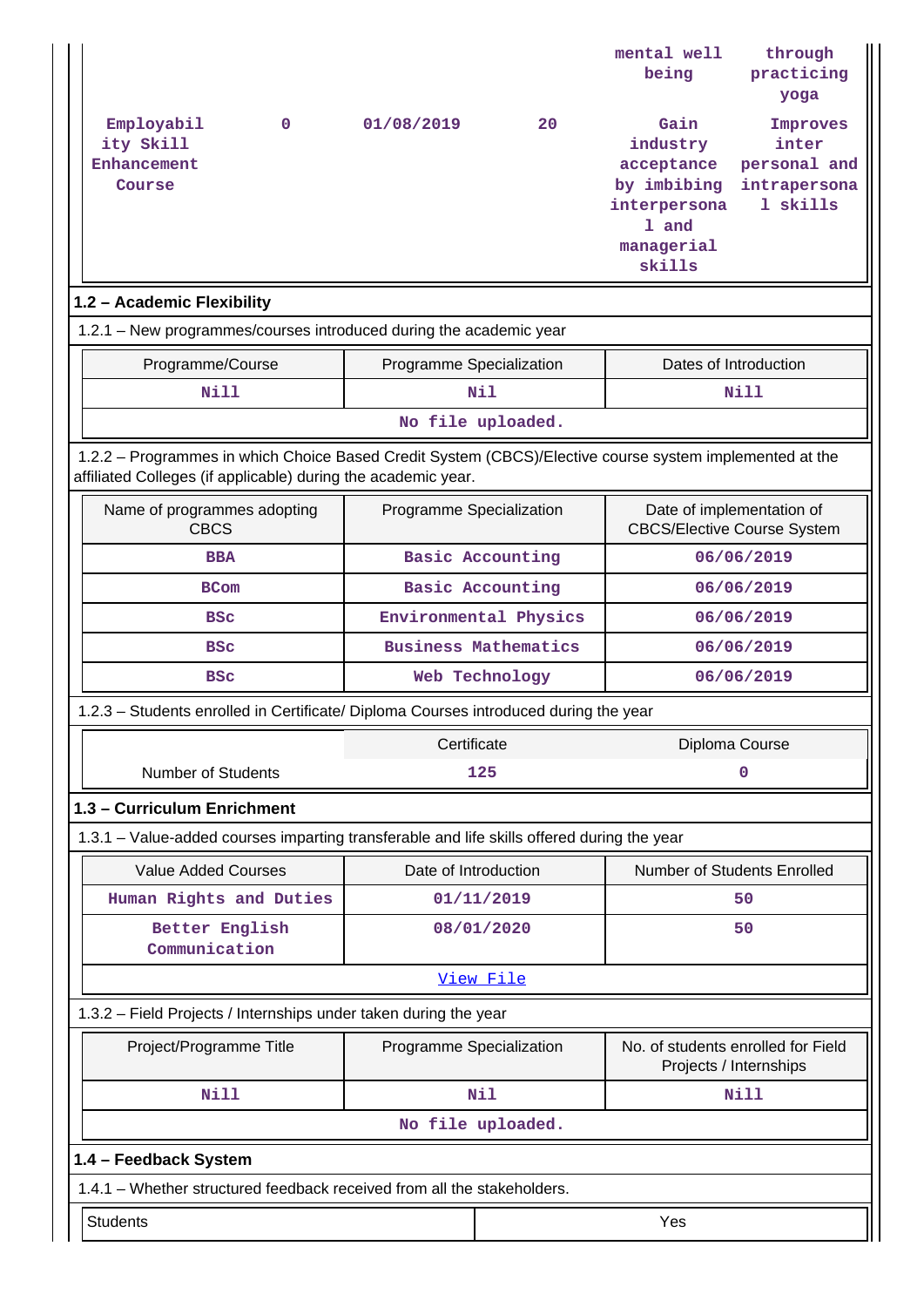| Teachers         | Yes |
|------------------|-----|
| <b>Employers</b> | No  |
| Alumni           | Yes |
| Parents          | Yes |

 1.4.2 – How the feedback obtained is being analyzed and utilized for overall development of the institution? (maximum 500 words)

#### Feedback Obtained

**Feedback is an effective tool to ensure that the stated objectives are constructively and effectively realized. At the end of each semester, the Principal collects feedback from students. IQAC collects feedback from students at the end of every academic year. The department and individual teachers also collect feedback regularly. PTA and PTSA meetings are platforms to provide feedback on curricular and co-curricular activities. Through these different channels of information collected using structured format of well designed questions and spaces for writing answers, the college gets and analyses data and information in order to ensure that the stated objectives of curriculum are effectively realized in course of implementation at the college level. Every department collects feedback of the students on the syllabus and curriculum through the tutorial system. While reviewing and restructuring the syllabus and Curriculum at the University, the respective members of the Board of Studies consider the views and responses of the students and suitable and relevant changes are incorporated accordingly. The Internal Quality Assurance Cell coordinates these activities. Feedback from outgoing students are collected and evaluated before their end semester university examination. Their feedback is consolidated and the report is handed over to the head of the departments concerned. Based on this, academic matters are discussed in the respective Department Council meeting and suggestions/opinions are seriously taken with due importance and remedial measures are implemented. Productive recommendations from the students are considered and duly implemented in the next academic session. Teachers in the academic bodies of the university usually point out these recommendations to the authorities concerned when suitable recommendations are taken up for discussion and implementation in bodies like Academic Council, Faculty and respective Board of Studies.**

# **CRITERION II – TEACHING- LEARNING AND EVALUATION**

#### **2.1 – Student Enrolment and Profile**

#### 2.1.1 – Demand Ratio during the year

| Name of the<br>Programme | Programme<br>Specialization | Number of seats<br>available | Number of<br>Application received | <b>Students Enrolled</b> |
|--------------------------|-----------------------------|------------------------------|-----------------------------------|--------------------------|
| <b>BCom</b>              | Finance                     | 60                           | 2998                              | 60                       |
| <b>BBA</b>               | Marketing                   | 40                           | 2381                              | 40                       |
| <b>BSC</b>               | Physics                     | 37                           | 1239                              | 37                       |
| <b>BSC</b>               | Mathematics                 | 36                           | 835                               | 36                       |
| <b>BSC</b>               | Computer<br>Science         | 30                           | 1164                              | 30                       |
| <b>MCom</b>              | Finance                     | 22                           | 647                               | 22                       |
| <b>MSC</b>               | Mathematics                 | 20                           | 390                               | 20                       |
|                          |                             | View File                    |                                   |                          |

#### **2.2 – Catering to Student Diversity**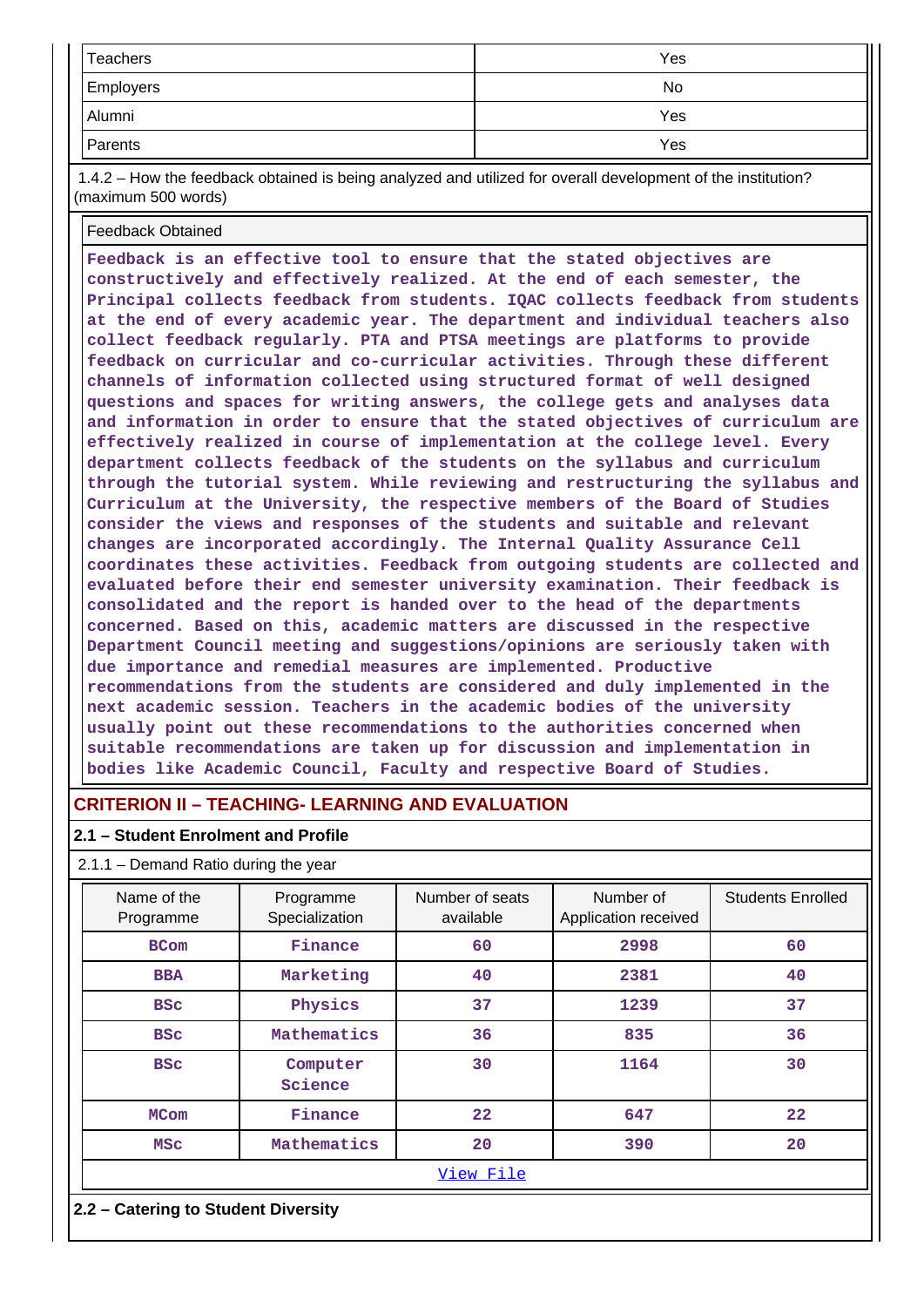| 2.2.1 - Student - Full time teacher ratio (current year data)                                                                                                                                                                                                                                                                                                                                                                                                                                                                                                                                                                                                                                                                                                                                                                                                                                                                                                                                                                                                                                                                                                                                                                                                                                                                                                                                                                                                                                                                                                                                                                                                                                                                                                                                                                                                                                                                                                                                                                                                                                                                                                                                                                                                                                                                                                                                                                                                                                                                                                                                                                                                                                                                                                                                                                                                                                                                                                                                                                                                                                                                                                                                                                                                                                                                                                                                                                                                                                                                                                               |                                                              |                                                              |                                                                                                  |                                                                                                  |                                                             |  |  |
|-----------------------------------------------------------------------------------------------------------------------------------------------------------------------------------------------------------------------------------------------------------------------------------------------------------------------------------------------------------------------------------------------------------------------------------------------------------------------------------------------------------------------------------------------------------------------------------------------------------------------------------------------------------------------------------------------------------------------------------------------------------------------------------------------------------------------------------------------------------------------------------------------------------------------------------------------------------------------------------------------------------------------------------------------------------------------------------------------------------------------------------------------------------------------------------------------------------------------------------------------------------------------------------------------------------------------------------------------------------------------------------------------------------------------------------------------------------------------------------------------------------------------------------------------------------------------------------------------------------------------------------------------------------------------------------------------------------------------------------------------------------------------------------------------------------------------------------------------------------------------------------------------------------------------------------------------------------------------------------------------------------------------------------------------------------------------------------------------------------------------------------------------------------------------------------------------------------------------------------------------------------------------------------------------------------------------------------------------------------------------------------------------------------------------------------------------------------------------------------------------------------------------------------------------------------------------------------------------------------------------------------------------------------------------------------------------------------------------------------------------------------------------------------------------------------------------------------------------------------------------------------------------------------------------------------------------------------------------------------------------------------------------------------------------------------------------------------------------------------------------------------------------------------------------------------------------------------------------------------------------------------------------------------------------------------------------------------------------------------------------------------------------------------------------------------------------------------------------------------------------------------------------------------------------------------------------------|--------------------------------------------------------------|--------------------------------------------------------------|--------------------------------------------------------------------------------------------------|--------------------------------------------------------------------------------------------------|-------------------------------------------------------------|--|--|
| Year                                                                                                                                                                                                                                                                                                                                                                                                                                                                                                                                                                                                                                                                                                                                                                                                                                                                                                                                                                                                                                                                                                                                                                                                                                                                                                                                                                                                                                                                                                                                                                                                                                                                                                                                                                                                                                                                                                                                                                                                                                                                                                                                                                                                                                                                                                                                                                                                                                                                                                                                                                                                                                                                                                                                                                                                                                                                                                                                                                                                                                                                                                                                                                                                                                                                                                                                                                                                                                                                                                                                                                        | Number of<br>students enrolled<br>in the institution<br>(UG) | Number of<br>students enrolled<br>in the institution<br>(PG) | Number of<br>fulltime teachers<br>available in the<br>institution<br>teaching only UG<br>courses | Number of<br>fulltime teachers<br>available in the<br>institution<br>teaching only PG<br>courses | Number of<br>teachers<br>teaching both UG<br>and PG courses |  |  |
| 2019                                                                                                                                                                                                                                                                                                                                                                                                                                                                                                                                                                                                                                                                                                                                                                                                                                                                                                                                                                                                                                                                                                                                                                                                                                                                                                                                                                                                                                                                                                                                                                                                                                                                                                                                                                                                                                                                                                                                                                                                                                                                                                                                                                                                                                                                                                                                                                                                                                                                                                                                                                                                                                                                                                                                                                                                                                                                                                                                                                                                                                                                                                                                                                                                                                                                                                                                                                                                                                                                                                                                                                        | 203                                                          | 42                                                           | 19                                                                                               | 0                                                                                                | 15                                                          |  |  |
|                                                                                                                                                                                                                                                                                                                                                                                                                                                                                                                                                                                                                                                                                                                                                                                                                                                                                                                                                                                                                                                                                                                                                                                                                                                                                                                                                                                                                                                                                                                                                                                                                                                                                                                                                                                                                                                                                                                                                                                                                                                                                                                                                                                                                                                                                                                                                                                                                                                                                                                                                                                                                                                                                                                                                                                                                                                                                                                                                                                                                                                                                                                                                                                                                                                                                                                                                                                                                                                                                                                                                                             | 2.3 - Teaching - Learning Process                            |                                                              |                                                                                                  |                                                                                                  |                                                             |  |  |
| 2.3.1 - Percentage of teachers using ICT for effective teaching with Learning Management Systems (LMS), E-<br>learning resources etc. (current year data)                                                                                                                                                                                                                                                                                                                                                                                                                                                                                                                                                                                                                                                                                                                                                                                                                                                                                                                                                                                                                                                                                                                                                                                                                                                                                                                                                                                                                                                                                                                                                                                                                                                                                                                                                                                                                                                                                                                                                                                                                                                                                                                                                                                                                                                                                                                                                                                                                                                                                                                                                                                                                                                                                                                                                                                                                                                                                                                                                                                                                                                                                                                                                                                                                                                                                                                                                                                                                   |                                                              |                                                              |                                                                                                  |                                                                                                  |                                                             |  |  |
| Number of<br><b>Teachers on Roll</b>                                                                                                                                                                                                                                                                                                                                                                                                                                                                                                                                                                                                                                                                                                                                                                                                                                                                                                                                                                                                                                                                                                                                                                                                                                                                                                                                                                                                                                                                                                                                                                                                                                                                                                                                                                                                                                                                                                                                                                                                                                                                                                                                                                                                                                                                                                                                                                                                                                                                                                                                                                                                                                                                                                                                                                                                                                                                                                                                                                                                                                                                                                                                                                                                                                                                                                                                                                                                                                                                                                                                        | Number of<br>teachers using<br>ICT (LMS, e-<br>Resources)    | <b>ICT Tools and</b><br>resources<br>available               | Number of ICT<br>enabled<br>Classrooms                                                           | Numberof smart<br>classrooms                                                                     | E-resources and<br>techniques used                          |  |  |
| 34                                                                                                                                                                                                                                                                                                                                                                                                                                                                                                                                                                                                                                                                                                                                                                                                                                                                                                                                                                                                                                                                                                                                                                                                                                                                                                                                                                                                                                                                                                                                                                                                                                                                                                                                                                                                                                                                                                                                                                                                                                                                                                                                                                                                                                                                                                                                                                                                                                                                                                                                                                                                                                                                                                                                                                                                                                                                                                                                                                                                                                                                                                                                                                                                                                                                                                                                                                                                                                                                                                                                                                          | 34                                                           | 6                                                            | 6                                                                                                | 6                                                                                                | 6                                                           |  |  |
|                                                                                                                                                                                                                                                                                                                                                                                                                                                                                                                                                                                                                                                                                                                                                                                                                                                                                                                                                                                                                                                                                                                                                                                                                                                                                                                                                                                                                                                                                                                                                                                                                                                                                                                                                                                                                                                                                                                                                                                                                                                                                                                                                                                                                                                                                                                                                                                                                                                                                                                                                                                                                                                                                                                                                                                                                                                                                                                                                                                                                                                                                                                                                                                                                                                                                                                                                                                                                                                                                                                                                                             |                                                              |                                                              | View File of ICT Tools and resources                                                             |                                                                                                  |                                                             |  |  |
|                                                                                                                                                                                                                                                                                                                                                                                                                                                                                                                                                                                                                                                                                                                                                                                                                                                                                                                                                                                                                                                                                                                                                                                                                                                                                                                                                                                                                                                                                                                                                                                                                                                                                                                                                                                                                                                                                                                                                                                                                                                                                                                                                                                                                                                                                                                                                                                                                                                                                                                                                                                                                                                                                                                                                                                                                                                                                                                                                                                                                                                                                                                                                                                                                                                                                                                                                                                                                                                                                                                                                                             |                                                              |                                                              | View File of E-resources and techniques used                                                     |                                                                                                  |                                                             |  |  |
| 2.3.2 - Students mentoring system available in the institution? Give details. (maximum 500 words)                                                                                                                                                                                                                                                                                                                                                                                                                                                                                                                                                                                                                                                                                                                                                                                                                                                                                                                                                                                                                                                                                                                                                                                                                                                                                                                                                                                                                                                                                                                                                                                                                                                                                                                                                                                                                                                                                                                                                                                                                                                                                                                                                                                                                                                                                                                                                                                                                                                                                                                                                                                                                                                                                                                                                                                                                                                                                                                                                                                                                                                                                                                                                                                                                                                                                                                                                                                                                                                                           |                                                              |                                                              |                                                                                                  |                                                                                                  |                                                             |  |  |
| There is a systematic mentoring system in the college. Immediately after the admission, student bio-data is<br>collected. By this, each department get academic record, family details, financial status, interest of the student<br>and future plan of each student. Tutor in charge of the class go through the bio-data and call each student<br>personally to discuss and motivate them. The individual cases are discussed in department level meeting.<br>Personal interviews and post admission tests/assignments were given in order to identify backward students. We<br>have a well planned schedule for tutorials and remedial teaching and are part of the running time table. Each<br>class is under the control of tutors. The tutor will coordinate tutorial and remedial activities. It is often found that<br>poor economy and lack of proper family support were the main reason for the apparent backwardness of the<br>students (rather than the so called talent). The success of the college can be mainly attributed for motivating and<br>orienting the backward students and bringing them in the mainstream. SSP programme facilitates our aim to a<br>great extent. An orientation programme is conducted for first year undergraduate students. Parents of first year<br>undergraduate students are also invited for the orientation programme. The aim of various degree programmes,<br>examination procedure, etc are explained by the resource person. As most of the students come from interior<br>areas with rural back ground, and since most of them are from Malayalam medium schools, initially classes are<br>engaged through bilingual method. Gradually, classes will be handled in English medium so that students will get<br>benefited when they join prestigious institutions after graduation. Micro tutors are in charge of 6-10 students of<br>the class and micro tutors contact students and their parents regularly. Personal care by micro tutors improve<br>leadership quality among students. Advanced learners are given advanced assignments and practical works.<br>Counselling facility is available to students. Tutors give counselling to students during their discussion. Prominent<br>alumni of the college also render their service as mentors. Alumni working/studying/doing research in reputed<br>institutions like Texas, Max Planck Institute, IISc, IITs, IISERs, RRL etc interact with our students. Sufficient<br>opportunities are given for the concept/principle 'learning by doing'. For this well furnished labs are equipped.<br>Apart from this, as part of the syllabus, there are seminars, projects and viva voce. Student assessment is an<br>integral part of the teaching-learning programme of the college. Personal interviews with students and parents<br>were conducted. Test papers and assignments were given frequently. We complete the syllabi in time and make<br>proper revision of the same. The departments hold periodic meetings of faculties and occasionally Principal<br>attend the same. Principal verifies the teaching plan, evaluates the performance, and suggest corrective<br>measure, if necessary. Character development and leadership qualities are developed by students by actively<br>participating in NCC, NSS, Nature Club (Bhoomithra Sena) and various co-curricular activities. The high<br>percentage of success in the university examinations and other competitive examinations reflects the<br>effectiveness of teaching learning system. |                                                              |                                                              |                                                                                                  |                                                                                                  |                                                             |  |  |
| institution                                                                                                                                                                                                                                                                                                                                                                                                                                                                                                                                                                                                                                                                                                                                                                                                                                                                                                                                                                                                                                                                                                                                                                                                                                                                                                                                                                                                                                                                                                                                                                                                                                                                                                                                                                                                                                                                                                                                                                                                                                                                                                                                                                                                                                                                                                                                                                                                                                                                                                                                                                                                                                                                                                                                                                                                                                                                                                                                                                                                                                                                                                                                                                                                                                                                                                                                                                                                                                                                                                                                                                 | Number of students enrolled in the                           | Number of fulltime teachers                                  |                                                                                                  | Mentor: Mentee Ratio                                                                             |                                                             |  |  |
|                                                                                                                                                                                                                                                                                                                                                                                                                                                                                                                                                                                                                                                                                                                                                                                                                                                                                                                                                                                                                                                                                                                                                                                                                                                                                                                                                                                                                                                                                                                                                                                                                                                                                                                                                                                                                                                                                                                                                                                                                                                                                                                                                                                                                                                                                                                                                                                                                                                                                                                                                                                                                                                                                                                                                                                                                                                                                                                                                                                                                                                                                                                                                                                                                                                                                                                                                                                                                                                                                                                                                                             | 671                                                          |                                                              | 34                                                                                               |                                                                                                  | 1:20                                                        |  |  |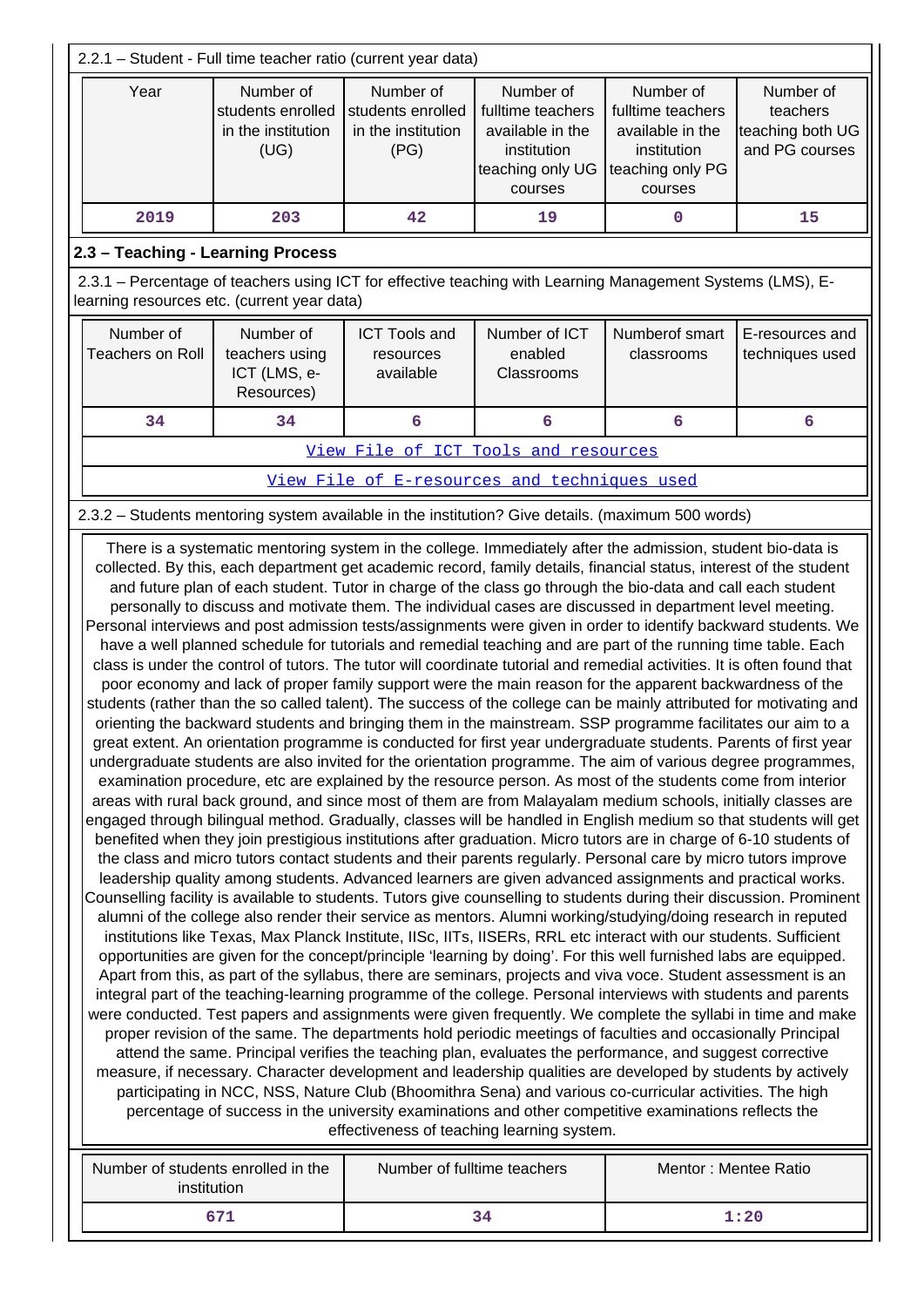| 2.4 - Teacher Profile and Quality                                                                                                                                                              |                       |                                                                                                            |  |                        |                             |                                                                                                                                                                                   |                                                                                                                                                                                                                           |
|------------------------------------------------------------------------------------------------------------------------------------------------------------------------------------------------|-----------------------|------------------------------------------------------------------------------------------------------------|--|------------------------|-----------------------------|-----------------------------------------------------------------------------------------------------------------------------------------------------------------------------------|---------------------------------------------------------------------------------------------------------------------------------------------------------------------------------------------------------------------------|
| 2.4.1 - Number of full time teachers appointed during the year                                                                                                                                 |                       |                                                                                                            |  |                        |                             |                                                                                                                                                                                   |                                                                                                                                                                                                                           |
| No. of sanctioned<br>positions                                                                                                                                                                 |                       | No. of filled positions<br>Positions filled during<br>Vacant positions<br>the current year                 |  |                        | No. of faculty with<br>Ph.D |                                                                                                                                                                                   |                                                                                                                                                                                                                           |
| 1                                                                                                                                                                                              |                       | $\mathbf{1}$                                                                                               |  | $\mathbf 0$            | 1                           |                                                                                                                                                                                   | 1                                                                                                                                                                                                                         |
| 2.4.2 - Honours and recognition received by teachers (received awards, recognition, fellowships at State, National,<br>International level from Government, recognised bodies during the year) |                       |                                                                                                            |  |                        |                             |                                                                                                                                                                                   |                                                                                                                                                                                                                           |
| Year of Award                                                                                                                                                                                  |                       | Name of full time teachers<br>receiving awards from<br>state level, national level,<br>international level |  | Designation            |                             | Name of the award,<br>fellowship, received from<br>Government or recognized<br>bodies                                                                                             |                                                                                                                                                                                                                           |
| 2019<br>Dr. Devadhasan<br>K.V.                                                                                                                                                                 |                       |                                                                                                            |  | Associate<br>Professor |                             | Selected to<br>Kannur District<br>Table Tennis<br>Association as<br>Executive committee<br>member                                                                                 |                                                                                                                                                                                                                           |
| 2019                                                                                                                                                                                           | Dr Bijumon R.         |                                                                                                            |  |                        | Associate<br>Professor      |                                                                                                                                                                                   | i) PI, SWAYAM<br>Course ii)<br>Chairman, Board of<br>Examinations iii)<br>Member, Board of<br>Studies, Christ<br>College,<br>Irinjalakkuda. iv)<br>Subject Expert,<br>DHANUS Programme v)<br>Translator of MOOC<br>course |
| 2019                                                                                                                                                                                           |                       | Dr. Shijo M.<br>Jospeh                                                                                     |  |                        | Associate<br>Professor      |                                                                                                                                                                                   | Chairman, Board<br>of Question Paper<br>Setter of<br>University of<br>Kerala                                                                                                                                              |
| 2019                                                                                                                                                                                           | Capt Dr Jithesh<br>к. |                                                                                                            |  | Assistant<br>Professor |                             | i) Awarded Ph.D.<br>from RTM Nagpur<br>University ii)<br>Member of Board of<br>Studies, Computer<br>Science iii)<br>Chairman, Board of<br>Examinations, BCA,<br>Kannur University |                                                                                                                                                                                                                           |
| 2019                                                                                                                                                                                           |                       | Mr. Rejeesh E                                                                                              |  |                        | Assistant<br>Professor      |                                                                                                                                                                                   | Member, Panel of<br>Question Paper<br>setters for the<br>University of<br>Kerala                                                                                                                                          |
| 2019                                                                                                                                                                                           |                       | Ms. Anupama M                                                                                              |  |                        | Assistant<br>Professor      |                                                                                                                                                                                   | Member, Panel of<br>Question Paper<br>setters for the<br>University of<br>Kerala and St.                                                                                                                                  |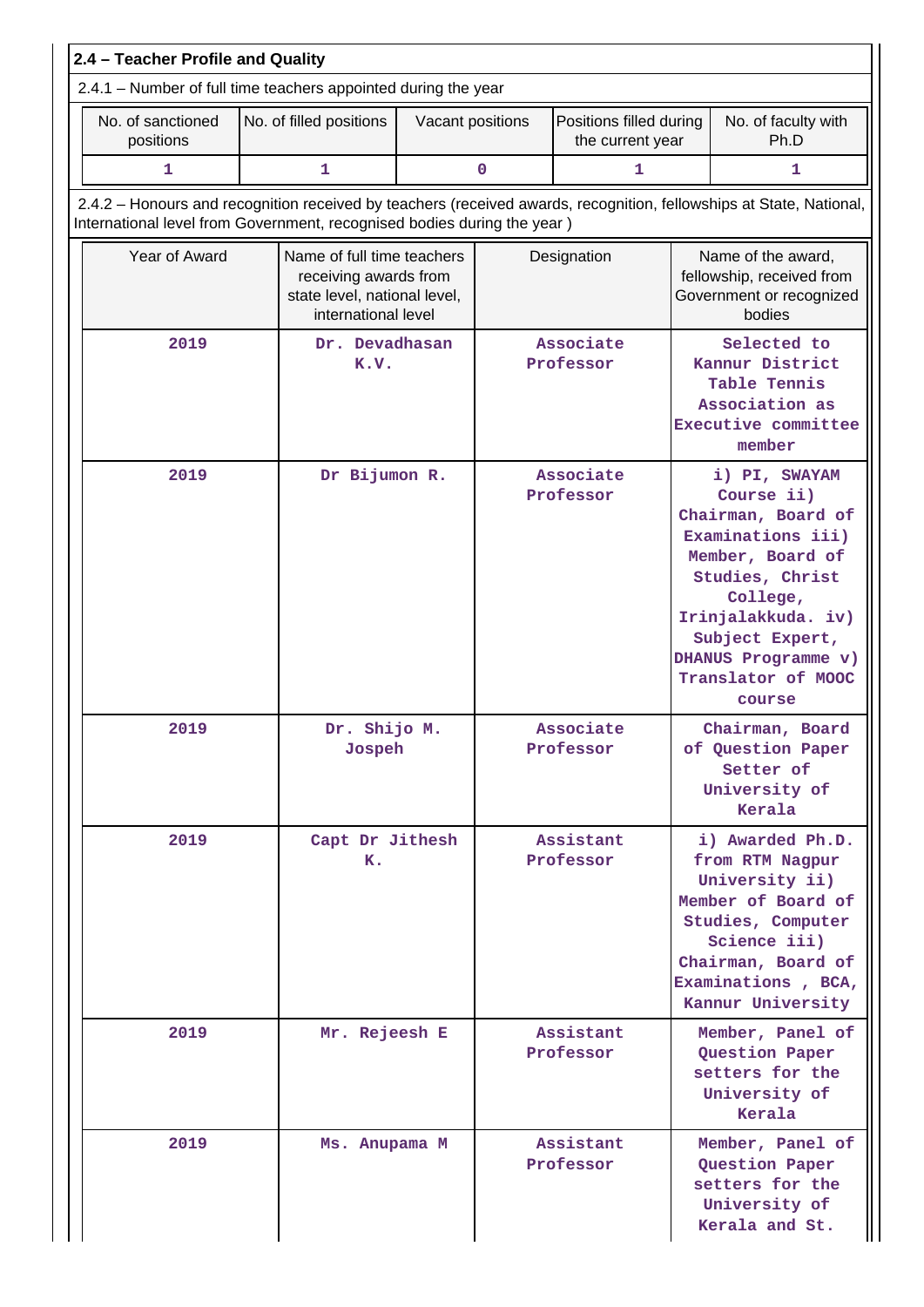|           |                         |                        | Jospeph's College<br>(Autonomous),<br>Irinjalakkuda                                                                                                                                                                                          |  |  |  |
|-----------|-------------------------|------------------------|----------------------------------------------------------------------------------------------------------------------------------------------------------------------------------------------------------------------------------------------|--|--|--|
| 2019      | Dr. Ajitha V            | Principal              | Member, Board of<br>Studies (PG) in<br>Mathematics, Kannur<br>University.                                                                                                                                                                    |  |  |  |
| 2019      | Mr. Saraschandran<br>K. | Associate<br>Professor | 1. Member, Board<br>of Studies in<br>Commerce, Kannur<br>University.2.<br>Academic councillor<br>, IGNOU                                                                                                                                     |  |  |  |
| 2019      | Dr. Swarupa R.          | Associate<br>Professor | i) Senate member,<br>Kannur University<br>ii) Chairperson,<br>Board of<br>examinations,<br>B.Com, Kannur<br>University iii)<br>Member, Board of<br>Studies in<br>Commerce, Vimala<br>College, Thrissur.<br>iv) Academic<br>councillor, IGNOU |  |  |  |
| 2019      | Ms. Geetha C.           | Assistant<br>Professor | Member, Board of<br>Studies in<br>Management, Kannur<br>University.                                                                                                                                                                          |  |  |  |
| View File |                         |                        |                                                                                                                                                                                                                                              |  |  |  |

# **2.5 – Evaluation Process and Reforms**

 2.5.1 – Number of days from the date of semester-end/ year- end examination till the declaration of results during the year

| Programme Name | Programme Code      | Semester/year | Last date of the last<br>semester-end/year-<br>end examination | Date of declaration of<br>results of semester-<br>end/ year- end<br>examination |  |  |  |
|----------------|---------------------|---------------|----------------------------------------------------------------|---------------------------------------------------------------------------------|--|--|--|
| <b>BSC</b>     | Physics             | 6             | 10/03/2020                                                     | 16/06/2020                                                                      |  |  |  |
| <b>BSC</b>     | Mathematics         | 6             | 10/03/2020                                                     | 16/06/2020                                                                      |  |  |  |
| <b>BSC</b>     | Computer<br>Science | 6             | 10/03/2020                                                     | 16/06/2020                                                                      |  |  |  |
| <b>BCom</b>    | <b>BCom</b>         | 6             | 10/03/2020                                                     | 16/06/2020                                                                      |  |  |  |
| <b>BBA</b>     | <b>BBA</b>          | 6             | 10/03/2020                                                     | 16/06/2020                                                                      |  |  |  |
| <b>MSC</b>     | Mathematics         | 4             | 10/03/2020                                                     | 30/06/2020                                                                      |  |  |  |
| <b>MCom</b>    | <b>MCom</b>         | 4             | 10/03/2020                                                     | 30/06/2020                                                                      |  |  |  |
|                | <u>View File</u>    |               |                                                                |                                                                                 |  |  |  |

2.5.2 – Reforms initiated on Continuous Internal Evaluation(CIE) system at the institutional level (250 words)

**Continuous Internal Evaluation is a major component of the curriculum adopted**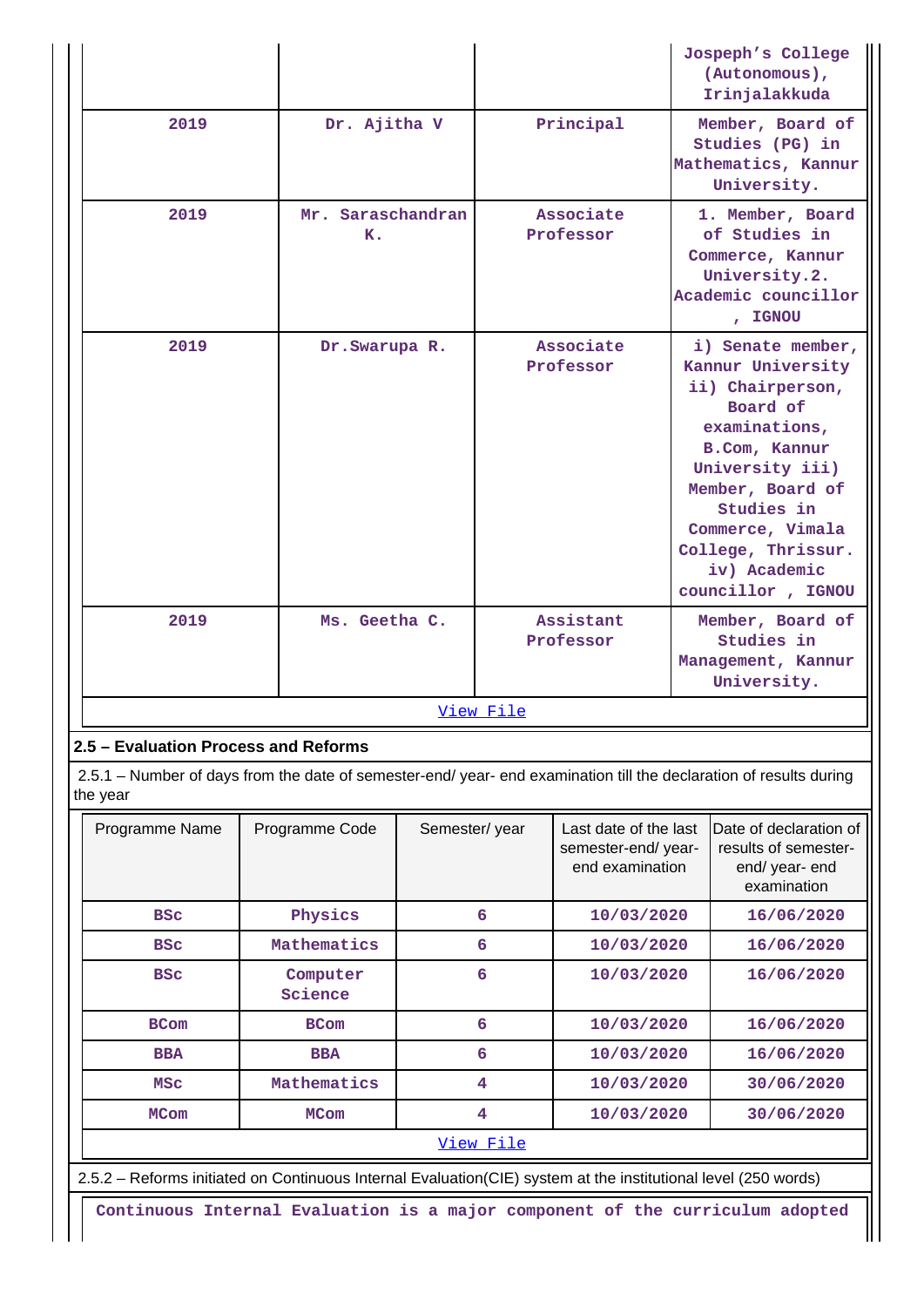**by the institution. Class tests are conducted by the teachers regularly as a teaching learning activity. Two internal exams are conducted during each semester, the dates for which are marked in the Academic Calendar published at the beginning of each year. In case the students are unable to report on the day of these exams, retests are conducted. Students who miss both the internal exams for valid reasons are given the chance to appear for a Model Exam based on the syllabus for the specific paper. Other students are also encouraged to take this test, as a preparatory exam. Students engaged in other activities like Sports, NCC, NSS, and cultural activities are given the chance to appear for special tests to make up for their absence during the internal exams. Attendance is marked each hour, and the corresponding marks for attendance are reckoned in the calculation of Internal assessment marks. In addition, the students make Seminar presentations and submit assignments, the marks scored in which are also reckoned as Internal Assessment marks. The institution tries to incorporate innovative ways of modifying the internal assessments. Oral exams and viva voce are conducted as part of these measures. Advanced learners are assigned as panelists for such oral tests and group discussions. Also test on same day based on that days lecture and surprise test in continuation of unit/model examinations are also conducted. At the beginning of the course Post**

**admission test, covering primary level, to assess the basic awareness and knowledge of students is conducted. Entrepreneurial activities are conducted among commerce students. Model examinations are conducted for Laboratory work also. • Test on same day based on that days lecture • Semi-open viva • Post admission test, covering primary level, to assess the basic awareness and knowledge of students • Apart from this other there is a constant effort to improve the efficiency of our usual activities like, Tutorial sessions, WWS,SSP , Remedial Teaching, Personal counselling • Internal Examinations –Unit Tests, Mid semester examination and Model Examinations • Assignments, Seminars and workshops • Entrepreneurial activities, especially among commerce students • Peer group learning • Feedback systems**

 2.5.3 – Academic calendar prepared and adhered for conduct of Examination and other related matters (250 words)

 **End semester examinations (ESE) are conducted by University to assess the knowledge base of the students. As part of Continuous Evaluation process (CE) to assess student progress, terminal and model examinations for first and second year classes of all undergraduate courses are conducted simultaneously in the college based on a common time table. Examinations are coordinated by a faculty in the college. At the same time, for third year classes, examinations are conducted by the Departments concerned. Major components considered in continuous evaluation are comprehension and analysis, scientific thinking and logical reasoning, language proficiency and application of the subject learned. Internal marks are prepared strictly based on model examinations, unit tests, seminars, assignments, viva voce, and attendance. Internal marks are displayed on the Department notice board and any grievance in this regard is rectified. As part of academic planning, module wise examinations are also conducted. In case of subjects with practical, model examinations are conducted before the final university examination. College Arts and Sports days are planned effectively so that the academic activities are not disturbed. Activities of various clubs are also planned in this manner. The other extra curricular activities organized by various non-academic committees are also planned in the same way. College level academic calendar and internal examination calendar for all the semesters in accordance with the University calendar published by Kannur University. Two internal exams are conducted during each semester, the dates for which are marked in the Academic Calendar published at the beginning of each year. In case the students are unable to report on the day of these exams, retests are conducted.**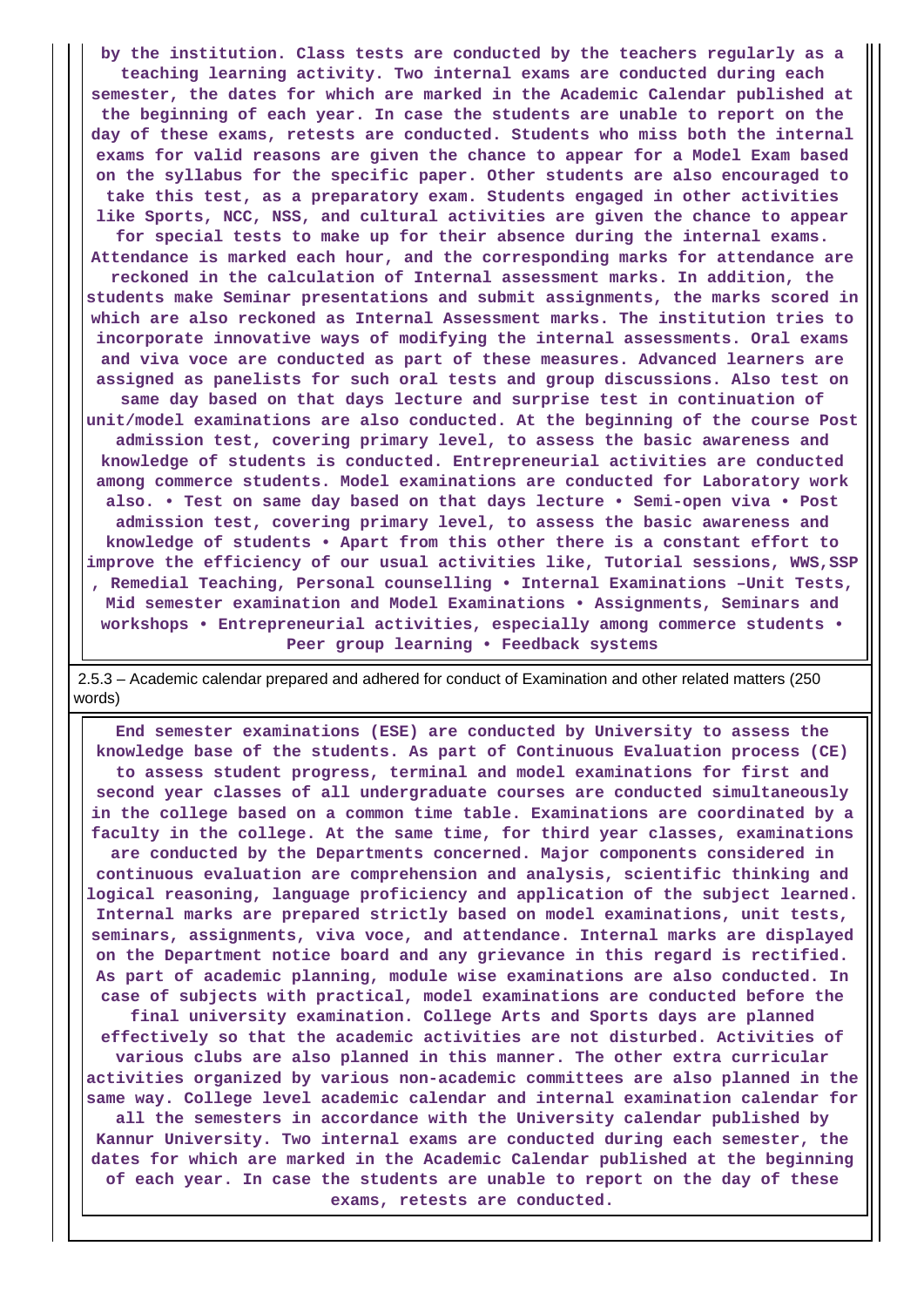# **2.6 – Student Performance and Learning Outcomes**

 2.6.1 – Program outcomes, program specific outcomes and course outcomes for all programs offered by the institution are stated and displayed in website of the institution (to provide the weblink)

<https://mgcollege.ac.in/pdf/Programme%20Outcomes.pdf>

## 2.6.2 – Pass percentage of students

| Programme<br>Code | Programme<br>Name | Programme<br>Specialization | Number of<br>students<br>appeared in the<br>final year<br>examination | Number of<br>students passed<br>in final year<br>examination | Pass Percentage |
|-------------------|-------------------|-----------------------------|-----------------------------------------------------------------------|--------------------------------------------------------------|-----------------|
| <b>MSC</b>        | <b>MSC</b>        | Mathematics                 | 19                                                                    | 13                                                           | 68.40           |
| <b>MCom</b>       | <b>MCom</b>       | Finance                     | 20                                                                    | 16                                                           | 80.00           |
| <b>PHY</b>        | <b>BSC</b>        | Physics                     | 34                                                                    | 33                                                           | 97.00           |
| <b>MAT</b>        | <b>BSC</b>        | Mathematics                 | 37                                                                    | 32                                                           | 86.40           |
| CS                | <b>BSC</b>        | Computer<br>Science         | 27                                                                    | 23                                                           | 85.19           |
| <b>COM</b>        | <b>BCom</b>       | Finance                     | 59                                                                    | 40                                                           | 67.80           |
| <b>BBA</b>        | <b>BBA</b>        | Marketing                   | 38                                                                    | 21                                                           | 55.26           |
|                   |                   |                             | View File                                                             |                                                              |                 |

# **2.7 – Student Satisfaction Survey**

 2.7.1 – Student Satisfaction Survey (SSS) on overall institutional performance (Institution may design the questionnaire) (results and details be provided as weblink)

 [https://mgcollege.ac.in/pdf/MG%20College%20Iritty%20%20Students%20Satisfacti](https://mgcollege.ac.in/pdf/MG%20College%20Iritty%20%20Students%20Satisfaction%20Survey%202019-2020.pdf) [on%20Survey%202019-2020.pdf](https://mgcollege.ac.in/pdf/MG%20College%20Iritty%20%20Students%20Satisfaction%20Survey%202019-2020.pdf) 

# **CRITERION III – RESEARCH, INNOVATIONS AND EXTENSION**

# **3.1 – Resource Mobilization for Research**

3.1.1 – Research funds sanctioned and received from various agencies, industry and other organisations

| Nature of the Project | <b>Duration</b>           | Name of the funding<br>agency | Total grant<br>sanctioned | Amount received<br>during the year |  |  |  |  |  |  |  |
|-----------------------|---------------------------|-------------------------------|---------------------------|------------------------------------|--|--|--|--|--|--|--|
| Nill                  |                           | <b>NA</b>                     |                           |                                    |  |  |  |  |  |  |  |
|                       | メディー・バス スーパー・シー・スーパー スーパー |                               |                           |                                    |  |  |  |  |  |  |  |

**No file uploaded.**

# **3.2 – Innovation Ecosystem**

 3.2.1 – Workshops/Seminars Conducted on Intellectual Property Rights (IPR) and Industry-Academia Innovative practices during the year

| Title of workshop/seminar                                                   | Name of the Dept.                  | Date       |
|-----------------------------------------------------------------------------|------------------------------------|------------|
| Balance Sheet of Life by<br>K Raveendran, Senior<br>Business Associate, LIC | Dept of Commerce and<br>Management | 21/01/2020 |
| Association Inauguration<br>by Rishi Balakrishnan,<br>Manager Canara Bank   | Dept of Commerce and<br>Management | 21/01/2020 |

3.2.2 – Awards for Innovation won by Institution/Teachers/Research scholars/Students during the year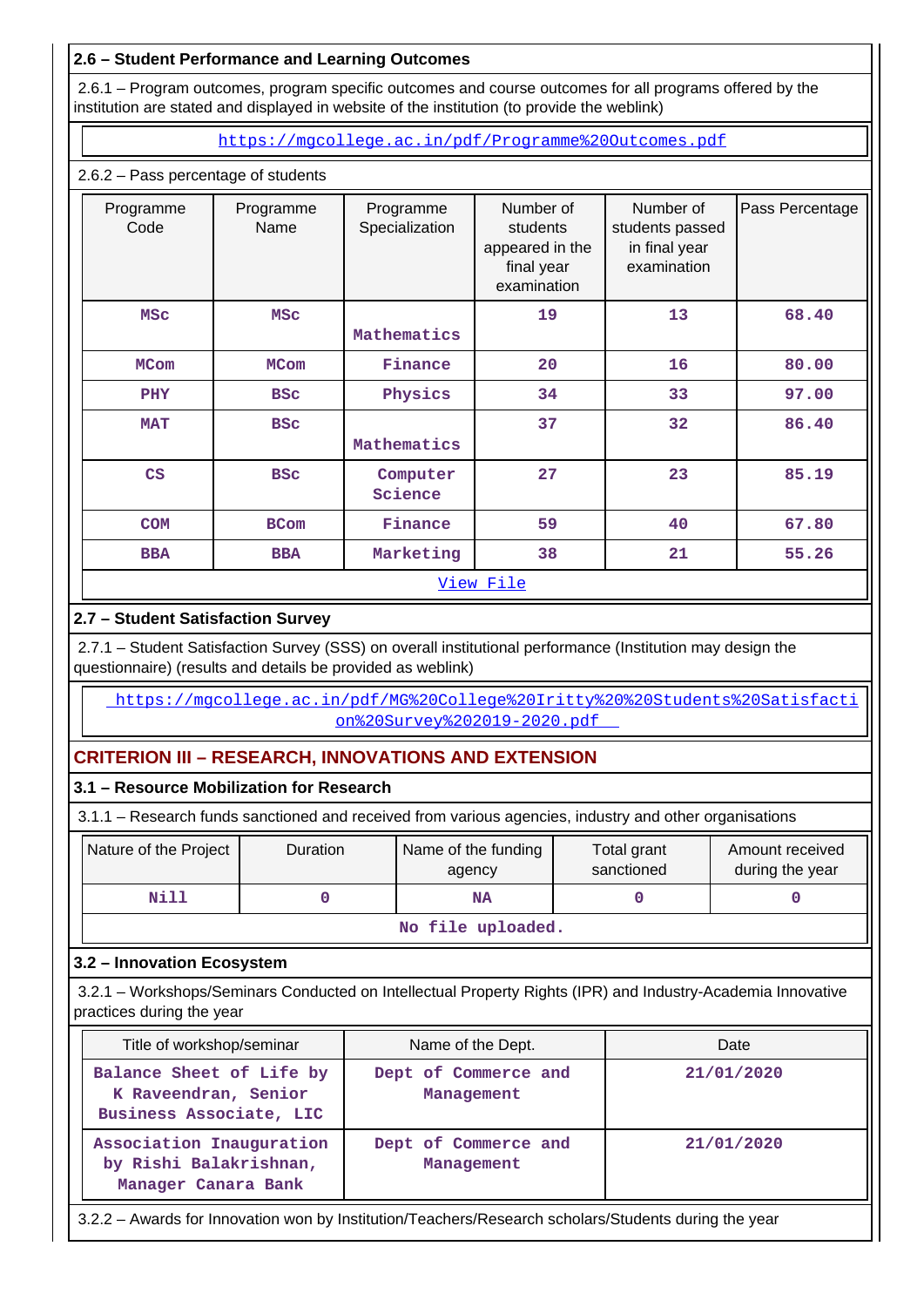| Title of the innovation                                                                                                                                               |                                                                  | Name of Awardee          | Awarding Agency   |                            |                         | Date of award |                                                                    |          | Category                                             |  |
|-----------------------------------------------------------------------------------------------------------------------------------------------------------------------|------------------------------------------------------------------|--------------------------|-------------------|----------------------------|-------------------------|---------------|--------------------------------------------------------------------|----------|------------------------------------------------------|--|
| Best paper<br>award                                                                                                                                                   |                                                                  | Reshma P K               |                   | <b>IEEE-ICACCS</b><br>2020 |                         | 07/03/2020    |                                                                    | Research |                                                      |  |
| Young<br>Researcher<br>Award                                                                                                                                          |                                                                  | Dr. Rehin K R            |                   | <b>ESN</b><br>Publications |                         | 28/09/2019    |                                                                    |          | Research                                             |  |
|                                                                                                                                                                       |                                                                  |                          |                   | View File                  |                         |               |                                                                    |          |                                                      |  |
| 3.2.3 - No. of Incubation centre created, start-ups incubated on campus during the year                                                                               |                                                                  |                          |                   |                            |                         |               |                                                                    |          |                                                      |  |
| Incubation<br>Center                                                                                                                                                  | Name                                                             |                          | Sponsered By      |                            | Name of the<br>Start-up |               | Nature of Start-<br>up                                             |          | Date of<br>Commencement                              |  |
| <b>NIL</b>                                                                                                                                                            | <b>NIL</b>                                                       |                          | <b>NIL</b>        |                            | <b>NA</b>               |               | NA                                                                 |          | <b>Nill</b>                                          |  |
|                                                                                                                                                                       |                                                                  |                          | No file uploaded. |                            |                         |               |                                                                    |          |                                                      |  |
| 3.3 - Research Publications and Awards                                                                                                                                |                                                                  |                          |                   |                            |                         |               |                                                                    |          |                                                      |  |
|                                                                                                                                                                       | 3.3.1 - Incentive to the teachers who receive recognition/awards |                          |                   |                            |                         |               |                                                                    |          |                                                      |  |
| <b>State</b>                                                                                                                                                          |                                                                  |                          |                   | National                   |                         |               | International                                                      |          |                                                      |  |
| 0                                                                                                                                                                     |                                                                  |                          |                   | O                          |                         |               |                                                                    | 0        |                                                      |  |
| 3.3.2 - Ph. Ds awarded during the year (applicable for PG College, Research Center)                                                                                   |                                                                  |                          |                   |                            |                         |               |                                                                    |          |                                                      |  |
|                                                                                                                                                                       | Name of the Department                                           |                          |                   |                            | Number of PhD's Awarded |               |                                                                    |          |                                                      |  |
|                                                                                                                                                                       | <b>NIL</b>                                                       |                          |                   |                            |                         |               | $\mathbf 0$                                                        |          |                                                      |  |
| 3.3.3 - Research Publications in the Journals notified on UGC website during the year                                                                                 |                                                                  |                          |                   |                            |                         |               |                                                                    |          |                                                      |  |
| <b>Type</b>                                                                                                                                                           |                                                                  | Department               |                   |                            | Number of Publication   |               |                                                                    |          | Average Impact Factor (if<br>any)                    |  |
| International                                                                                                                                                         |                                                                  | Mathematics              |                   | 5                          |                         |               |                                                                    |          | N <sub>i</sub> 11                                    |  |
| International                                                                                                                                                         |                                                                  | Commerce                 |                   |                            | 1                       |               |                                                                    |          | Nill                                                 |  |
| International                                                                                                                                                         |                                                                  | Computer Science         |                   | $\overline{2}$             |                         |               |                                                                    |          | <b>Nill</b>                                          |  |
|                                                                                                                                                                       |                                                                  |                          |                   | View File                  |                         |               |                                                                    |          |                                                      |  |
| 3.3.4 - Books and Chapters in edited Volumes / Books published, and papers in National/International Conference<br>Proceedings per Teacher during the year            |                                                                  |                          |                   |                            |                         |               |                                                                    |          |                                                      |  |
|                                                                                                                                                                       | Department                                                       |                          |                   |                            |                         |               | Number of Publication                                              |          |                                                      |  |
|                                                                                                                                                                       | Physics                                                          |                          |                   |                            |                         |               | $\overline{2}$                                                     |          |                                                      |  |
|                                                                                                                                                                       | Computer Science                                                 |                          |                   |                            |                         |               | 3                                                                  |          |                                                      |  |
|                                                                                                                                                                       | Statisites                                                       |                          |                   |                            |                         |               | $\overline{2}$                                                     |          |                                                      |  |
|                                                                                                                                                                       | Mathematics                                                      |                          |                   |                            |                         |               | $7\phantom{.0}$                                                    |          |                                                      |  |
|                                                                                                                                                                       | View File                                                        |                          |                   |                            |                         |               |                                                                    |          |                                                      |  |
| 3.3.5 - Bibliometrics of the publications during the last Academic year based on average citation index in Scopus/<br>Web of Science or PubMed/ Indian Citation Index |                                                                  |                          |                   |                            |                         |               |                                                                    |          |                                                      |  |
| Title of the<br>Paper                                                                                                                                                 | Name of<br>Author                                                | Title of journal         |                   | Year of<br>publication     | <b>Citation Index</b>   |               | Institutional<br>affiliation as<br>mentioned in<br>the publication |          | Number of<br>citations<br>excluding self<br>citation |  |
| Self<br>Helps                                                                                                                                                         | Dr<br>Swarupa R                                                  | <b>Internat</b><br>ional |                   | 2019                       | $\mathbf 0$             |               | M G<br>College                                                     |          | 1                                                    |  |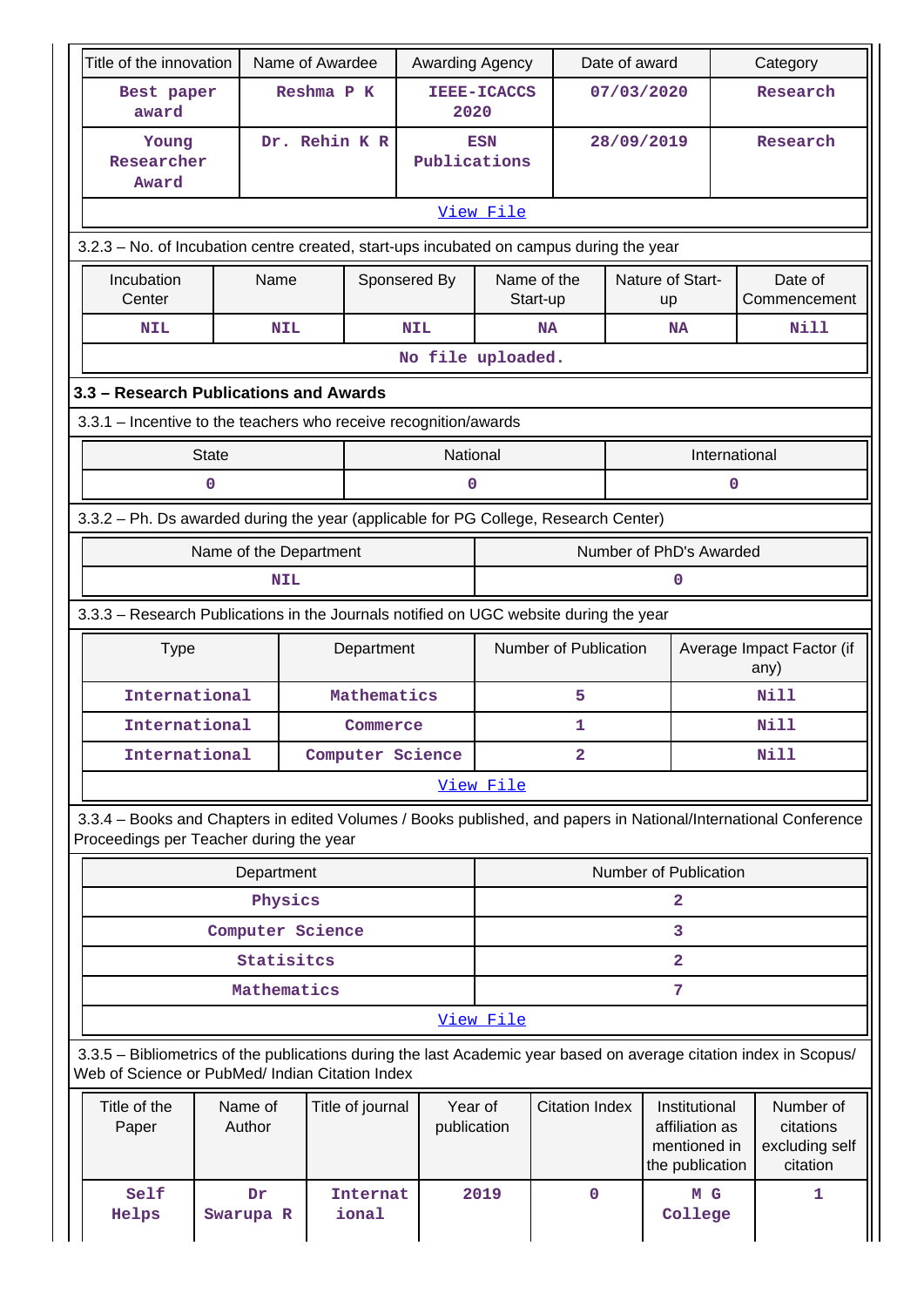| Groups                                                                                                                                                                                                             |     |  | Journal of<br>/environme<br>nt, Ecology<br>Family<br>and Urban<br><b>Studies</b> |                   |                        |                                                          |                         | Iritty |                                                          |                                                                    |  |
|--------------------------------------------------------------------------------------------------------------------------------------------------------------------------------------------------------------------|-----|--|----------------------------------------------------------------------------------|-------------------|------------------------|----------------------------------------------------------|-------------------------|--------|----------------------------------------------------------|--------------------------------------------------------------------|--|
|                                                                                                                                                                                                                    |     |  |                                                                                  |                   | View File              |                                                          |                         |        |                                                          |                                                                    |  |
| 3.3.6 - h-Index of the Institutional Publications during the year. (based on Scopus/ Web of science)                                                                                                               |     |  |                                                                                  |                   |                        |                                                          |                         |        |                                                          |                                                                    |  |
| Title of the<br>Name of<br>Author<br>Paper                                                                                                                                                                         |     |  | Title of journal                                                                 |                   | Year of<br>publication |                                                          | h-index                 |        | Number of<br>citations<br>excluding self<br>citation     | Institutional<br>affiliation as<br>mentioned in<br>the publication |  |
| Nil                                                                                                                                                                                                                | Nil |  | Nil                                                                              |                   | Nill                   |                                                          | $\mathbf 0$             | 0      |                                                          | <b>NA</b>                                                          |  |
|                                                                                                                                                                                                                    |     |  |                                                                                  | No file uploaded. |                        |                                                          |                         |        |                                                          |                                                                    |  |
| 3.3.7 - Faculty participation in Seminars/Conferences and Symposia during the year:                                                                                                                                |     |  |                                                                                  |                   |                        |                                                          |                         |        |                                                          |                                                                    |  |
| Number of Faculty                                                                                                                                                                                                  |     |  | International                                                                    |                   | National               |                                                          | <b>State</b>            |        |                                                          | Local                                                              |  |
| Attended/Semi<br>nars/Workshops                                                                                                                                                                                    |     |  | 15                                                                               |                   | 36                     |                                                          | 17                      |        |                                                          | 5                                                                  |  |
| Presented<br>papers                                                                                                                                                                                                |     |  | 3                                                                                |                   | $\mathbf{1}$           |                                                          | 0                       |        |                                                          | $\mathbf{O}$                                                       |  |
| Resource<br>persons                                                                                                                                                                                                |     |  | $\mathbf 0$                                                                      | 5                 |                        |                                                          | $\mathbf{1}$            |        |                                                          | 4                                                                  |  |
|                                                                                                                                                                                                                    |     |  |                                                                                  |                   | View File              |                                                          |                         |        |                                                          |                                                                    |  |
| 3.4 - Extension Activities                                                                                                                                                                                         |     |  |                                                                                  |                   |                        |                                                          |                         |        |                                                          |                                                                    |  |
| 3.4.1 – Number of extension and outreach programmes conducted in collaboration with industry, community and<br>Non- Government Organisations through NSS/NCC/Red cross/Youth Red Cross (YRC) etc., during the year |     |  |                                                                                  |                   |                        |                                                          |                         |        |                                                          |                                                                    |  |
| Title of the activities                                                                                                                                                                                            |     |  | Organising unit/agency/<br>collaborating agency                                  |                   |                        | Number of teachers<br>participated in such<br>activities |                         |        | Number of students<br>participated in such<br>activities |                                                                    |  |
| Agricultural<br>awareness programme                                                                                                                                                                                |     |  | MGC, NSS                                                                         |                   |                        | $\overline{\mathbf{2}}$                                  |                         |        | 100                                                      |                                                                    |  |
| <b>Health Awareness</b><br>programme                                                                                                                                                                               |     |  | MGC, NSS                                                                         |                   |                        | $\overline{\mathbf{2}}$                                  |                         |        |                                                          | 100                                                                |  |
| Flood affected<br>areas fund<br>collection (For<br>rehabilitation<br>purpose for house<br>contruction)                                                                                                             |     |  | MGC, NSS                                                                         |                   |                        |                                                          | $\overline{2}$          |        | 200                                                      |                                                                    |  |
| Nature study at<br>paidalmalai                                                                                                                                                                                     |     |  | MGC, NSS                                                                         |                   |                        |                                                          | $\overline{2}$          |        |                                                          | 100                                                                |  |
| Book Collection<br>MGC, NSS<br>forFlood affected<br>area school library                                                                                                                                            |     |  |                                                                                  |                   |                        | $\overline{\mathbf{2}}$                                  |                         |        |                                                          | 200                                                                |  |
| Motivational<br>class and paper bag<br>and items making<br>class                                                                                                                                                   |     |  | MGC, NSS                                                                         |                   |                        |                                                          | $\overline{\mathbf{2}}$ |        |                                                          | 100                                                                |  |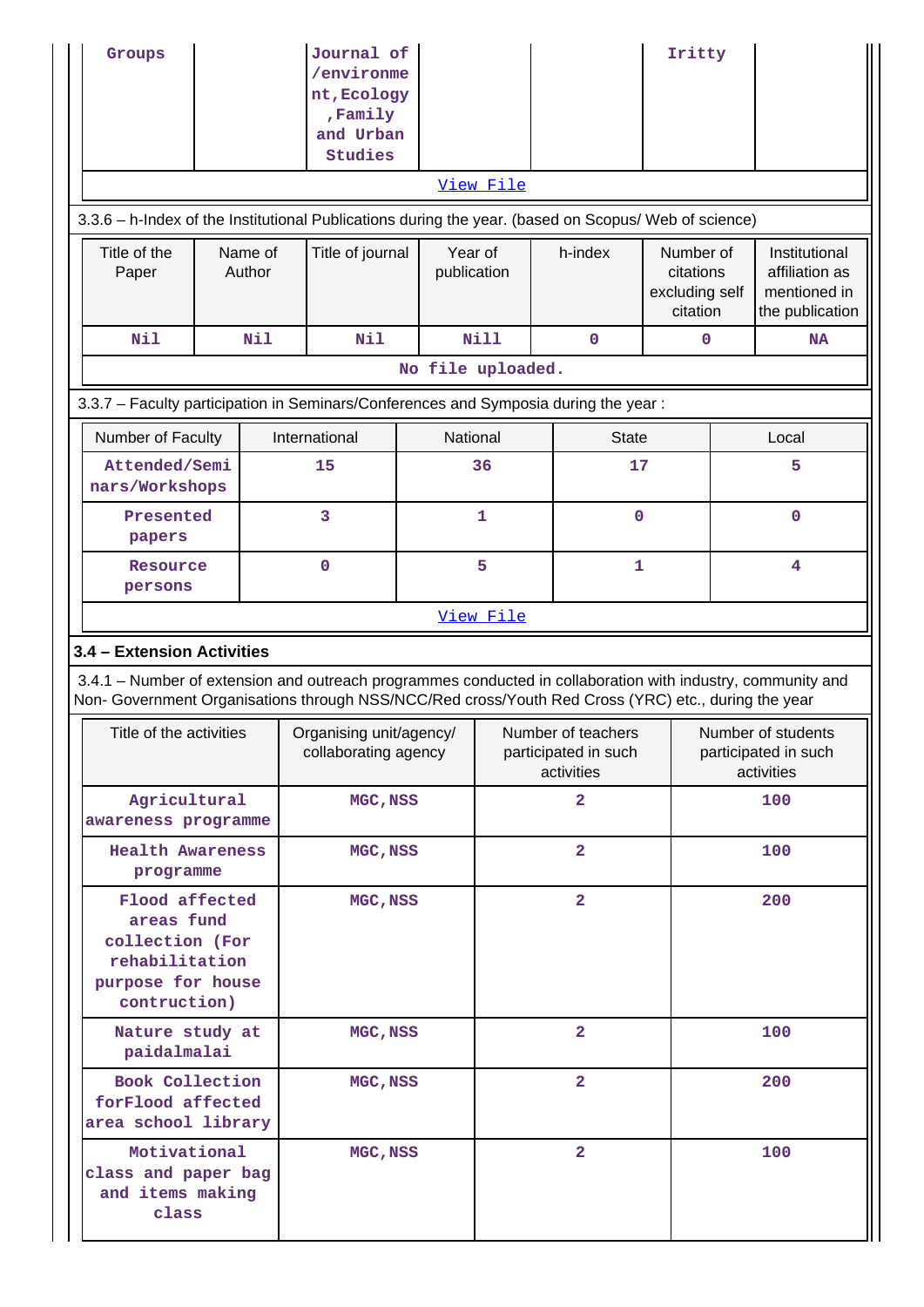| home)                                                                                                                                                                                                          | Merlac food<br>collection every<br>Friday (old age |                                                    |             | MGC, NSS                                              |                                            |                |                                                         | 10          |                                                         |  |
|----------------------------------------------------------------------------------------------------------------------------------------------------------------------------------------------------------------|----------------------------------------------------|----------------------------------------------------|-------------|-------------------------------------------------------|--------------------------------------------|----------------|---------------------------------------------------------|-------------|---------------------------------------------------------|--|
| Collected an<br>amount of Rs 20000<br>for Flood relief<br>activities                                                                                                                                           |                                                    |                                                    | MGC NCC     |                                                       | 20                                         |                |                                                         | 54          |                                                         |  |
| Onam Kit<br>Distribution to the<br>deserved of the<br>locale.                                                                                                                                                  |                                                    | MGC NCC                                            |             | 1                                                     |                                            | 54             |                                                         |             |                                                         |  |
| USS Scholarship<br>exam coaching                                                                                                                                                                               |                                                    | Dept of<br>Mathematics                             |             | 23                                                    |                                            |                | 120                                                     |             |                                                         |  |
|                                                                                                                                                                                                                |                                                    |                                                    |             |                                                       | View File                                  |                |                                                         |             |                                                         |  |
| 3.4.2 - Awards and recognition received for extension activities from Government and other recognized bodies<br>during the year                                                                                |                                                    |                                                    |             |                                                       |                                            |                |                                                         |             |                                                         |  |
| Number of students<br>Name of the activity<br>Award/Recognition<br><b>Awarding Bodies</b><br><b>Benefited</b>                                                                                                  |                                                    |                                                    |             |                                                       |                                            |                |                                                         |             |                                                         |  |
| <b>NIL</b>                                                                                                                                                                                                     |                                                    |                                                    | <b>NIL</b>  |                                                       |                                            | <b>NA</b>      |                                                         |             | $\Omega$                                                |  |
|                                                                                                                                                                                                                |                                                    |                                                    |             |                                                       | No file uploaded.                          |                |                                                         |             |                                                         |  |
| 3.4.3 - Students participating in extension activities with Government Organisations, Non-Government<br>Organisations and programmes such as Swachh Bharat, Aids Awareness, Gender Issue, etc. during the year |                                                    |                                                    |             |                                                       |                                            |                |                                                         |             |                                                         |  |
| Name of the scheme                                                                                                                                                                                             |                                                    | Organising unit/Agen<br>cy/collaborating<br>agency |             | Name of the activity                                  |                                            |                | Number of teachers<br>participated in such<br>activites |             | Number of students<br>participated in such<br>activites |  |
| Swachatha<br>Pakhwada                                                                                                                                                                                          |                                                    | NCC MGC                                            |             | Nearby<br>Locations                                   | Cleaning                                   | 2              |                                                         |             | 45                                                      |  |
| Swachatha<br>Pakhwada                                                                                                                                                                                          |                                                    | NCC MGC                                            |             | Tribal Colony                                         | Cleaning                                   | $\overline{2}$ |                                                         |             | 46                                                      |  |
| Swachatha<br>Pakhwada                                                                                                                                                                                          |                                                    | NCC MGC                                            |             | <b>Statue</b>                                         | Clean Gandhi                               |                | $\mathbf{1}$                                            |             | 28                                                      |  |
| Swachatha<br>Pakhwada                                                                                                                                                                                          |                                                    | NCC MGC                                            |             | Campus                                                | Plastic Free                               |                | $\mathbf{1}$                                            |             | 40                                                      |  |
|                                                                                                                                                                                                                |                                                    |                                                    |             |                                                       | View File                                  |                |                                                         |             |                                                         |  |
| 3.5 - Collaborations                                                                                                                                                                                           |                                                    |                                                    |             |                                                       |                                            |                |                                                         |             |                                                         |  |
| 3.5.1 – Number of Collaborative activities for research, faculty exchange, student exchange during the year                                                                                                    |                                                    |                                                    |             |                                                       |                                            |                |                                                         |             |                                                         |  |
| Nature of activity                                                                                                                                                                                             |                                                    |                                                    | Participant |                                                       | Source of financial support                |                |                                                         |             | Duration                                                |  |
| <b>NIL</b>                                                                                                                                                                                                     |                                                    |                                                    | nil         |                                                       |                                            | nil            |                                                         |             | 0                                                       |  |
|                                                                                                                                                                                                                |                                                    |                                                    |             | No file uploaded.                                     |                                            |                |                                                         |             |                                                         |  |
| 3.5.2 - Linkages with institutions/industries for internship, on-the- job training, project work, sharing of research<br>facilities etc. during the year                                                       |                                                    |                                                    |             |                                                       |                                            |                |                                                         |             |                                                         |  |
| Nature of linkage                                                                                                                                                                                              | Title of the<br>linkage                            |                                                    |             | Name of the<br>partnering<br>institution/<br>industry | <b>Duration From</b><br><b>Duration To</b> |                |                                                         | Participant |                                                         |  |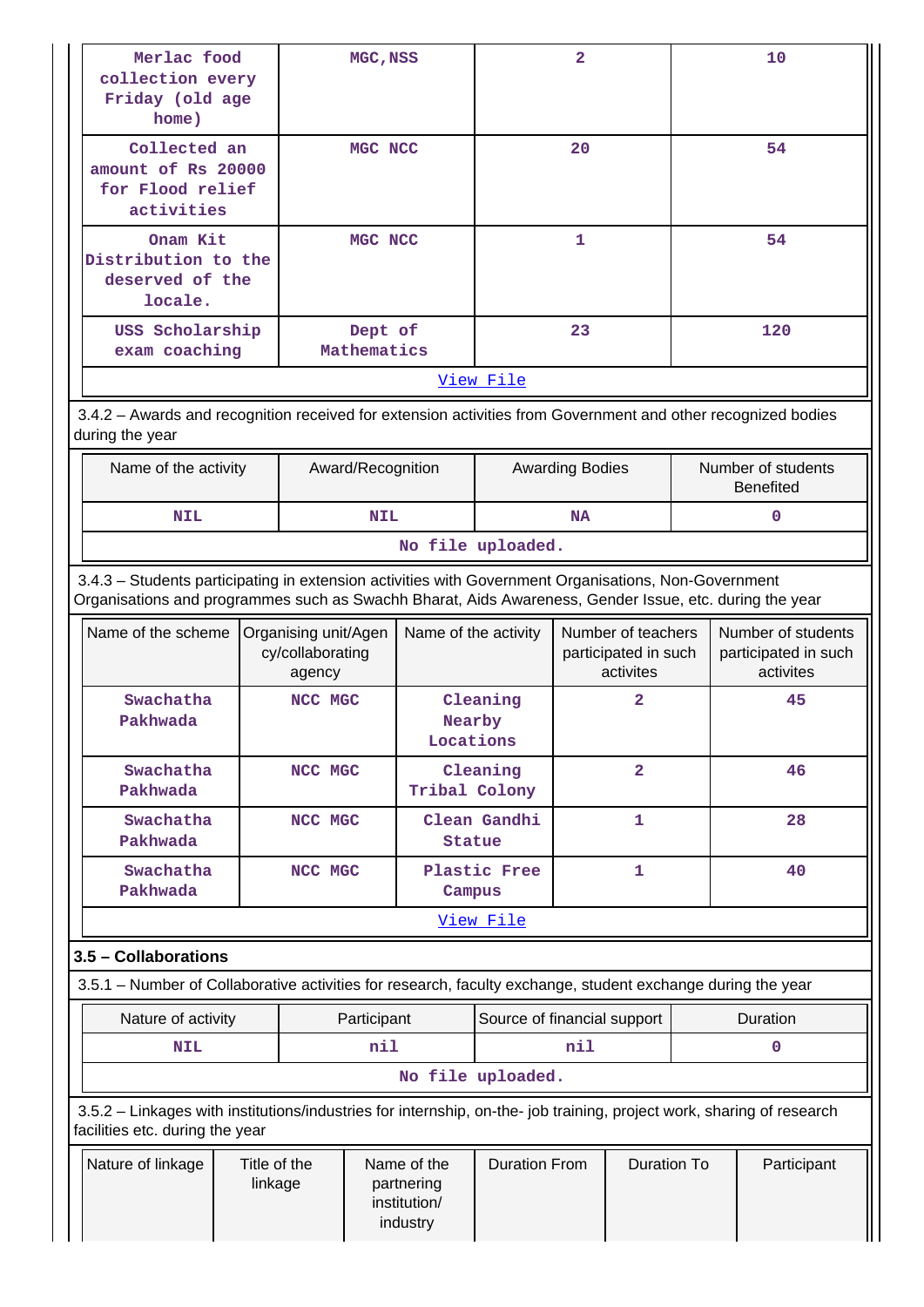|                                                                                                                                                       |                                                                    |              | /research lab<br>with contact<br>details    |  |                                |                    |  |             |                                                           |
|-------------------------------------------------------------------------------------------------------------------------------------------------------|--------------------------------------------------------------------|--------------|---------------------------------------------|--|--------------------------------|--------------------|--|-------------|-----------------------------------------------------------|
| <b>NIL</b>                                                                                                                                            |                                                                    | <b>NA</b>    | <b>NA</b>                                   |  |                                | Nill               |  | <b>Nill</b> | $\mathbf{0}$                                              |
|                                                                                                                                                       |                                                                    |              |                                             |  | No file uploaded.              |                    |  |             |                                                           |
| 3.5.3 – MoUs signed with institutions of national, international importance, other universities, industries, corporate<br>houses etc. during the year |                                                                    |              |                                             |  |                                |                    |  |             |                                                           |
| Organisation                                                                                                                                          |                                                                    |              | Date of MoU signed                          |  |                                | Purpose/Activities |  |             | Number of<br>students/teachers<br>participated under MoUs |
| <b>NIL</b>                                                                                                                                            |                                                                    |              | <b>Nill</b>                                 |  |                                | na                 |  |             | 0                                                         |
|                                                                                                                                                       |                                                                    |              |                                             |  | No file uploaded.              |                    |  |             |                                                           |
| <b>CRITERION IV - INFRASTRUCTURE AND LEARNING RESOURCES</b>                                                                                           |                                                                    |              |                                             |  |                                |                    |  |             |                                                           |
| 4.1 - Physical Facilities                                                                                                                             |                                                                    |              |                                             |  |                                |                    |  |             |                                                           |
| 4.1.1 - Budget allocation, excluding salary for infrastructure augmentation during the year                                                           |                                                                    |              |                                             |  |                                |                    |  |             |                                                           |
| Budget allocated for infrastructure augmentation                                                                                                      |                                                                    |              |                                             |  |                                |                    |  |             | Budget utilized for infrastructure development            |
|                                                                                                                                                       |                                                                    | 4710000      |                                             |  |                                |                    |  | 4321216     |                                                           |
| 4.1.2 - Details of augmentation in infrastructure facilities during the year                                                                          |                                                                    |              |                                             |  |                                |                    |  |             |                                                           |
|                                                                                                                                                       | <b>Facilities</b>                                                  |              |                                             |  | <b>Existing or Newly Added</b> |                    |  |             |                                                           |
|                                                                                                                                                       | Value of the equipment purchased<br>during the year (rs. in lakhs) |              |                                             |  |                                |                    |  | Newly Added |                                                           |
| purchased (Greater than 1-0 lakh)                                                                                                                     | Number of important equipments<br>during the current year          |              |                                             |  |                                |                    |  | Newly Added |                                                           |
| purchased (Greater than 1-0 lakh)                                                                                                                     | Number of important equipments<br>during the current year          |              |                                             |  | Existing                       |                    |  |             |                                                           |
|                                                                                                                                                       | Seminar Halls                                                      |              |                                             |  | Existing                       |                    |  |             |                                                           |
|                                                                                                                                                       |                                                                    | Campus Area  |                                             |  | Existing                       |                    |  |             |                                                           |
|                                                                                                                                                       |                                                                    | Laboratories |                                             |  |                                |                    |  | Existing    |                                                           |
|                                                                                                                                                       |                                                                    | Class rooms  |                                             |  |                                |                    |  | Newly Added |                                                           |
|                                                                                                                                                       |                                                                    | Class rooms  |                                             |  |                                |                    |  | Existing    |                                                           |
|                                                                                                                                                       |                                                                    |              |                                             |  | View File                      |                    |  |             |                                                           |
| 4.2 - Library as a Learning Resource                                                                                                                  |                                                                    |              |                                             |  |                                |                    |  |             |                                                           |
| 4.2.1 - Library is automated {Integrated Library Management System (ILMS)}                                                                            |                                                                    |              |                                             |  |                                |                    |  |             |                                                           |
| Name of the ILMS<br>software                                                                                                                          |                                                                    |              | Nature of automation (fully<br>or patially) |  |                                | Version            |  |             | Year of automation                                        |
| Book magic                                                                                                                                            |                                                                    |              | Partially                                   |  |                                | 5.0                |  |             | 2016                                                      |
| 4.2.2 - Library Services                                                                                                                              |                                                                    |              |                                             |  |                                |                    |  |             |                                                           |
| Library<br>Service Type                                                                                                                               |                                                                    | Existing     |                                             |  | Newly Added                    |                    |  |             | Total                                                     |
| Text<br><b>Books</b>                                                                                                                                  | 10618                                                              |              | 3555420                                     |  | 185                            | 72900              |  | 10803       | 3628320                                                   |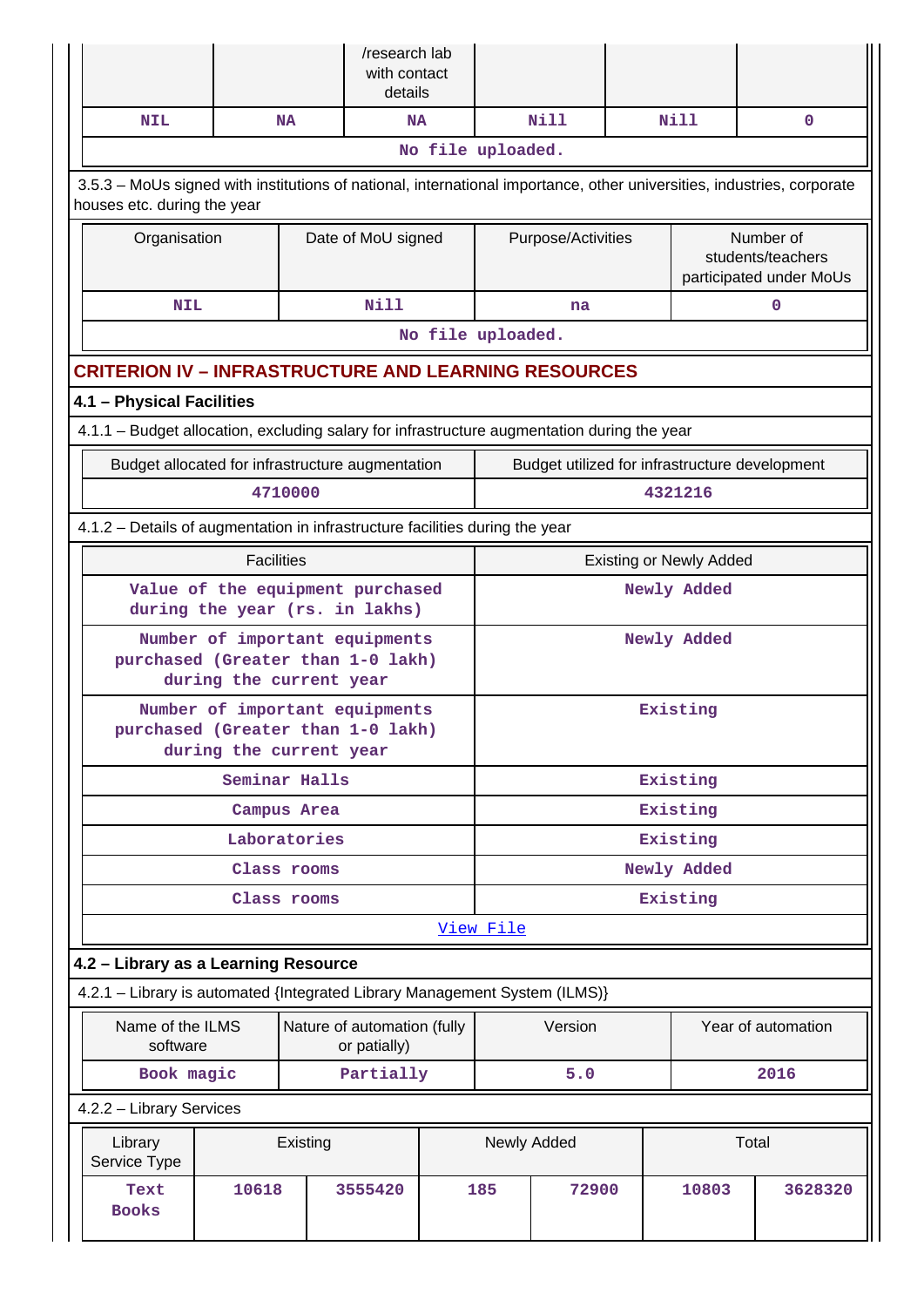| Reference<br><b>Books</b>                                                                                                                          |                                           | 1023                    |  | 611332                                                           |                            | 21                  | 13066                                                                                                                                                                                                          |                    | 1044 |                                                   |           | 624398                                            |
|----------------------------------------------------------------------------------------------------------------------------------------------------|-------------------------------------------|-------------------------|--|------------------------------------------------------------------|----------------------------|---------------------|----------------------------------------------------------------------------------------------------------------------------------------------------------------------------------------------------------------|--------------------|------|---------------------------------------------------|-----------|---------------------------------------------------|
| Journals                                                                                                                                           |                                           | 10                      |  | 4030                                                             |                            | $\mathbf{0}$        | $\mathbf{0}$                                                                                                                                                                                                   |                    | 10   |                                                   |           | 4030                                              |
| CD &<br>Video                                                                                                                                      |                                           | 120                     |  | $\mathbf 0$                                                      |                            | $\mathbf 0$         | 0                                                                                                                                                                                                              |                    | 120  |                                                   |           | 0                                                 |
|                                                                                                                                                    |                                           |                         |  |                                                                  |                            | View File           |                                                                                                                                                                                                                |                    |      |                                                   |           |                                                   |
| (Learning Management System (LMS) etc                                                                                                              |                                           |                         |  |                                                                  |                            |                     | 4.2.3 - E-content developed by teachers such as: e-PG- Pathshala, CEC (under e-PG- Pathshala CEC (Under<br>Graduate) SWAYAM other MOOCs platform NPTEL/NMEICT/any other Government initiatives & institutional |                    |      |                                                   |           |                                                   |
|                                                                                                                                                    | Name of the Teacher                       |                         |  | Name of the Module                                               |                            |                     | Platform on which module<br>is developed                                                                                                                                                                       |                    |      | Date of launching e-                              | content   |                                                   |
| K                                                                                                                                                  | Dr. Aneesh Kumar                          |                         |  | Bivariate random<br>variables (6<br>modules)                     |                            |                     | Swayamprabha                                                                                                                                                                                                   |                    |      | 05/01/2020                                        |           |                                                   |
| к                                                                                                                                                  | Dr. Aneesh Kumar                          |                         |  | Probability and<br>statistics                                    |                            | <b>MOOC</b>         |                                                                                                                                                                                                                |                    |      | 01/08/2020                                        |           |                                                   |
|                                                                                                                                                    | Dr. Bijumon R                             |                         |  | Differential<br>Calculus                                         |                            | <b>MOOC</b>         |                                                                                                                                                                                                                |                    |      | 07/01/2020                                        |           |                                                   |
|                                                                                                                                                    |                                           |                         |  |                                                                  |                            | View File           |                                                                                                                                                                                                                |                    |      |                                                   |           |                                                   |
| 4.3 - IT Infrastructure                                                                                                                            |                                           |                         |  |                                                                  |                            |                     |                                                                                                                                                                                                                |                    |      |                                                   |           |                                                   |
| 4.3.1 - Technology Upgradation (overall)                                                                                                           |                                           |                         |  |                                                                  |                            |                     |                                                                                                                                                                                                                |                    |      |                                                   |           |                                                   |
| <b>Type</b>                                                                                                                                        | <b>Total Co</b><br>mputers                | Computer<br>Lab         |  | Internet                                                         | <b>Browsing</b><br>centers | Computer<br>Centers | Office                                                                                                                                                                                                         | Departme<br>nts    |      | Available<br><b>Bandwidt</b><br>h (MBPS/<br>GBPS) |           | <b>Others</b>                                     |
| Existin<br>g                                                                                                                                       | 80                                        | 60                      |  | 43                                                               | $\mathbf{1}$               | 1                   | 8                                                                                                                                                                                                              | 10                 |      | 20                                                |           | $\mathbf 0$                                       |
| Added                                                                                                                                              | 5                                         | $\overline{\mathbf{2}}$ |  | $\mathbf 0$                                                      | 1                          | 1                   | 1                                                                                                                                                                                                              | $\mathbf 0$        |      | $\mathbf 0$                                       |           | $\mathbf 0$                                       |
| Total                                                                                                                                              | 85                                        | 62                      |  | 43                                                               | 2                          | 2                   | 9                                                                                                                                                                                                              | 10                 |      | 20                                                |           | $\mathbf 0$                                       |
|                                                                                                                                                    |                                           |                         |  |                                                                  |                            |                     | 4.3.2 - Bandwidth available of internet connection in the Institution (Leased line)                                                                                                                            |                    |      |                                                   |           |                                                   |
|                                                                                                                                                    |                                           |                         |  |                                                                  |                            | 20 MBPS/ GBPS       |                                                                                                                                                                                                                |                    |      |                                                   |           |                                                   |
| 4.3.3 - Facility for e-content                                                                                                                     |                                           |                         |  |                                                                  |                            |                     |                                                                                                                                                                                                                |                    |      |                                                   |           |                                                   |
|                                                                                                                                                    |                                           |                         |  | Name of the e-content development facility                       |                            |                     | Provide the link of the videos and media centre and                                                                                                                                                            | recording facility |      |                                                   |           |                                                   |
| Associated enterprise with EMMRC<br>Calicut<br>https://www.mqcollege.ac.in/pdf/file.pd<br>£                                                        |                                           |                         |  |                                                                  |                            |                     |                                                                                                                                                                                                                |                    |      |                                                   |           |                                                   |
| 4.4 - Maintenance of Campus Infrastructure                                                                                                         |                                           |                         |  |                                                                  |                            |                     |                                                                                                                                                                                                                |                    |      |                                                   |           |                                                   |
| 4.4.1 – Expenditure incurred on maintenance of physical facilities and academic support facilities, excluding salary<br>component, during the year |                                           |                         |  |                                                                  |                            |                     |                                                                                                                                                                                                                |                    |      |                                                   |           |                                                   |
|                                                                                                                                                    | Assigned Budget on<br>academic facilities |                         |  | Expenditure incurred on<br>maintenance of academic<br>facilities |                            |                     | Assigned budget on<br>physical facilities                                                                                                                                                                      |                    |      |                                                   | facilites | Expenditure incurredon<br>maintenance of physical |
|                                                                                                                                                    | 1000000                                   |                         |  | 912475                                                           |                            |                     | 4500000                                                                                                                                                                                                        |                    |      |                                                   | 4308741   |                                                   |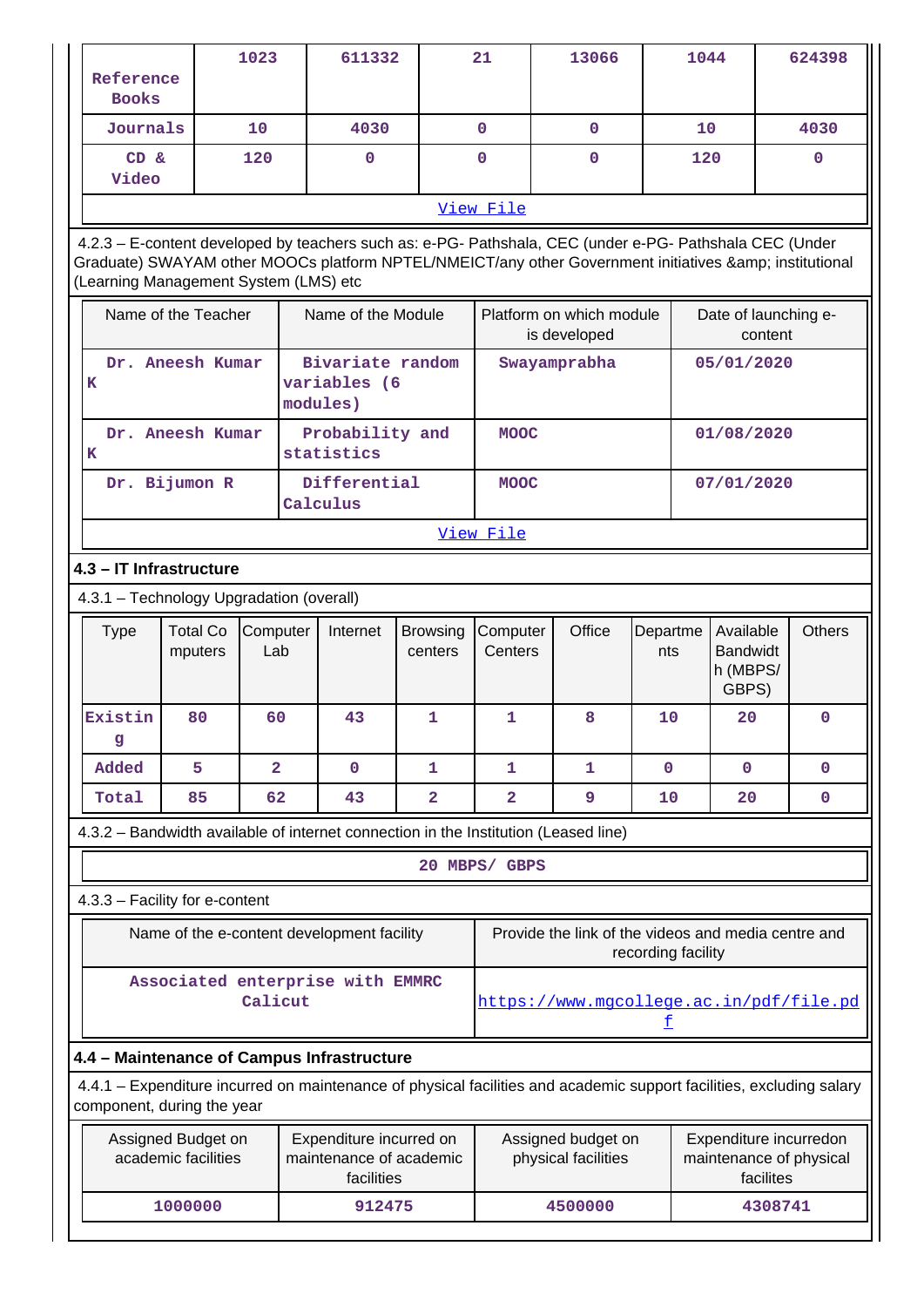4.4.2 – Procedures and policies for maintaining and utilizing physical, academic and support facilities - laboratory, library, sports complex, computers, classrooms etc. (maximum 500 words) (information to be available in institutional Website, provide link)

 **Mahatma Gandhi College, Iritty has a suitably designed and spacious facilities such as Six exciting laboratories to which one more laboratory was added during the current year. In addition to the well-stocked Sri K. P. Noorudheen Memorial Central Library where more than ten thousand books specifically chosen to cater to the scholarly interests of the students, the college owns four department libraries having quality textbooks and reference books. During the current years 186 additional books have been incorporated into this scholarly asset. For book acquisition, in addition to U.G.C fund, the college management also provided money for this purpose. During the current year, Rs 72,900 /- have been utilized for this and the total value of text books, reference books, e-books, journals, e-journals CD and videos can be assessed to the them Rs 42,52,718/-. In the context of new acquisition in college library and different department libraires suggestions from faculty members, students and all stakeholders are collected and given due consideration. College Laboratories In the context of purchasing new instruments, scientific gadgets, computer systems etc. the faculty members seek the expert opinion of professionals belonging to the technical field and take maximum care to see to that modern and state of the art systems and instruments are purchased to ensure the high quality of the laboratories. Also quotations are invited from prominent suppliers in the field and thus fair purchase is ensured along with high quality. Laboratories are provided near to the respective classrooms and the departments for ensuring the convenience of all concerned. Sports Complex Mahatma Gandhi College is situated on a spacious campus. Also, there are facilities for Basketball, Handball, Volleyball courts to ensure the physical fitness of students. An important feature of the college is the existence of gymnasium which is open from 8:30 am till 6 :00 pm is that students can avail the benefits of this centre at their convenience. There are sufficient sports equipment available in gymnasium. Through effective use of these facilities, the college believes in developing sound mind in a sound body Computer. There are four computer labs for the purpose of meeting the training requirements of different department of the college. There are 43 computers provided with internet facility. There is one browsing centre and 1 more browsing center added this year. A new computer centre that been added during the current year it becomes total no. of 2. At different department there are 10 computers. The policy of providing quality improvement training programmes for teachers and students is effectively fulfilled with the help of these different facilities at the college Classrooms There are 18 well-furnished classrooms having conventional teaching aids and 3 more classrooms added during the current year. In the P.G classrooms individual seating facility is provided. As Far as possible the classrooms are arranged near to the respective departments. There are seven smart classrooms at the college, and those classrooms are installed in order to adopt the latest developments in technology in the context of teaching leaming process.**

<https://www.mgcollege.ac.in/pdf/procedures-practices-2019-2020.pdf>

# **CRITERION V – STUDENT SUPPORT AND PROGRESSION**

#### **5.1 – Student Support**

5.1.1 – Scholarships and Financial Support

|                                       | Name/Title of the scheme | Number of students | <b>Amount in Rupees</b> |
|---------------------------------------|--------------------------|--------------------|-------------------------|
| Financial Support<br>from institution | Copy Attached            | 44                 | 48000                   |
| Financial Support                     |                          |                    |                         |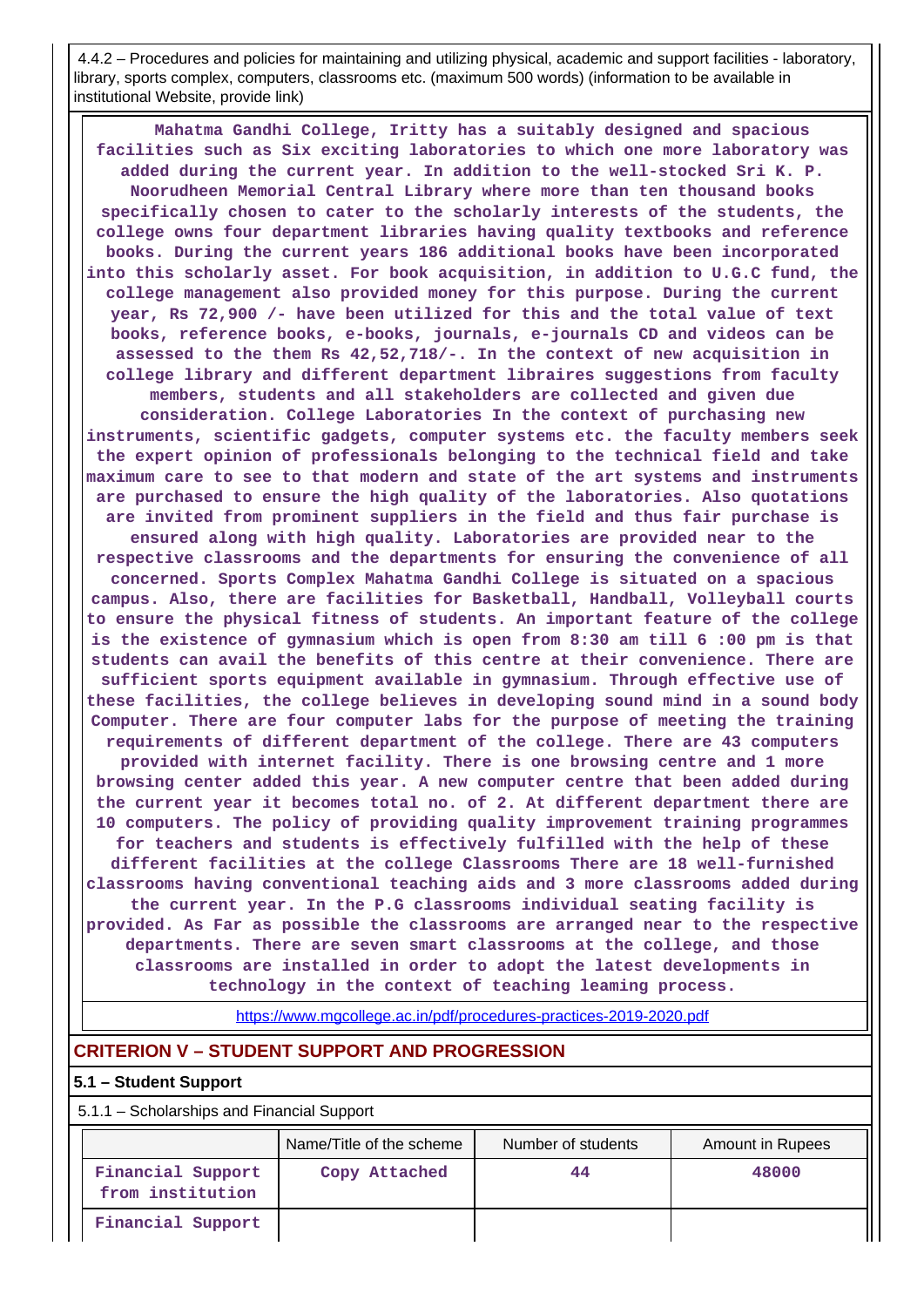| from Other Sources                                                                                                                                                                                              |                       |                        |                                |                           |                                                       |                                                       |
|-----------------------------------------------------------------------------------------------------------------------------------------------------------------------------------------------------------------|-----------------------|------------------------|--------------------------------|---------------------------|-------------------------------------------------------|-------------------------------------------------------|
| a) National                                                                                                                                                                                                     |                       | Copy Attached          | 238                            |                           |                                                       | 2014325                                               |
| b)International                                                                                                                                                                                                 |                       | Nill                   | Nill                           |                           |                                                       | Nill                                                  |
|                                                                                                                                                                                                                 |                       |                        | View File                      |                           |                                                       |                                                       |
| 5.1.2 - Number of capability enhancement and development schemes such as Soft skill development, Remedial<br>coaching, Language lab, Bridge courses, Yoga, Meditation, Personal Counselling and Mentoring etc., |                       |                        |                                |                           |                                                       |                                                       |
| Name of the capability<br>enhancement scheme                                                                                                                                                                    |                       | Date of implemetation  | Number of students<br>enrolled |                           |                                                       | Agencies involved                                     |
| How Projects help<br>in industry?                                                                                                                                                                               |                       | 12/07/2019             | 26                             |                           |                                                       | Dept. of Computer<br>Science                          |
| Block chain- What<br>and How?                                                                                                                                                                                   |                       | 24/07/2019             | 45                             |                           |                                                       | Dept. of Computer<br>Science                          |
| Digi invite                                                                                                                                                                                                     |                       | 11/01/2020             | 37                             |                           |                                                       | Dept. of Computer<br>Science                          |
| E learning tools                                                                                                                                                                                                |                       | 18/01/2020             | 45                             |                           | Dept. of Computer<br>Science                          |                                                       |
| Online courses<br>and its importance<br>in today's world                                                                                                                                                        |                       | 24/01/2020             | 27                             |                           |                                                       | Dept. of Computer<br>Science                          |
| Project and<br>Github                                                                                                                                                                                           |                       | 01/02/2020             | 27                             |                           |                                                       | Dept. of Computer<br>Science                          |
| Soft Skill<br>Development<br>Programme                                                                                                                                                                          |                       | 25/01/2020             | 54                             |                           |                                                       | Walk with a<br>scholar Programme<br>by Govt of Kerala |
| Cyber presence<br>Cyber ethics                                                                                                                                                                                  |                       | 11/01/2020             | 17                             |                           | Walk with a<br>scholar Programme<br>by Govt of Kerala |                                                       |
| Set Scientific<br>temper in life                                                                                                                                                                                |                       | 07/12/2019             | 22                             |                           | Walk with a<br>scholar Programme<br>by Govt of Kerala |                                                       |
| Crack Civil<br>Service                                                                                                                                                                                          |                       | 30/11/2019             | 28                             |                           | Walk with a<br>scholar Programme<br>by Govt of Kerala |                                                       |
|                                                                                                                                                                                                                 |                       |                        | No file uploaded.              |                           |                                                       |                                                       |
| 5.1.3 - Students benefited by guidance for competitive examinations and career counselling offered by the<br>institution during the year                                                                        |                       |                        |                                |                           |                                                       |                                                       |
| Year                                                                                                                                                                                                            | Name of the<br>scheme | Number of<br>benefited | Number of<br>benefited         | Number of<br>students who |                                                       | Number of<br>studentsp placed                         |

| i vui | <b>IVALLIC UL UIC</b><br>scheme  | ו שעווווער<br>benefited<br>students for<br>competitive<br>examination | ivuiiivui vi<br>benefited<br>students by<br>career<br>counseling<br>activities | ivullivul vi<br>students who<br>have passedin<br>the comp. exam | TULIIDUL UL<br>studentsp placed |
|-------|----------------------------------|-----------------------------------------------------------------------|--------------------------------------------------------------------------------|-----------------------------------------------------------------|---------------------------------|
| 2019  | Young<br>Innovators<br>Programme | <b>Nill</b>                                                           | 8                                                                              | 0                                                               | 0                               |
| 2019  | Career<br>Guidance               | Nill                                                                  | 0                                                                              | 6                                                               | 0                               |
|       |                                  |                                                                       | No file uploaded.                                                              |                                                                 |                                 |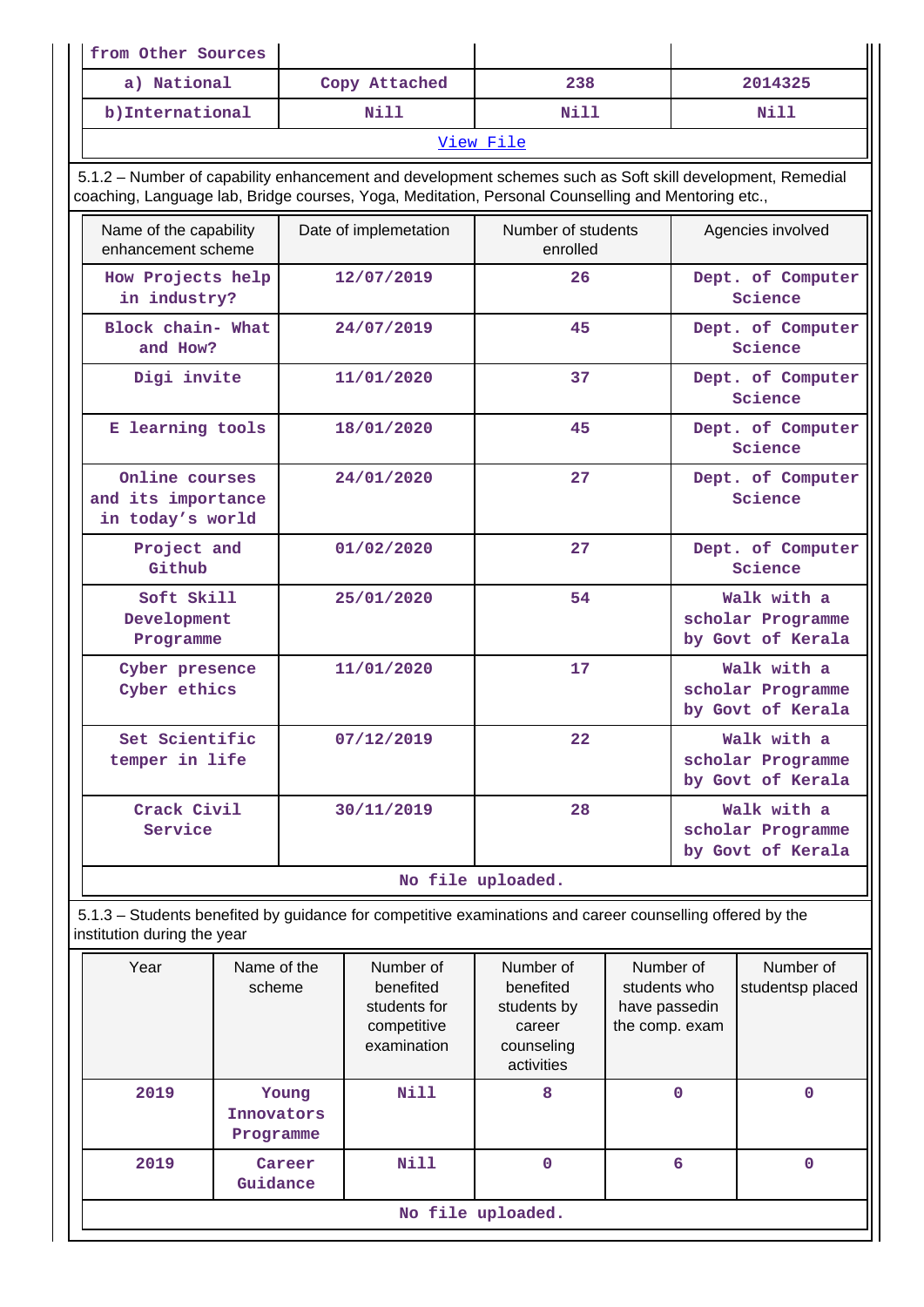5.1.4 – Institutional mechanism for transparency, timely redressal of student grievances, Prevention of sexual harassment and ragging cases during the year

| Total grievances received                                                     |                                                                                                                                             | Number of grievances redressed |                                                                                       | Avg. number of days for grievance<br>redressal    |                                     |  |  |  |  |  |  |
|-------------------------------------------------------------------------------|---------------------------------------------------------------------------------------------------------------------------------------------|--------------------------------|---------------------------------------------------------------------------------------|---------------------------------------------------|-------------------------------------|--|--|--|--|--|--|
|                                                                               | 3                                                                                                                                           |                                | 3                                                                                     |                                                   | 4                                   |  |  |  |  |  |  |
| 5.2 - Student Progression                                                     |                                                                                                                                             |                                |                                                                                       |                                                   |                                     |  |  |  |  |  |  |
| 5.2.1 - Details of campus placement during the year                           |                                                                                                                                             |                                |                                                                                       |                                                   |                                     |  |  |  |  |  |  |
|                                                                               | On campus                                                                                                                                   |                                |                                                                                       | Off campus                                        |                                     |  |  |  |  |  |  |
| Nameof<br>organizations<br>visited                                            | Number of<br>students<br>participated                                                                                                       | Number of<br>stduents placed   | Nameof<br>organizations<br>visited                                                    | Number of<br>students<br>participated             | Number of<br>stduents placed        |  |  |  |  |  |  |
| <b>NIL</b>                                                                    | $\mathbf 0$                                                                                                                                 | $\mathbf 0$                    | Marian<br>College -<br>Kuttikkanam,<br><b>DonBosco</b><br>College - An<br>gadikkadavu | 24                                                | $\overline{7}$                      |  |  |  |  |  |  |
| View File                                                                     |                                                                                                                                             |                                |                                                                                       |                                                   |                                     |  |  |  |  |  |  |
| 5.2.2 - Student progression to higher education in percentage during the year |                                                                                                                                             |                                |                                                                                       |                                                   |                                     |  |  |  |  |  |  |
| Year                                                                          | Number of<br>students<br>enrolling into<br>higher education                                                                                 | Programme<br>graduated from    | Depratment<br>graduated from                                                          | Name of<br>institution joined                     | Name of<br>programme<br>admitted to |  |  |  |  |  |  |
| 2020                                                                          | 1                                                                                                                                           | <b>BCom</b>                    | P.G<br>Department<br>of Commerce                                                      | <b>LEAD</b><br>College,<br>Palakkad               | <b>MBA</b>                          |  |  |  |  |  |  |
| 2020                                                                          | $\overline{\mathbf{2}}$                                                                                                                     | <b>BCom</b>                    | P.G<br>Department<br>of Commerce                                                      | Govt.<br><b>Brinnen</b><br>College,<br>Thalassery | <b>MCom</b>                         |  |  |  |  |  |  |
| 2020                                                                          | $\mathbf{1}$                                                                                                                                | <b>BCom</b>                    | P.G<br>Department<br>of Commerce                                                      | Punjab<br>Central<br>University                   | <b>MCom</b>                         |  |  |  |  |  |  |
| 2020                                                                          | $\overline{2}$                                                                                                                              | <b>BCom</b>                    | P.G<br>Department<br>of Commerce                                                      | <b>IGNOU</b>                                      | <b>MCom</b>                         |  |  |  |  |  |  |
| 2020                                                                          | 9<br>P.G<br><b>BCom</b><br><b>MCom</b><br><b>MAHATMA</b><br>Department<br><b>GANDHI</b><br>of Commerce<br><b>COLLEGE -</b><br><b>IRITTY</b> |                                |                                                                                       |                                                   |                                     |  |  |  |  |  |  |
| 2020                                                                          | $\mathbf{1}$                                                                                                                                | <b>BCom</b>                    | P.G<br>Department<br>of Commerce                                                      | Don Bosco<br>College, Ang<br>adikkadavu           | <b>MCom</b>                         |  |  |  |  |  |  |
| 2020                                                                          | $\mathbf{1}$                                                                                                                                | <b>BCom</b>                    | P.G<br>Department<br>of Commerce                                                      | Don Bosco<br>College, Ang<br>adikkadavu           | M A<br>Journalism                   |  |  |  |  |  |  |
|                                                                               | 5.23 - Students qualifying in state/ pational/international level examinations during the year                                              |                                | View File                                                                             |                                                   |                                     |  |  |  |  |  |  |

 5.2.3 – Students qualifying in state/ national/ international level examinations during the year (eg:NET/SET/SLET/GATE/GMAT/CAT/GRE/TOFEL/Civil Services/State Government Services)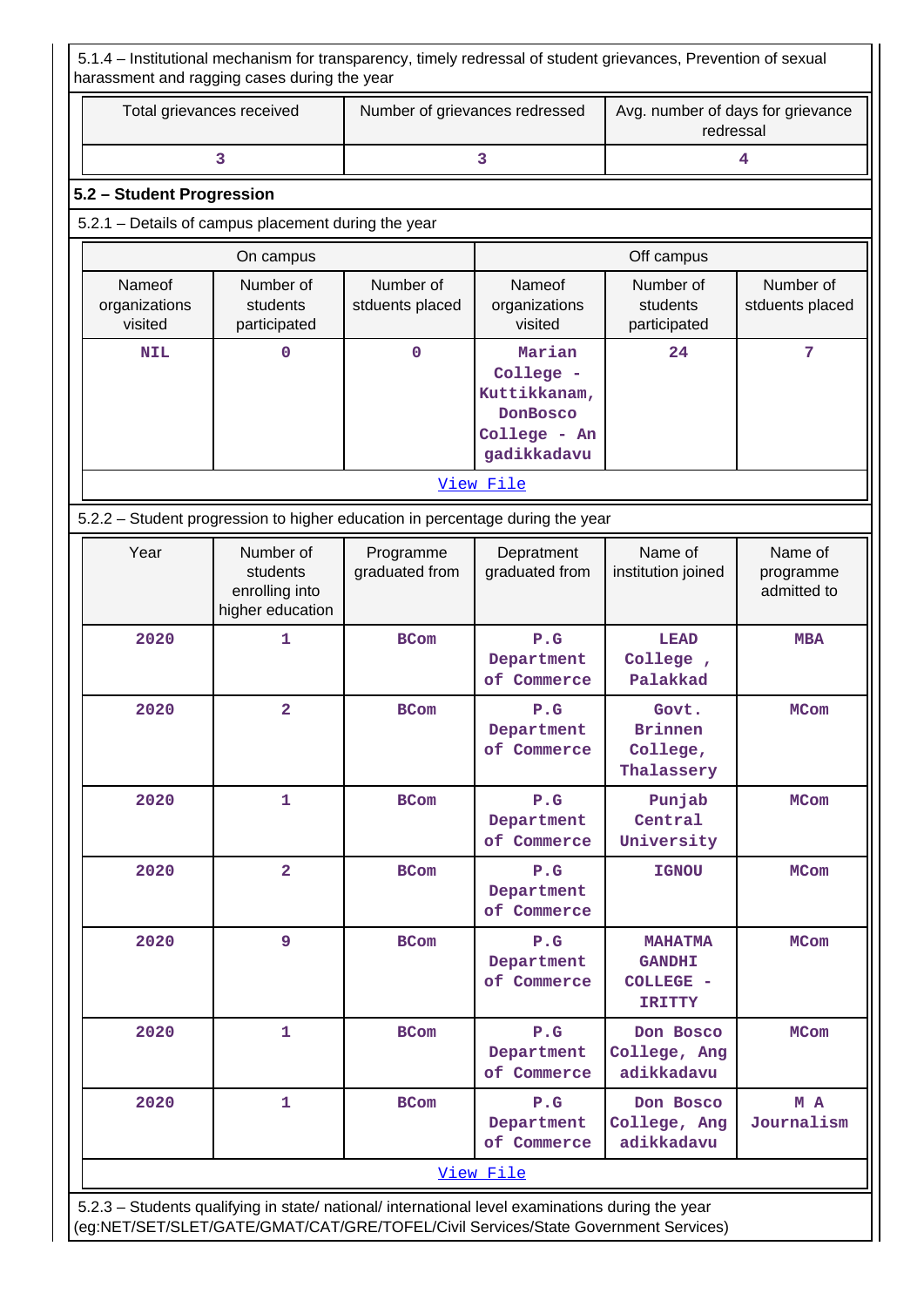|                                                                                                                                                                                                                                                                                                                                                                                                                                                                                                                                                                                                                                                                                                                                                                                                                                                                                                                                                                                                                                                                                                                                                                                                                                                                                                                           | Items                                                                                                    |                           |                                          | Number of students selected/ qualifying |                                                                                                                     |                        |  |
|---------------------------------------------------------------------------------------------------------------------------------------------------------------------------------------------------------------------------------------------------------------------------------------------------------------------------------------------------------------------------------------------------------------------------------------------------------------------------------------------------------------------------------------------------------------------------------------------------------------------------------------------------------------------------------------------------------------------------------------------------------------------------------------------------------------------------------------------------------------------------------------------------------------------------------------------------------------------------------------------------------------------------------------------------------------------------------------------------------------------------------------------------------------------------------------------------------------------------------------------------------------------------------------------------------------------------|----------------------------------------------------------------------------------------------------------|---------------------------|------------------------------------------|-----------------------------------------|---------------------------------------------------------------------------------------------------------------------|------------------------|--|
| <b>NET</b>                                                                                                                                                                                                                                                                                                                                                                                                                                                                                                                                                                                                                                                                                                                                                                                                                                                                                                                                                                                                                                                                                                                                                                                                                                                                                                                |                                                                                                          |                           |                                          | 9                                       |                                                                                                                     |                        |  |
| <b>SET</b>                                                                                                                                                                                                                                                                                                                                                                                                                                                                                                                                                                                                                                                                                                                                                                                                                                                                                                                                                                                                                                                                                                                                                                                                                                                                                                                |                                                                                                          |                           |                                          | 7                                       |                                                                                                                     |                        |  |
|                                                                                                                                                                                                                                                                                                                                                                                                                                                                                                                                                                                                                                                                                                                                                                                                                                                                                                                                                                                                                                                                                                                                                                                                                                                                                                                           | <b>GATE</b>                                                                                              |                           |                                          |                                         | 3                                                                                                                   |                        |  |
|                                                                                                                                                                                                                                                                                                                                                                                                                                                                                                                                                                                                                                                                                                                                                                                                                                                                                                                                                                                                                                                                                                                                                                                                                                                                                                                           | <b>GMAT</b>                                                                                              |                           |                                          |                                         | $\mathbf{2}$                                                                                                        |                        |  |
|                                                                                                                                                                                                                                                                                                                                                                                                                                                                                                                                                                                                                                                                                                                                                                                                                                                                                                                                                                                                                                                                                                                                                                                                                                                                                                                           | Any Other                                                                                                |                           |                                          |                                         | 27                                                                                                                  |                        |  |
|                                                                                                                                                                                                                                                                                                                                                                                                                                                                                                                                                                                                                                                                                                                                                                                                                                                                                                                                                                                                                                                                                                                                                                                                                                                                                                                           |                                                                                                          |                           | View File                                |                                         |                                                                                                                     |                        |  |
|                                                                                                                                                                                                                                                                                                                                                                                                                                                                                                                                                                                                                                                                                                                                                                                                                                                                                                                                                                                                                                                                                                                                                                                                                                                                                                                           | 5.2.4 - Sports and cultural activities / competitions organised at the institution level during the year |                           |                                          |                                         |                                                                                                                     |                        |  |
|                                                                                                                                                                                                                                                                                                                                                                                                                                                                                                                                                                                                                                                                                                                                                                                                                                                                                                                                                                                                                                                                                                                                                                                                                                                                                                                           | Activity                                                                                                 |                           | Level                                    |                                         | Number of Participants                                                                                              |                        |  |
|                                                                                                                                                                                                                                                                                                                                                                                                                                                                                                                                                                                                                                                                                                                                                                                                                                                                                                                                                                                                                                                                                                                                                                                                                                                                                                                           | Athletics(men)                                                                                           |                           | <b>INTERCOLLEGIATE</b>                   |                                         | 10                                                                                                                  |                        |  |
|                                                                                                                                                                                                                                                                                                                                                                                                                                                                                                                                                                                                                                                                                                                                                                                                                                                                                                                                                                                                                                                                                                                                                                                                                                                                                                                           | Athletics (Women)                                                                                        |                           | <b>INTERCOLLEGIATE</b>                   |                                         | 5                                                                                                                   |                        |  |
|                                                                                                                                                                                                                                                                                                                                                                                                                                                                                                                                                                                                                                                                                                                                                                                                                                                                                                                                                                                                                                                                                                                                                                                                                                                                                                                           | kabaddi (men)                                                                                            |                           | <b>INTERCOLLEGIATE</b>                   |                                         | 12                                                                                                                  |                        |  |
|                                                                                                                                                                                                                                                                                                                                                                                                                                                                                                                                                                                                                                                                                                                                                                                                                                                                                                                                                                                                                                                                                                                                                                                                                                                                                                                           | Foot ball                                                                                                |                           | <b>INTERCOLLEGIATE</b>                   |                                         | 20                                                                                                                  |                        |  |
|                                                                                                                                                                                                                                                                                                                                                                                                                                                                                                                                                                                                                                                                                                                                                                                                                                                                                                                                                                                                                                                                                                                                                                                                                                                                                                                           | <b>PRASANGAM</b>                                                                                         |                           | <b>INTERCOLLEGIATE</b>                   |                                         | 3                                                                                                                   |                        |  |
|                                                                                                                                                                                                                                                                                                                                                                                                                                                                                                                                                                                                                                                                                                                                                                                                                                                                                                                                                                                                                                                                                                                                                                                                                                                                                                                           | PENCIL DRAWING                                                                                           |                           | <b>INTERCOLLEGIATE</b>                   |                                         | 1                                                                                                                   |                        |  |
|                                                                                                                                                                                                                                                                                                                                                                                                                                                                                                                                                                                                                                                                                                                                                                                                                                                                                                                                                                                                                                                                                                                                                                                                                                                                                                                           | <b>KAVITHARACHANA</b>                                                                                    |                           | <b>INTERCOLLEGIATE</b>                   |                                         | 5                                                                                                                   |                        |  |
|                                                                                                                                                                                                                                                                                                                                                                                                                                                                                                                                                                                                                                                                                                                                                                                                                                                                                                                                                                                                                                                                                                                                                                                                                                                                                                                           | CHERU KATHA RACHANA                                                                                      |                           | <b>INTERCOLLEGIATE</b>                   |                                         | $\mathbf{2}$                                                                                                        |                        |  |
|                                                                                                                                                                                                                                                                                                                                                                                                                                                                                                                                                                                                                                                                                                                                                                                                                                                                                                                                                                                                                                                                                                                                                                                                                                                                                                                           | QUIZ                                                                                                     |                           | <b>INTERCOLLEGIATE</b>                   |                                         | $\mathbf{2}$                                                                                                        |                        |  |
|                                                                                                                                                                                                                                                                                                                                                                                                                                                                                                                                                                                                                                                                                                                                                                                                                                                                                                                                                                                                                                                                                                                                                                                                                                                                                                                           | <b>THERUVUNADAKAM</b>                                                                                    |                           |                                          | <b>INTERCOLLEGIATE</b>                  | 6                                                                                                                   |                        |  |
|                                                                                                                                                                                                                                                                                                                                                                                                                                                                                                                                                                                                                                                                                                                                                                                                                                                                                                                                                                                                                                                                                                                                                                                                                                                                                                                           |                                                                                                          |                           | View File                                |                                         |                                                                                                                     |                        |  |
| 5.3 - Student Participation and Activities                                                                                                                                                                                                                                                                                                                                                                                                                                                                                                                                                                                                                                                                                                                                                                                                                                                                                                                                                                                                                                                                                                                                                                                                                                                                                |                                                                                                          |                           |                                          |                                         |                                                                                                                     |                        |  |
| level (award for a team event should be counted as one)                                                                                                                                                                                                                                                                                                                                                                                                                                                                                                                                                                                                                                                                                                                                                                                                                                                                                                                                                                                                                                                                                                                                                                                                                                                                   |                                                                                                          |                           |                                          |                                         | 5.3.1 – Number of awards/medals for outstanding performance in sports/cultural activities at national/international |                        |  |
| Year                                                                                                                                                                                                                                                                                                                                                                                                                                                                                                                                                                                                                                                                                                                                                                                                                                                                                                                                                                                                                                                                                                                                                                                                                                                                                                                      | Name of the<br>award/medal                                                                               | National/<br>Internaional | Number of<br>awards for<br><b>Sports</b> | Number of<br>awards for<br>Cultural     | Student ID<br>number                                                                                                | Name of the<br>student |  |
| 2020                                                                                                                                                                                                                                                                                                                                                                                                                                                                                                                                                                                                                                                                                                                                                                                                                                                                                                                                                                                                                                                                                                                                                                                                                                                                                                                      | <b>PARTICIP</b><br><b>ATION</b>                                                                          | National                  | Nill                                     | 6                                       | MG19CPHR13                                                                                                          | <b>THEERTHA</b><br>N B |  |
|                                                                                                                                                                                                                                                                                                                                                                                                                                                                                                                                                                                                                                                                                                                                                                                                                                                                                                                                                                                                                                                                                                                                                                                                                                                                                                                           |                                                                                                          |                           | View File                                |                                         |                                                                                                                     |                        |  |
|                                                                                                                                                                                                                                                                                                                                                                                                                                                                                                                                                                                                                                                                                                                                                                                                                                                                                                                                                                                                                                                                                                                                                                                                                                                                                                                           |                                                                                                          |                           |                                          |                                         |                                                                                                                     |                        |  |
| 5.3.2 - Activity of Student Council & amp; representation of students on academic & amp; administrative<br>bodies/committees of the institution (maximum 500 words)<br>The College Union Executive Committee is empowered to promote and facilitate<br>student activities in the campus. The college has a statutory Student Council,<br>and the members are democratically elected in the Parliamentary (indirect)<br>manner, according to University Statutes. To conduct peaceful, free and fair<br>elections, the college follows Lyngdoh Commission (UGC instructed)<br>recommendations. The Student Council thus elected has political affiliation and<br>at the same time it maintains academic integrity. Period of the student's<br>council is stipulated to one academic year. Students' union body consists of<br>the Chairman, Vice-chairperson, General Secretary, Joint- Secretary, University<br>Union Councilor, Secretary to the Fine Arts Association, Student Editor to the<br>college magazine, General Captain to the sports and games activities,<br>Secretaries to the Department associations, Representatives of 1st, 2nd, and<br>3rd-year students and P.G representative. In the above structure, two seats,<br>the Vice-chairperson and Joint-Secretary are reserved for women students. This |                                                                                                          |                           |                                          |                                         |                                                                                                                     |                        |  |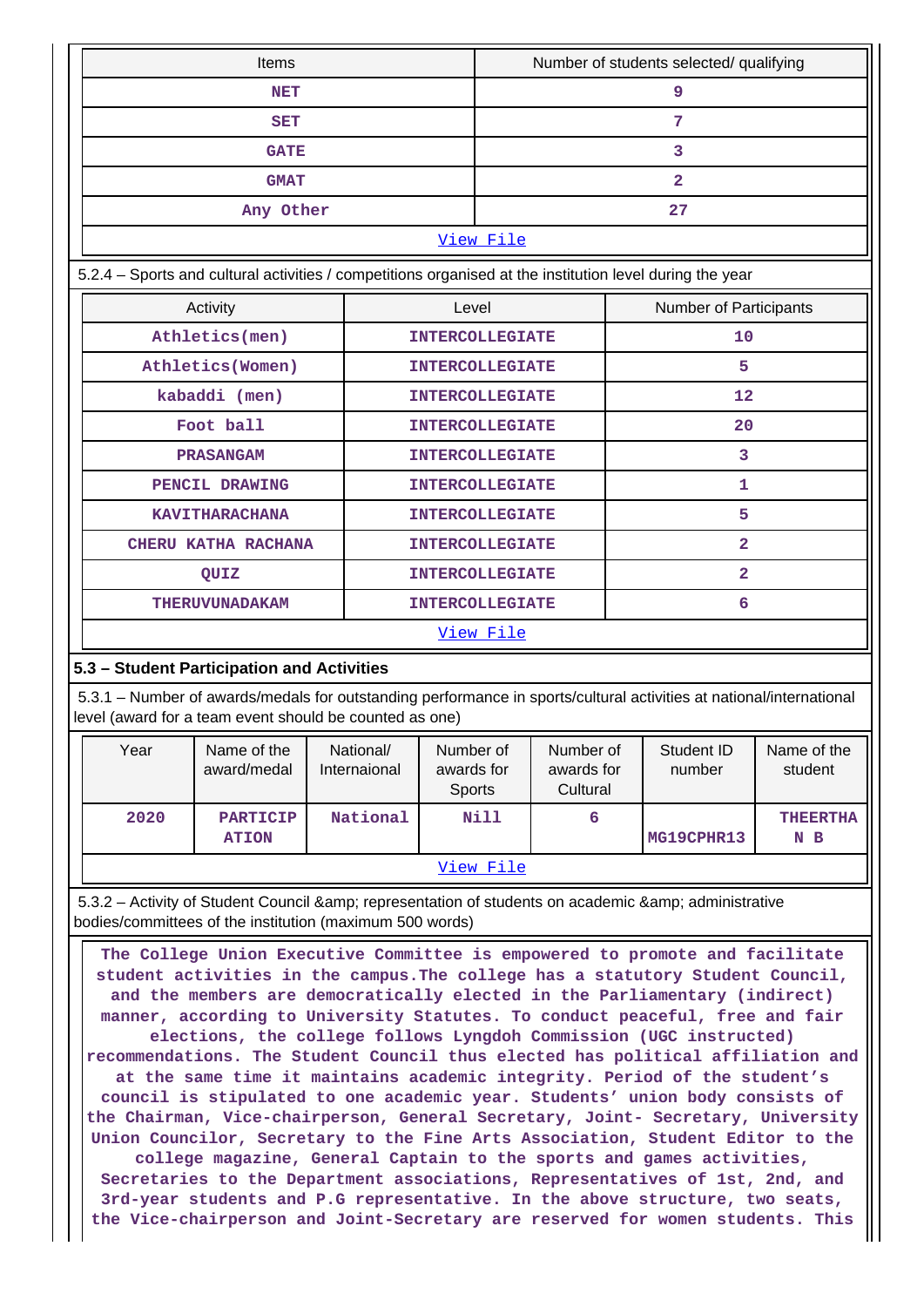**composition ensures and provides women participation in the student's apex body in the college. The College Student Council is steered by a team of young and energetic scholars with abundant leadership qualities. The functioning and activities of the Student Council are under the guidance of the Staff Advisor nominated by the Principal in discussion with newly elected student council. The Principal is the President of the College Union Council. Funding of the Student Council is through the collection of a fixed amount from every student at the time of admission. If more funds are required for college magazine activities, the PTA provides financial support for the same. Director of Physical Education helps general captain to coordinate indoor and outdoor sports activities. Fine arts coordinator help fine arts secretary to organize cultural activities and staff editor support student magazine editor to bring out the college magazine in time. The University Union Councilor (UUC) represents the students of the college in the Kannur University Union Council. The various activities organized under the leadership of the Student Council during the last year include Sports, Fine Arts and various Cultural events. There is active participation of students in social activities through programmes. They organize all the extracurricular activities of the college and provide leadership to the college student community. House captains and student representatives from various classes are actively involved in the planning and execution of annual sports meet and intramural games competitions. Each department celebrates its association Day under the leadership of the Association Secretaries. Apart from above activities the students are also members of various ad-hoc committees constituted for conducting different academic and non-academic programmes. The student representatives express their views and raise opinions in a democratic spirit. Apart from the student's council, the activities of clubs and forums like NSS, NCC, Women's cell, Bhoomithrasena(nature club), Book club, Hostel monitoring committee,Canteen committee, Anti ragging Committeeetc. are coordinated by the students along with the faculty coordinators. Student representatives are also given opportunities to associate with administrative bodies like IQAC. In all respect College Union plays a significant role in the functioning and management of the**

#### **Institution.**

#### **5.4 – Alumni Engagement**

5.4.1 – Whether the institution has registered Alumni Association?

#### **Yes**

 **Yes. Alumni Association plays an important role in helping to shape the future of the college by representing the views of its members, and contributing to the academic and infrastructural development of the Institution. The alumni association of our college has received official registration On 11th November 2018 the official alumni association of our college MAHATMA GANDHI COLLEGE ALUMNI ASSOCIATION got registered at the office of KANNUR District registrar (Ref. No. KNR/CC/364/2016).The Alumni Association of Mahatma Gandhi College has been functioning for many years as a supportive organ of the college and playing a important role in the pursuit excellence in the field of higher education. In addition to the registered association, there are various Department level alumni units. Various alumni groups are active in social media to uplift the college brand name. December 26 is observed as the alumni day of our college and annual alumni meetings are conducted on the same day. Our alumni members are prominent people in the society in various fields like research, higher education, primary education, Information Technology, Banking, politics, real estate, Business, Arts , Sports, Media etc. Alumni are the brand ambassadors of our college and those who are well positioned in various careers help students through placement cell. The college has illustrious alumni who are spread over different parts of the globe and the Association is playing a pivotal role in keeping them all connected. A corpus fund is generated every**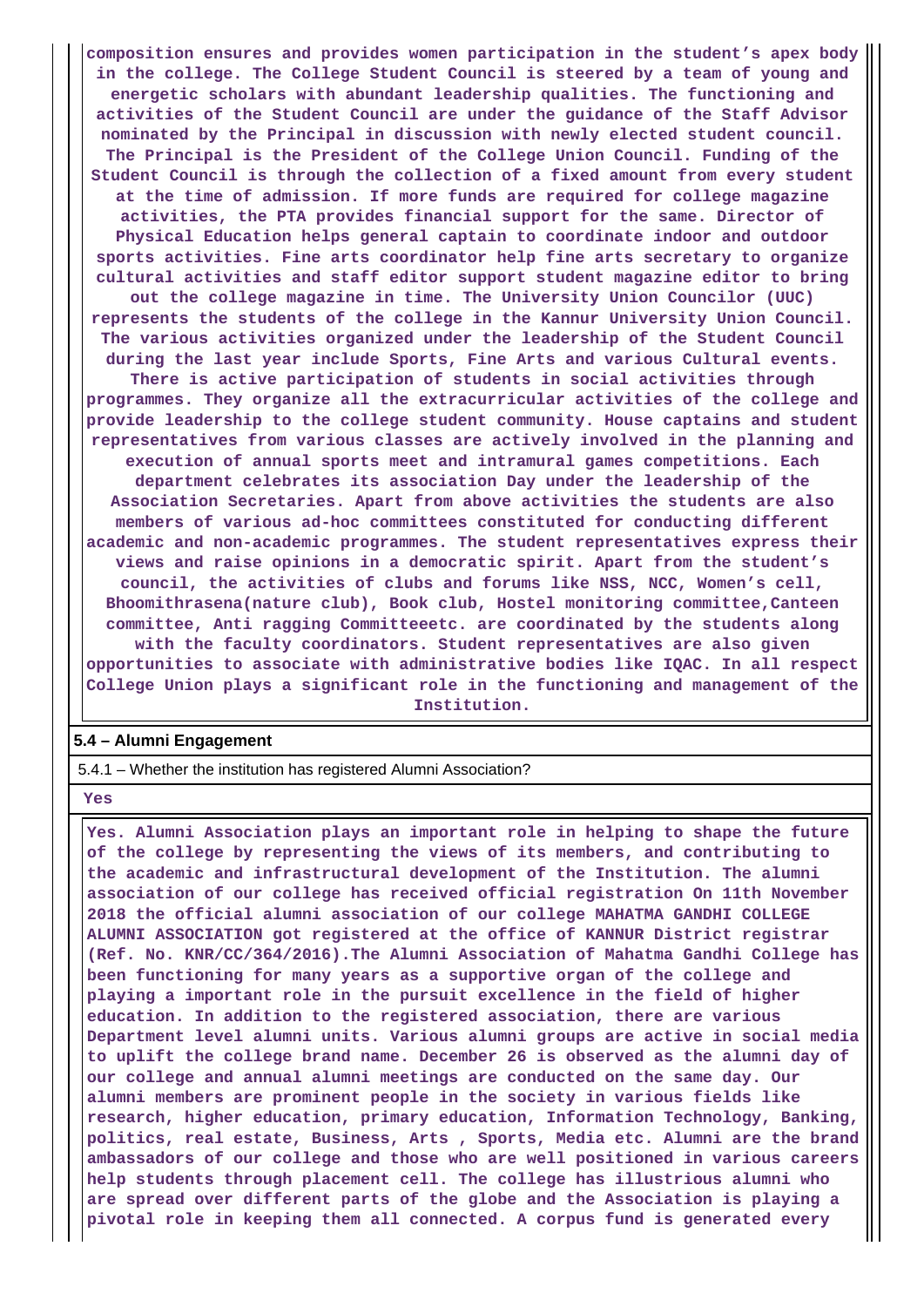**year with their goodwill by deducting a sum of rupees fifty from the caution deposit that is refunded to the outgoing students after the completion of the UG and PG programmes. This fund is credited to an SB account (A/c No. 57065728534, STATE BANK OF INDIA PUNNAD) maintained joined by the college authority and Alumni Association Officials.**

5.4.2 – No. of enrolled Alumni:

**176**

5.4.3 – Alumni contribution during the year (in Rupees) :

**17600**

5.4.4 – Meetings/activities organized by Alumni Association :

 **Alumni Sangamam was organized on December 26th Alumni Day. Adv. Sunny Joseph MLA inaugurated the function. Sri. Vinod M K, President, Alumni Association chaired the programme. Dr. Swarupa R welcomed the gathering. Sri. C V Joseph, Manager delivered the Key Note Address and Principal Dr. Ajitha V delivered the Principal's Address. The three former Principals, Prof. M P Lakshmanan, Prof. M A H Khan and Dr. M J Mathew were honoured in the function for their dedication and valuable contributions to the college. All the former teachers associated with the college since 1995 and the alumna with achievements in different fields was also honoured at the occasion. The Alumni also felicitated Dr. Swarupa R and Sri. SatheesanPK for being elected to the Senate of Kannur University. Mementos were presented to Dr. K V Devadhasan and Sri. K C George who will retire from service in this academic year. Sri. Biju John T, Secretary, Alumni Association presented the report. Felicitations were made by Sri. Manoharan K. PTA Vice President, Dr. RejiPaikattu, Dr. Devadhasan K V, Dr. Bijumon R and Sri. Vishnu T. Sri. Rejeesh E, Joint Secretary, Alumni Association proposed the vote of thanks. The official inaugural Session was followed by Department level alumni meetings, Cultural Fest by alumni and 'Snehavirunnu'.**

#### **CRITERION VI – GOVERNANCE, LEADERSHIP AND MANAGEMENT**

#### **6.1 – Institutional Vision and Leadership**

 6.1.1 – Mention two practices of decentralization and participative management during the last year (maximum 500 words)

 **The administrative as well academic structure of the college is in a manner which supports decentralisation and participative management. It ensures this by giving opportunities to all competent staff participating in decision making. The departments are given freedom to decide departmental activities. The management authorities regularly review the working of the college. Necessary guidance and directives are issued through the meetings of management, Principal and Faculty members. Critical issues are discussed in these meetings with the management, helping decision making satisfactory. At the college level, departments are provided with authority to take own decisions by conducting departmental meeting. These decisions are conveyed to the Principal for approved. Department level Coordinator is appointed and is**

**responsible for the timely completion of syllabus for the Internal assessment tests and model examinations and pre paring question papers for the same. Thus the process of de-centralization is followed. Decentralization and participative management is practiced to ensure that there is uniformity in curriculum planning, distribution and evaluation. Committees and forums are formed for conducting and managing various co - curricular activities. There are 36 committees and all of them function actively and effectively on the basis of decentralization and participative management. Execution of the programmes are also the responsibility of the Convenor and Committee, with**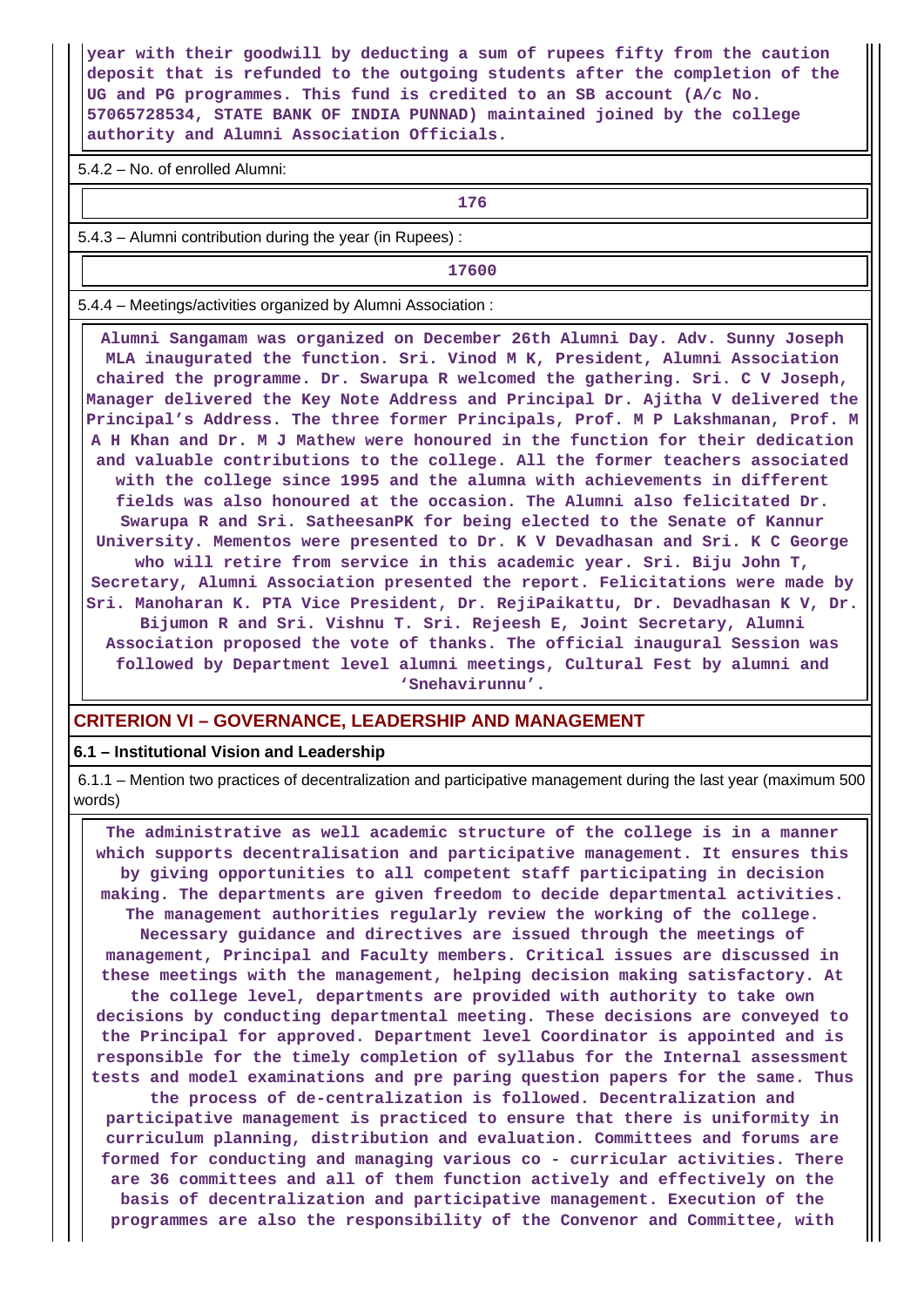**approval being taken from the Principal regarding resource persons, Chief Guests etc. Students play a leading role in executing programmes and conducting activities. College receives funds from various agencies like UGC, State Government etc. The major decision-making process is decentralized. College has formed decision making committees for this. We have college council, planning board, IQAC, purchase committee, department level committees etc., mostly constituted by various department heads, teachers and shall be presided over by the Principal. These committees are responsible for overseeing and implementing various proposal invitations. Information on the requirements from various departments will collected, it will be discussed at various levels, once the funds are received it will be distributed on the basis of proposals already submitted. Planning and purchase Committee meet and take decision to utilize the allocated fund feasibly in accordance to the proposal which we have already submitted. Fund utilization process is monitored by IQAC.**

6.1.2 – Does the institution have a Management Information System (MIS)?

# *Yes*

#### **6.2 – Strategy Development and Deployment**

6.2.1 – Quality improvement strategies adopted by the institution for each of the following (with in 100 words each):

| <b>Strategy Type</b>     | Details                                                                                                                                                                                                                                                                                                                                                                                                                                                                                                                                                                                                                                                                                                                                                                                                                                |
|--------------------------|----------------------------------------------------------------------------------------------------------------------------------------------------------------------------------------------------------------------------------------------------------------------------------------------------------------------------------------------------------------------------------------------------------------------------------------------------------------------------------------------------------------------------------------------------------------------------------------------------------------------------------------------------------------------------------------------------------------------------------------------------------------------------------------------------------------------------------------|
| Research and Development | Teachers are motivated by the<br>management and Principal to update<br>their knowledge by participating in<br>conferences, seminar, workshops various<br>courses to take research activities<br>publishing the research paper and<br>books. A Research Committee functions<br>in the college for inculcating research<br>habits among the faculty. Three faculty<br>members are recognized as Research<br>Guides by Kannur University in the<br>subjects Commerce, Mathematics and<br>Computer Science and 10 (8 in Commerce<br>and 2 in Mathematics) scholars are<br>pursuing research work under them.<br>Teachers and students are motivated for<br>the research work and subjects on<br>Research Methodology are taught.<br>Research Committee encourages teachers<br>to complete Ph. D, attend conferences<br>and publish papers. |
| Teaching and Learning    | Teachers plan their teaching, mode of<br>teaching delivery and note it down in<br>Teacher's Diary which is monitored by<br>the head of the departments and by the<br>principal of the college. The Annual<br>Teaching plans and Teacher's Diary help<br>in evaluating the status of completion<br>of syllabus. Along with the regular<br>class room teaching, special programmes<br>called 'New Initiatives' introduced by<br>the Dept. of Higher Education of Govt.<br>of Kerala like ASAP (Additional Skill<br>Acquisition Programme), Scholar Support<br>Programme (SSP) and Walk with Scholar                                                                                                                                                                                                                                      |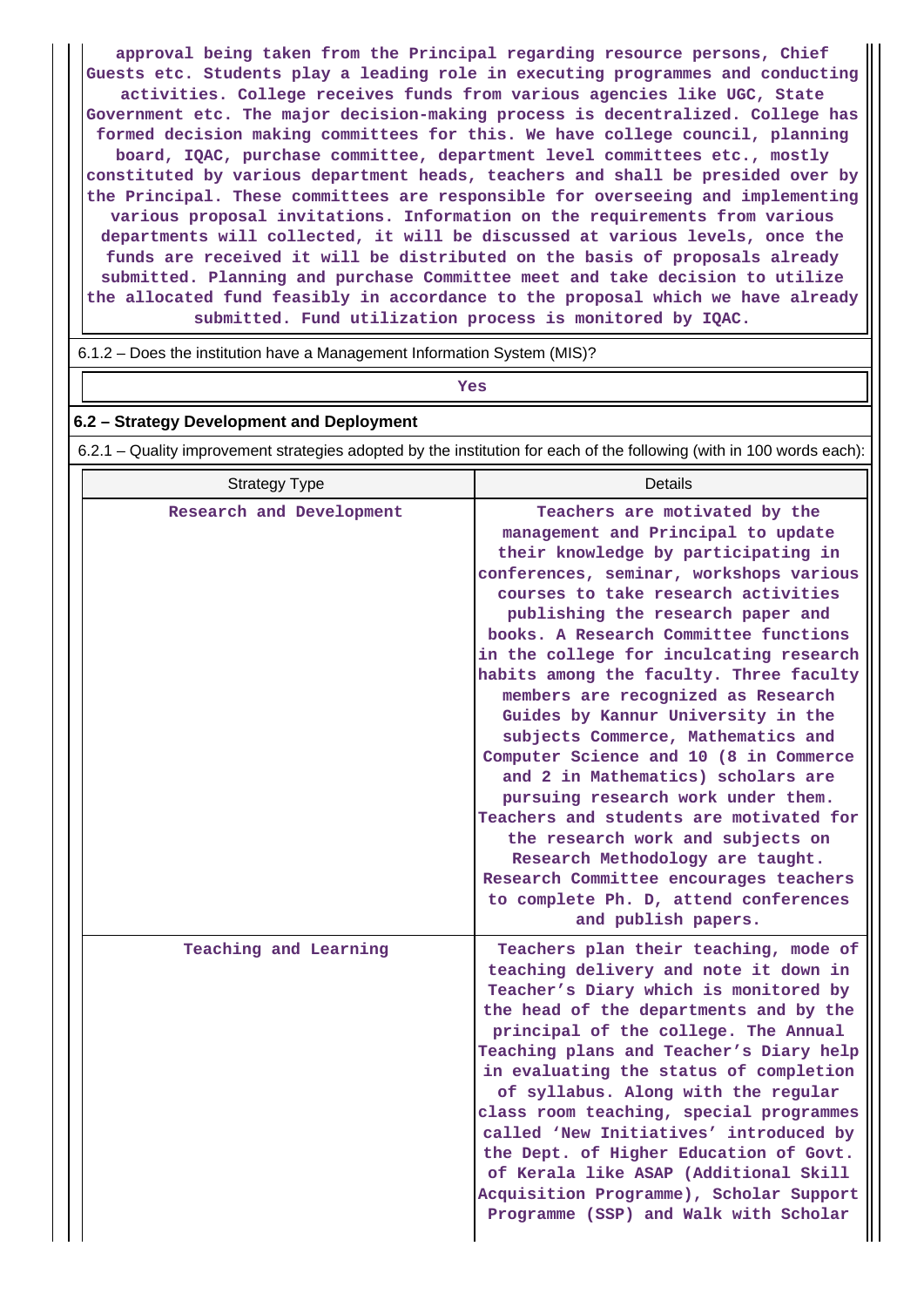|                       | (WWS) programme are also followed by<br>the college. Some of the classrooms are<br>ICT enabled classrooms. The department<br>maintains attendance registers and the<br>regular attendance record help in<br>monitoring the attendance status of the<br>students and proper measures are taken<br>to reduce absenteeism. Tutorials and<br>extra classes are conducted for slow<br>learners in respective subjects. The<br>faculty members are motivated to<br>participate in various faculty<br>development and quality improvement<br>programs by means of FDP, Refresher<br>courses, seminars and expert speaker<br>sessions to update their knowledge.                                                                                                                                                                                                                                                                                                                                                                                                                                                                                                                                                                                                                                                                                                                                                                                                                                                                                                                                                                                                                                               |
|-----------------------|--------------------------------------------------------------------------------------------------------------------------------------------------------------------------------------------------------------------------------------------------------------------------------------------------------------------------------------------------------------------------------------------------------------------------------------------------------------------------------------------------------------------------------------------------------------------------------------------------------------------------------------------------------------------------------------------------------------------------------------------------------------------------------------------------------------------------------------------------------------------------------------------------------------------------------------------------------------------------------------------------------------------------------------------------------------------------------------------------------------------------------------------------------------------------------------------------------------------------------------------------------------------------------------------------------------------------------------------------------------------------------------------------------------------------------------------------------------------------------------------------------------------------------------------------------------------------------------------------------------------------------------------------------------------------------------------------------|
| Admission of Students | The procedure for admission of<br>students annually is laid down by the<br>Kannur University. Since the College is<br>an affiliated College of Kannur<br>University, admission of the students<br>to the College follow a centralized<br>pattern and are done in accordance with<br>the norms set by the University.<br>Admission to the UG and PG programmes<br>has been done online through the<br>admission portal of Kannur University.<br>Every student takes admission through<br>the CAP Software provided by Kannur<br>University in a centralized manner.<br>Differently abled/ SC/ST/OEC/OBC<br>students are given due weightage. The<br>college also admits students who excel<br>in Sports under th esports quota. The<br>differently abled candidates have been<br>given special support and assistance<br>during the admission process and<br>thereafter. There is an admission<br>committee to monitor and review the<br>admission of students in various<br>disciplines. A Nodal Officer will be<br>appointed at the college level for the<br>smooth conduct of admission process. At<br>the time of admission, the Admission<br>Committee conducts a first level<br>interview including certificate<br>verification. A second level interview<br>will be done by the concerned HODs and<br>tutors to recognize the strength and<br>talents of a student and the students<br>are directed to approach and join<br>appropriate clubs such as NCC, NSS,<br>Arts Forum, Career Guidance, ED Club<br>etc. Based on this interaction, and on<br>the marks of qualifying examination,<br>advanced and slow learners are<br>identified. Institutional and<br>department level orientation and |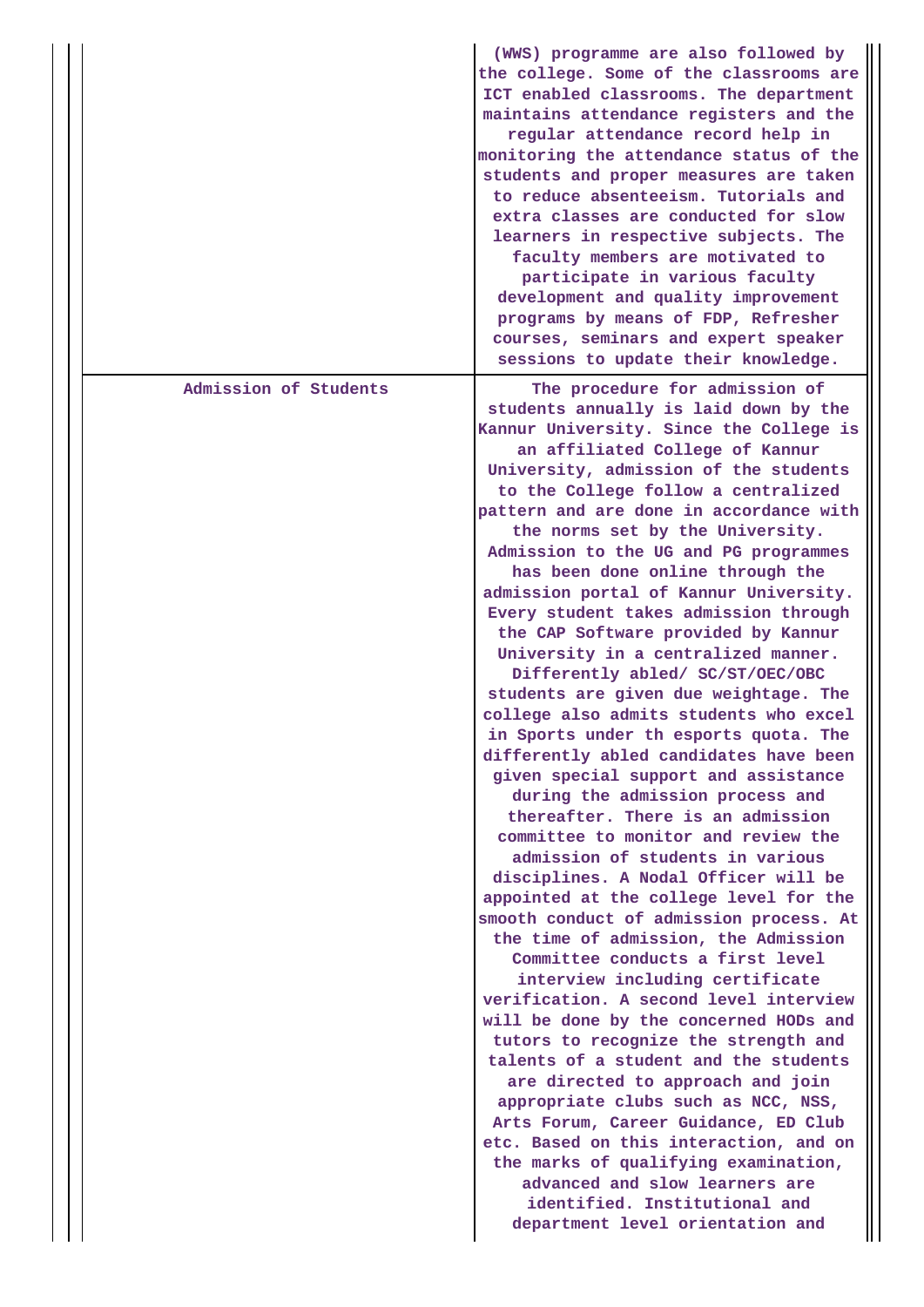|                                      | induction programmes are organized<br>after the completion of the admission<br>procedure to help the students get a<br>comprehensive idea about the curriculum<br>and syllabus.                                                                                                                                                                                                                                                                                                                                                                                                                                                                                                                                                                                                                                                                                                                                                                                                                                                                                                                                     |
|--------------------------------------|---------------------------------------------------------------------------------------------------------------------------------------------------------------------------------------------------------------------------------------------------------------------------------------------------------------------------------------------------------------------------------------------------------------------------------------------------------------------------------------------------------------------------------------------------------------------------------------------------------------------------------------------------------------------------------------------------------------------------------------------------------------------------------------------------------------------------------------------------------------------------------------------------------------------------------------------------------------------------------------------------------------------------------------------------------------------------------------------------------------------|
| Industry Interaction / Collaboration | The college has a Career Guidance and<br>Placement Cell through which the<br>interaction is facilitated to the<br>students with banks, industries and<br>other institutions. As part of the<br>curriculum, Industrial visits were<br>organized by BBA faculties and students<br>to industries of prominence to get<br>first hand training experience. Talk by<br>industrialists, successful<br>entrepreneurs, professionals etc are<br>given to the students to motivate them<br>and direct the interested students<br>towards their area of preference. An<br>Entrepreneurial Development Club (ED<br>Club) is functioning in the college and<br>it arranges programmes to improve the<br>creative thinking among students and<br>provide them exposure towards starting<br>new ventures, start ups etc.<br>Interaction and collaboration with<br>industry is organized by the College to<br>facilitate skill and knowledge<br>application and enhance the<br>availability of internship and<br>employment opportunities for the<br>students. Students are motivated to<br>attend various campus placement drives. |
| Human Resource Management            | Qualified knowledgeable staff is<br>recruited through the selection<br>committee constituted by the                                                                                                                                                                                                                                                                                                                                                                                                                                                                                                                                                                                                                                                                                                                                                                                                                                                                                                                                                                                                                 |
|                                      | affiliating University as per the rules<br>and regulations of Government and UGC.<br>Total number of teaching staff in the<br>college consists of Full time: 33 Part<br>time: 1 and the number of Non-teaching/<br>Administrative staff is 17. The College<br>is an aided Arts and Science college<br>owned by Iritty Educational Society<br>(IES) affiliated to Kannur University.<br>Hence the administrative matters of the<br>college have been decided by<br>Government, University and Management<br>together. The service matters including<br>staff appointments and their placements<br>are generated by the Management and<br>financial dealings are guided under the<br>provisions of State Government/UGC<br>regulations. The salary and other<br>service related financial matters deals<br>the state government by the UGC<br>regulations. The Guest faculties will                                                                                                                                                                                                                                   |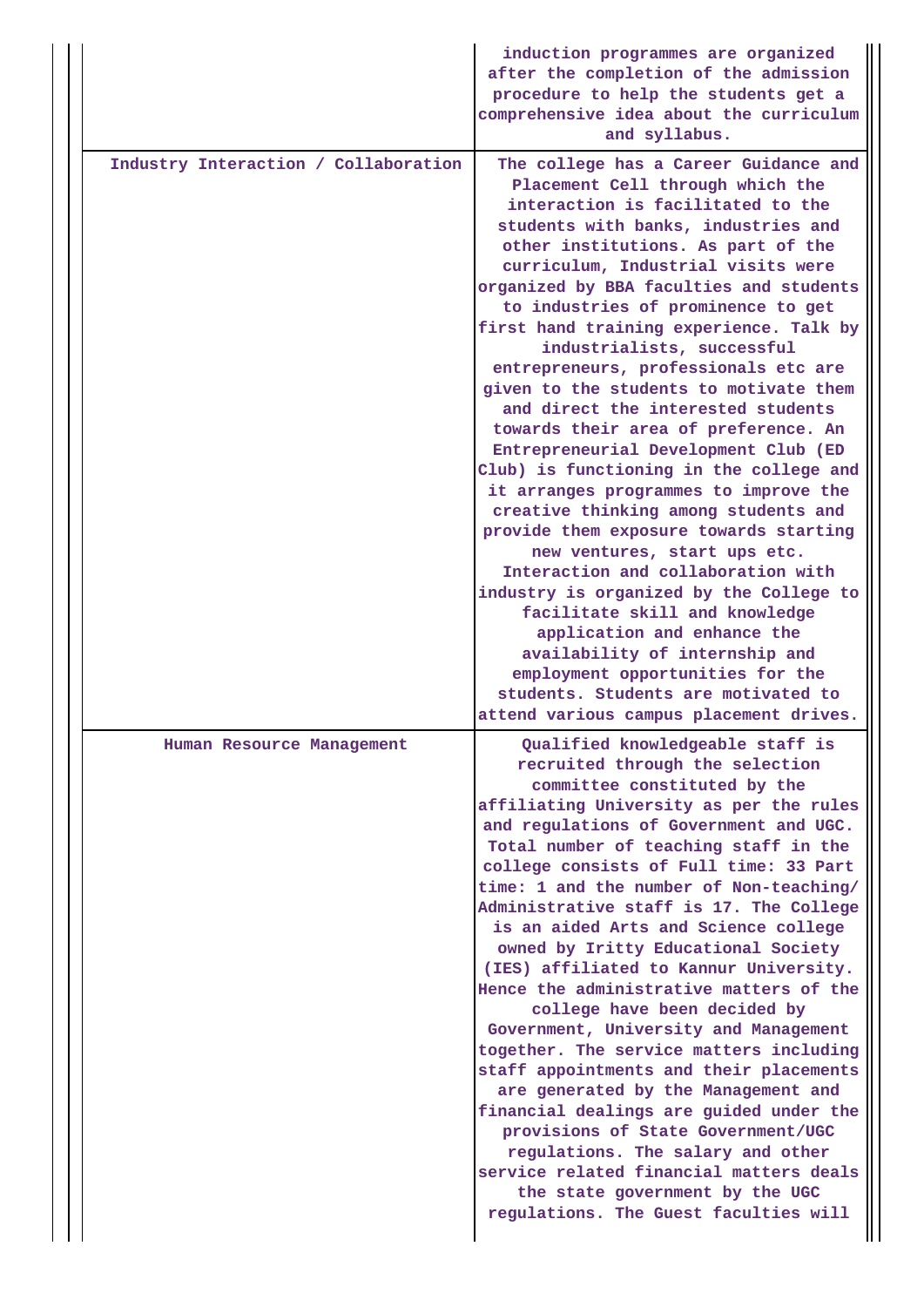|  |                                                               | be selected by the selection committee<br>constituted for this purpose as per the<br>criteria imposed by the Government/UGC.<br>They will be selected from among<br>candidates who fulfil the required<br>academic qualifications and those who<br>have got their registration under DDE.<br>The college follows the Required<br>contingency staff will be appointed by<br>Principal in consultation with<br>Management. To maintain a mental and<br>physical health, various programmes are<br>conducted for the teaching and<br>administrative staff and students.<br>International yoga day celebration is<br>done and annual sports meets and Arts<br>festivals are conducted.                                                                                                                                                                                                                                                                                                                                                                                                                                                                                                                                        |
|--|---------------------------------------------------------------|---------------------------------------------------------------------------------------------------------------------------------------------------------------------------------------------------------------------------------------------------------------------------------------------------------------------------------------------------------------------------------------------------------------------------------------------------------------------------------------------------------------------------------------------------------------------------------------------------------------------------------------------------------------------------------------------------------------------------------------------------------------------------------------------------------------------------------------------------------------------------------------------------------------------------------------------------------------------------------------------------------------------------------------------------------------------------------------------------------------------------------------------------------------------------------------------------------------------------|
|  | Library, ICT and Physical<br>Infrastructure / Instrumentation | To showcase the rich collection of<br>reference books in the library, Book<br>exhibitions were organized for<br>teachers, students and general public.<br>Use of ICT is promoted in library and<br>administration by making available<br>requisite hardware and software in<br>areas like student database, library<br>catalogue etc. The library is<br>digitalized and all stock record is<br>digitalized. The general library has<br>10628 books, 36 journals, 19<br>periodicals and 7 newspapers. There is<br>a Network Resource Centre (NRC)<br>functioning inside the library. Both PG<br>departments and some UG Departments are<br>having separate department libraries.<br>Special arrangements are provided to<br>facilitate the entry of differently<br>abled students inside the library. The<br>infrastructure of the college includes<br>classrooms including smart classrooms,<br>departments, Principal's office,<br>administrative office, ICT enabled<br>library, laboratories, fitness centre,<br>women's room, co-operative store,<br>canteen, auditorium, open-air<br>auditorium, playground, basketball<br>court, rain water harvesting. Girl's<br>Hostel etc. The whole campus is Wi-Fi<br>enabled. |
|  | Examination and Evaluation                                    | The college follows choice based<br>credit and semester system (CBCSS).<br>Regular Semester wise Test and Tutorial<br>classes are organized and evaluation is<br>done. In addition to the class tests,<br>the college also conducts internal<br>examinations including model<br>examination every semester. To<br>facilitate the smooth conduct of                                                                                                                                                                                                                                                                                                                                                                                                                                                                                                                                                                                                                                                                                                                                                                                                                                                                        |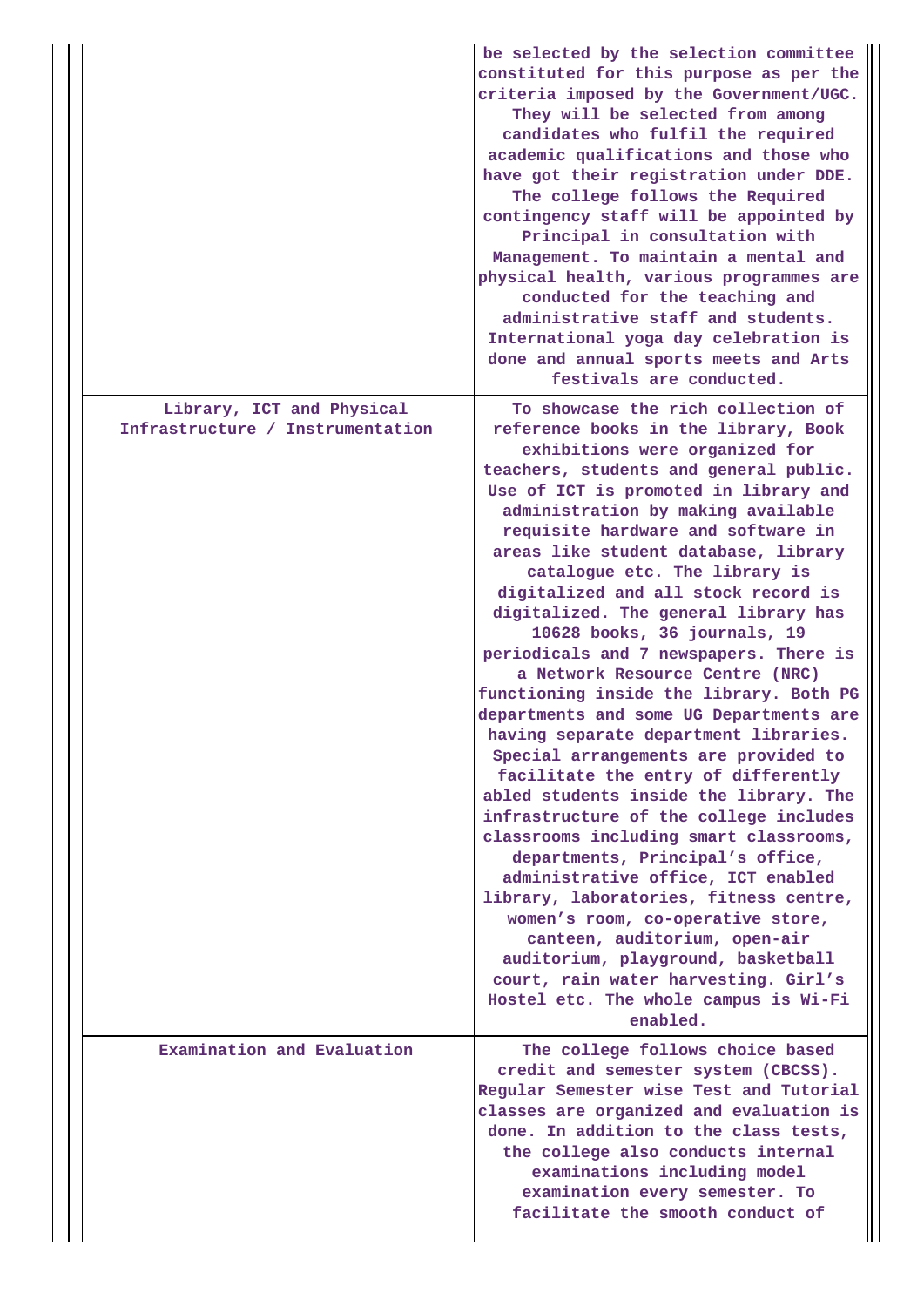|                        | various internal examinations, a Board<br>of Examination is constituted every<br>year. The board is headed by an<br>experienced senior faculty member<br>nominated by the Principal/College<br>Council. The answer scripts are<br>prepared in the same format as the<br>university answer scripts so that the<br>students are made familiar with the<br>answer scripts. Answer-books of<br>internal tests are shown to the<br>students. Queries and doubts, if any<br>are resolved satisfactorily. For post<br>graduate students and sixth semester<br>undergraduate students of most of the<br>disciplines, besides written<br>examination there is project evaluation<br>and viva voce examination. After the<br>exam, department holds PTA meetings to<br>discuss students performance with their<br>parents. Examination marks will be<br>consolidated and conveyed to the<br>students and the same will be intimated<br>to the parents in PTA meetings.<br>Progress cards in a specified format is<br>maintained and will be signed by the<br>class tutor, HOD, Principal and the<br>parent. The Continuous Evaluation marks<br>is given to the students based on their<br>attendance, assignment/seminar/viva and<br>test papers. The marks are communicated<br>to the students and they are given<br>sufficient time for the redressal of<br>grievances, if any. The Continuous |
|------------------------|----------------------------------------------------------------------------------------------------------------------------------------------------------------------------------------------------------------------------------------------------------------------------------------------------------------------------------------------------------------------------------------------------------------------------------------------------------------------------------------------------------------------------------------------------------------------------------------------------------------------------------------------------------------------------------------------------------------------------------------------------------------------------------------------------------------------------------------------------------------------------------------------------------------------------------------------------------------------------------------------------------------------------------------------------------------------------------------------------------------------------------------------------------------------------------------------------------------------------------------------------------------------------------------------------------------------------------------------------------------------------------------|
|                        | Evaluation marks will be uploaded in<br>the University website before the                                                                                                                                                                                                                                                                                                                                                                                                                                                                                                                                                                                                                                                                                                                                                                                                                                                                                                                                                                                                                                                                                                                                                                                                                                                                                                              |
|                        | stipulated time.                                                                                                                                                                                                                                                                                                                                                                                                                                                                                                                                                                                                                                                                                                                                                                                                                                                                                                                                                                                                                                                                                                                                                                                                                                                                                                                                                                       |
| Curriculum Development | The Curriculum for all the courses<br>are prescribed by the Kannur University<br>from time to time. The curriculum of<br>all undergraduate disciplines in the<br>University was revised and updated in<br>the year 2019. Almost all the teachers<br>attended the workshop for the syllabus<br>restructuring conducted by the<br>University and made constructive<br>suggestions. Some of our teachers are<br>members of the Board of Studies and<br>play an active role in framing and<br>restructuring of syllabus. An Academic<br>Calendar will be published by the<br>University at the beginning of each<br>academic year. The college prepares<br>college calendar in accordance with the<br>Academic Calendar provided by the<br>University, Paper allotment to the<br>concerned teachers will be made by the<br>Head of the Department at the end of                                                                                                                                                                                                                                                                                                                                                                                                                                                                                                                            |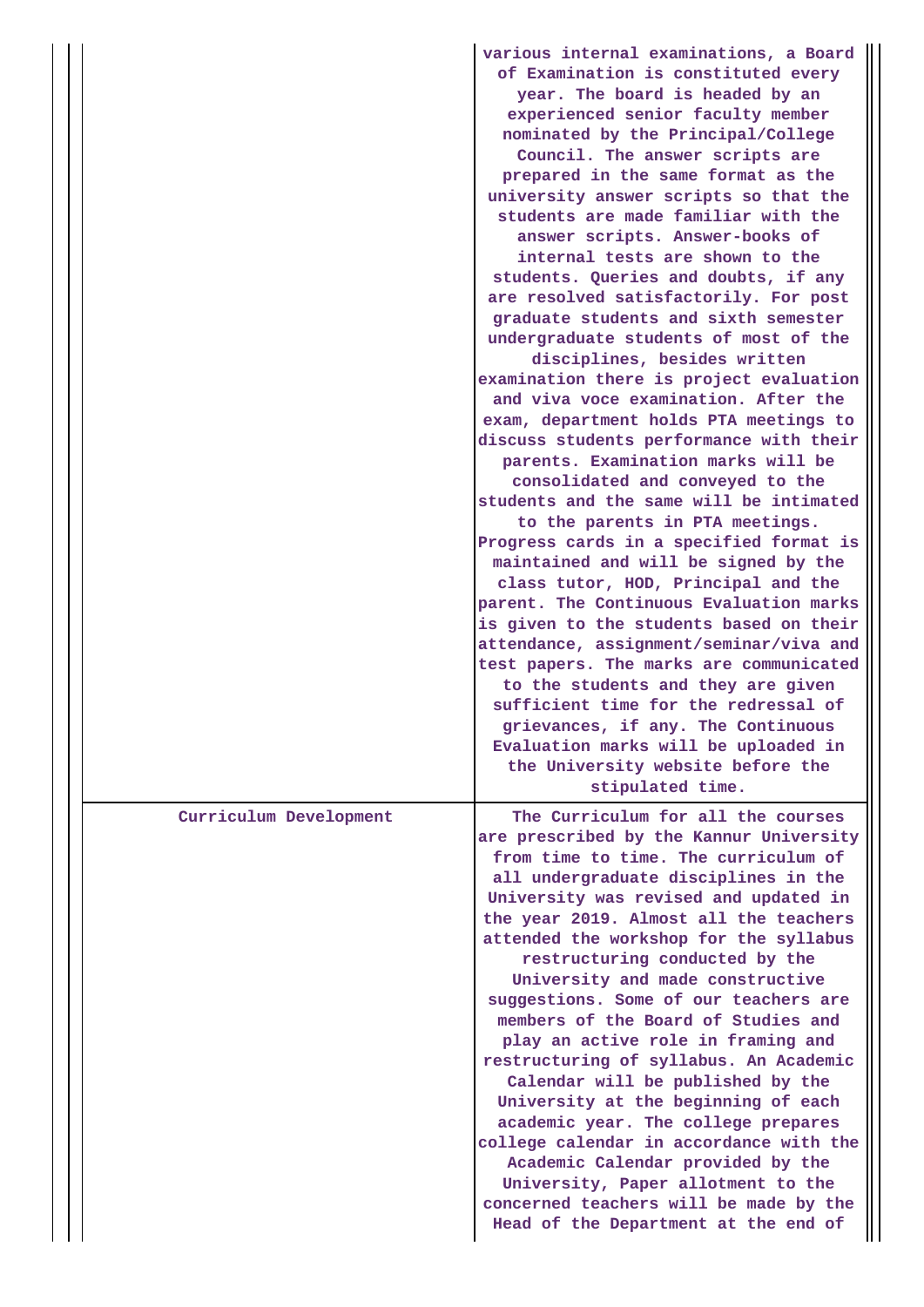| each semester in consultation with the  |
|-----------------------------------------|
| faculty members of the department.      |
| Teachers follow the teaching plans      |
| prepared by them at the beginning of    |
| each semester. For effective curriculum |
| delivery, teachers use innovative       |
| methods in regular teaching learning.   |

6.2.2 – Implementation of e-governance in areas of operations:

| E-governace area         | Details                                                                                                                                                                                                                                                                                                                                                                                                                                                                                                                                                                             |
|--------------------------|-------------------------------------------------------------------------------------------------------------------------------------------------------------------------------------------------------------------------------------------------------------------------------------------------------------------------------------------------------------------------------------------------------------------------------------------------------------------------------------------------------------------------------------------------------------------------------------|
| Finance and Accounts     | Financial accounting processes have<br>been shifted to online platforms like<br>SPARK and transaction related to Salary<br>disbursement, Provident<br>Fund/Professional Tax/ESI/IT Payments<br>etc are done through this software.<br>Students are allowed to use the online<br>payment facility.                                                                                                                                                                                                                                                                                   |
| Planning and Development | The Management is informed of every<br>activity in the college through<br>meetings as well as WhatsApp group.<br>College website provides digital<br>platforms for communication and<br>information about the college. The<br>college has a Website Committee which<br>updates all the information related to<br>college, courses, activities to be<br>conducted and the activities conducted,<br>examination notices etc. The academic<br>and infrastructure development plans of<br>the college is taken care of by the<br>planning committee headed by the<br>college principal. |
| Administration           | To promote paperless work, Staff uses<br>digital modes of communication like<br>email, WhatsApp facility to prepare<br>notices and activity reports. WhatsApp<br>Groups are created and messages and<br>information are disseminated through<br>these groups. Various urgent notices<br>and information has been transmitted<br>via these groups at various times.<br>Important communications and policy<br>decisions are conveyed to concerned<br>stakeholders through emails, WhatsApp<br>and by display on the college website.                                                 |
| Examination              | With regard to examination, the e<br>governance system is being implemented<br>by the Kannur University. As the<br>college is affiliated to Kannur<br>University, the end semester<br>examinations are scheduled and<br>conducted by the university. Students'<br>registration form for examinations and<br>marks of internal exams are uploaded<br>online. Students can directly register                                                                                                                                                                                          |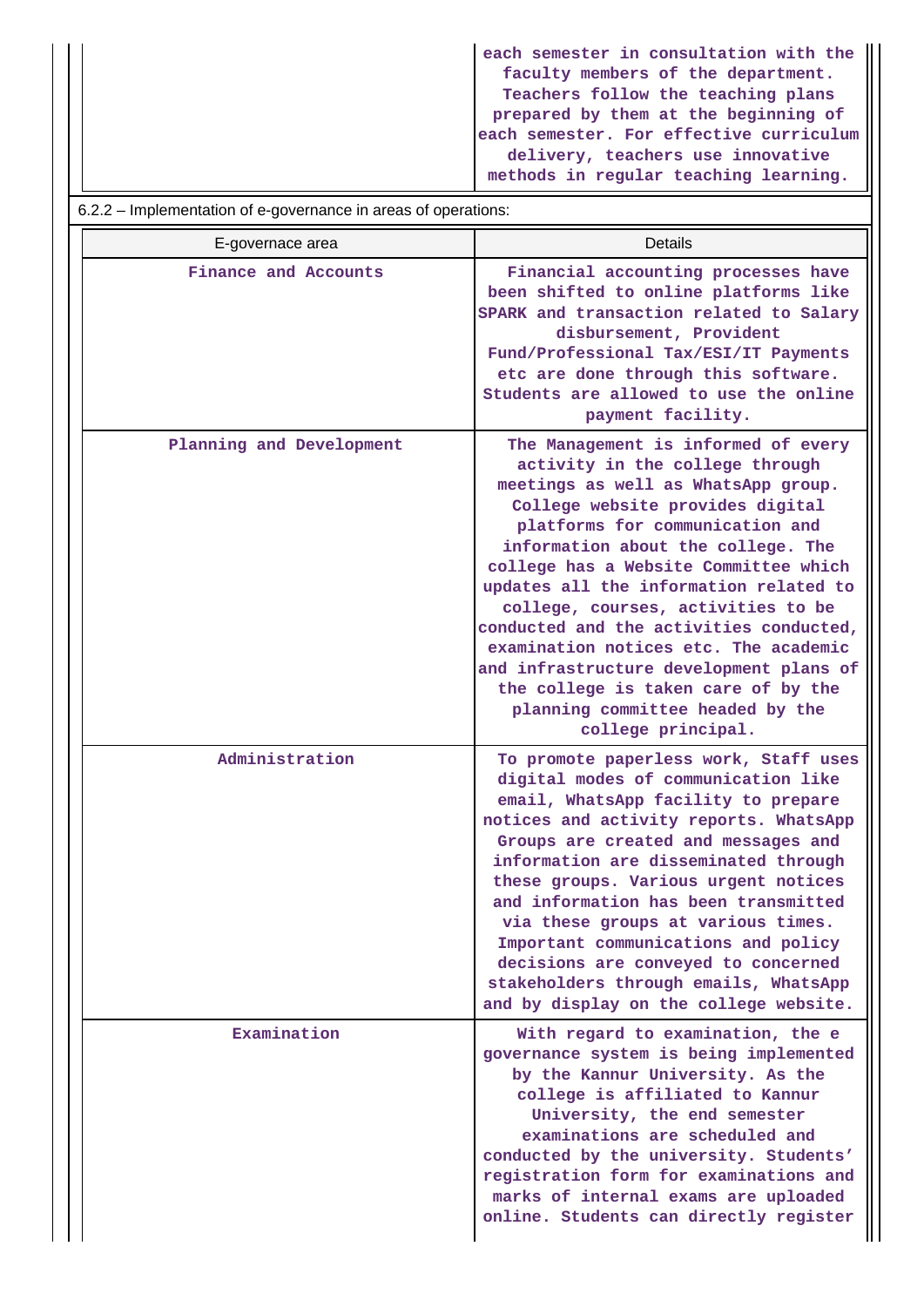|                               | for the university examinations at the<br>university web portal. The hall tickets<br>are also issued to the students online.<br>Exam notifications, Time table and End<br>semester exam results are available on<br>the university website. Application for<br>revaluation, scrutiny and photocopy and<br>improvement examination also is made<br>online. Internal Assessment mark given<br>the teacher and verified by the<br>concerned head of the department is<br>uploaded on university Examination<br>portal. The hardcopy/print out of the<br>same countersigned by the head of the<br>institution will be sent to the<br>University within the stipulated time.<br>To conduct college level examination, a<br>Board of Examination is constituted. |
|-------------------------------|------------------------------------------------------------------------------------------------------------------------------------------------------------------------------------------------------------------------------------------------------------------------------------------------------------------------------------------------------------------------------------------------------------------------------------------------------------------------------------------------------------------------------------------------------------------------------------------------------------------------------------------------------------------------------------------------------------------------------------------------------------|
| Student Admission and Support | Online admission is implemented by<br>the college as per the University and<br>Government regulations. Admission to<br>various programmes offered by college<br>is done through online admission portal<br>facilitated by Kannur University.<br>Submission of application by students,<br>allotments, admission process etc. is<br>done through the CAP Software provided<br>by Kannur University. Remittance of fee<br>is made online. All the seats are<br>filled every year in UG and PG.<br>Scholarship process is online. Eligible<br>students get E grant and various<br>scholarships, the applications of which<br>are done through online.                                                                                                         |

# **6.3 – Faculty Empowerment Strategies**

 6.3.1 – Teachers provided with financial support to attend conferences / workshops and towards membership fee of professional bodies during the year

| Year | Name of Teacher | Name of conference/<br>workshop attended<br>for which financial<br>support provided                          | Name of the<br>professional body for<br>which membership<br>fee is provided | Amount of support |
|------|-----------------|--------------------------------------------------------------------------------------------------------------|-----------------------------------------------------------------------------|-------------------|
| 2019 | Suma P C        | Two Day<br>National<br>Seminar on<br>Intellectual<br>Property Rights<br>And Higher<br>Education in<br>India. | <b>NA</b>                                                                   | 1500              |
| 2019 | Dr. Nisa M      | National<br>seminars cum<br>workshop on<br>paradigm shift<br>in physical<br>education                        | <b>NA</b>                                                                   | 1500              |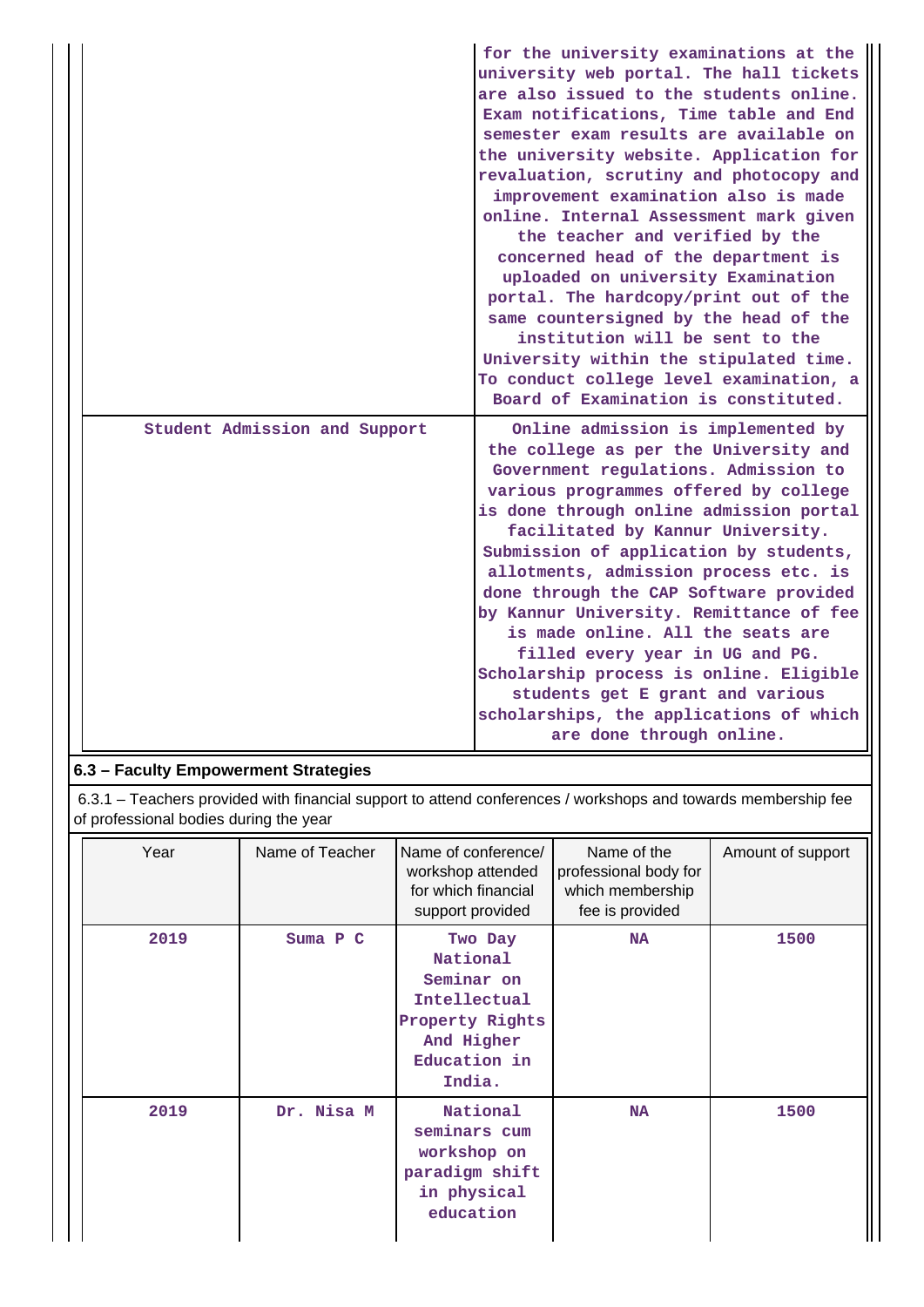|                                                                                                                                                                                            |  |                                                                                             |                                                                                                                                                                                          | perspectives                                                                                                                                                                                                                    |            |                                                  |                                                      |
|--------------------------------------------------------------------------------------------------------------------------------------------------------------------------------------------|--|---------------------------------------------------------------------------------------------|------------------------------------------------------------------------------------------------------------------------------------------------------------------------------------------|---------------------------------------------------------------------------------------------------------------------------------------------------------------------------------------------------------------------------------|------------|--------------------------------------------------|------------------------------------------------------|
| 2019                                                                                                                                                                                       |  |                                                                                             | Priyanka K                                                                                                                                                                               | National<br>Seminar on<br>Analysis and<br>Number theory<br>organized by<br>Dept. of<br>Mathematics<br>View File<br>6.3.2 - Number of professional development / administrative training programmes organized by the College for | <b>NA</b>  |                                                  | 1500                                                 |
| teaching and non teaching staff during the year                                                                                                                                            |  |                                                                                             |                                                                                                                                                                                          |                                                                                                                                                                                                                                 |            |                                                  |                                                      |
| Year                                                                                                                                                                                       |  | Title of the<br>professional<br>development<br>programme<br>organised for<br>teaching staff | Title of the<br>administrative<br>training<br>programme<br>organised for<br>non-teaching<br>staff                                                                                        | From date                                                                                                                                                                                                                       | To Date    | Number of<br>participants<br>(Teaching<br>staff) | Number of<br>participants<br>(non-teaching<br>staff) |
| 2019                                                                                                                                                                                       |  | Yoga<br>training<br>in<br>connection<br>with Inter<br>national<br>Yoga Day c<br>elebration  | Yoga<br>training<br>in<br>connection<br>with Inter<br>national<br>Yoga Day c<br>elebration<br>Yoga<br>training<br>in<br>connection<br>with Inter<br>national<br>Yoga Day c<br>elebration | 21/06/2019                                                                                                                                                                                                                      | 24/06/2019 | 20                                               | 15                                                   |
| 2020                                                                                                                                                                                       |  | Workshop<br>on Online<br>Teaching<br>and Google<br>Classroom                                | Nil                                                                                                                                                                                      | 03/04/2020                                                                                                                                                                                                                      | 05/04/2020 | 28                                               | <b>Nill</b>                                          |
| 2020                                                                                                                                                                                       |  | Seminar<br>on Cyber<br>Law                                                                  | Seminar<br>on Cyber<br>Law                                                                                                                                                               | 21/11/2020                                                                                                                                                                                                                      | 21/11/2020 | 25                                               | 12                                                   |
|                                                                                                                                                                                            |  |                                                                                             |                                                                                                                                                                                          | View File                                                                                                                                                                                                                       |            |                                                  |                                                      |
| 6.3.3 - No. of teachers attending professional development programmes, viz., Orientation Programme, Refresher<br>Course, Short Term Course, Faculty Development Programmes during the year |  |                                                                                             |                                                                                                                                                                                          |                                                                                                                                                                                                                                 |            |                                                  |                                                      |

| Title of the<br>professional<br>development<br>programme | Number of teachers<br>who attended | From Date  | To date    | Duration |
|----------------------------------------------------------|------------------------------------|------------|------------|----------|
| <b>FDP</b>                                               |                                    | 06/05/2019 | 10/05/2019 |          |
| Short term<br>Course                                     | 11                                 | 06/03/2020 | 12/03/2020 |          |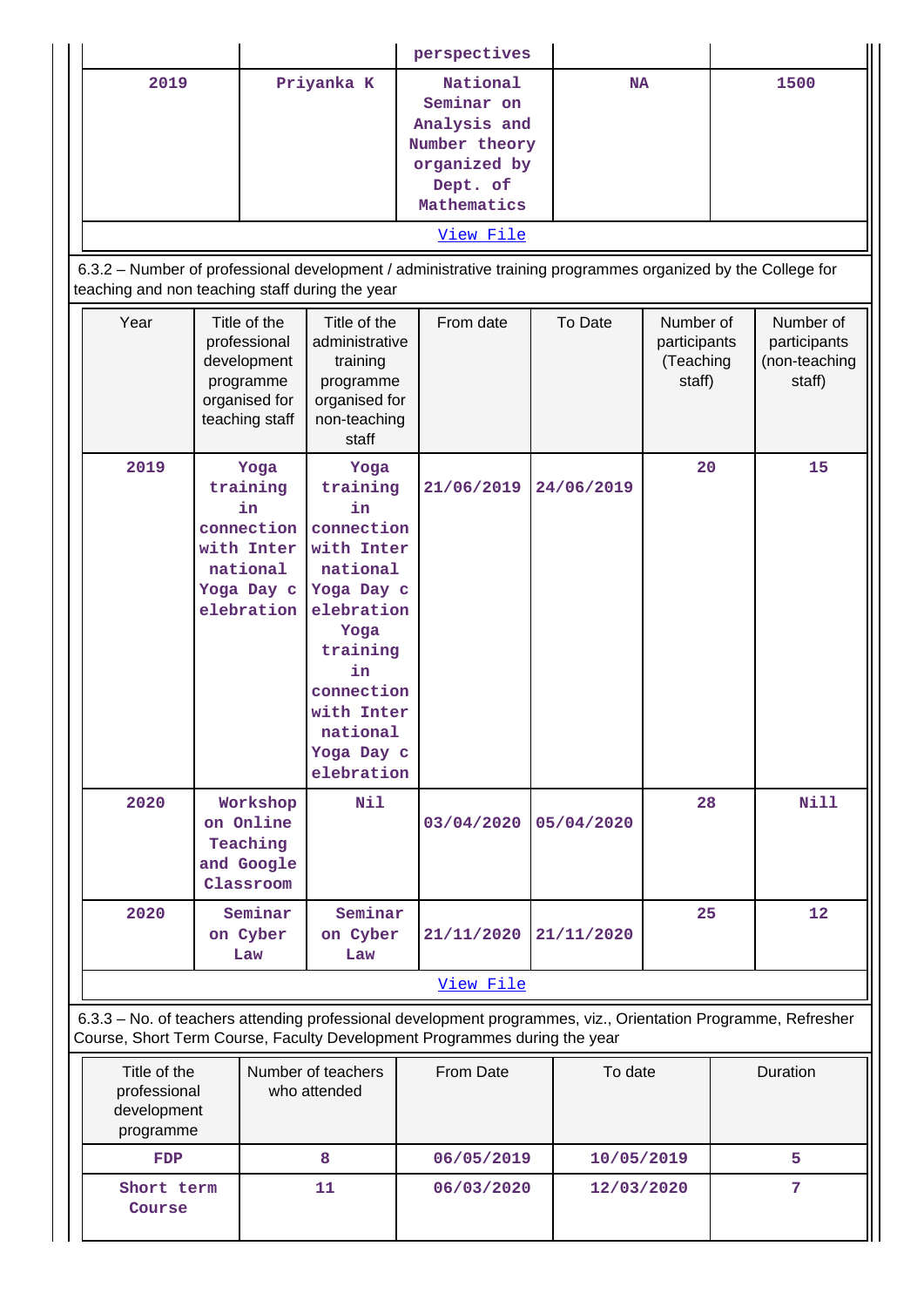| Orientation<br>Course                                |                                                                                                                                                                                                                                                                                                                                                                                                                                                                                                                                                                                                                                                                                                                                                                                                                                                                                                                                                                                             | 6 |       |              | 10/07/2019 | 30/07/2019 |            |                                                                                                                                                                                                                                                                                                                                                                                                                                                                                                                                                                                                                                                                                                                                                                                                                                                                                                                                                                                | 21               |
|------------------------------------------------------|---------------------------------------------------------------------------------------------------------------------------------------------------------------------------------------------------------------------------------------------------------------------------------------------------------------------------------------------------------------------------------------------------------------------------------------------------------------------------------------------------------------------------------------------------------------------------------------------------------------------------------------------------------------------------------------------------------------------------------------------------------------------------------------------------------------------------------------------------------------------------------------------------------------------------------------------------------------------------------------------|---|-------|--------------|------------|------------|------------|--------------------------------------------------------------------------------------------------------------------------------------------------------------------------------------------------------------------------------------------------------------------------------------------------------------------------------------------------------------------------------------------------------------------------------------------------------------------------------------------------------------------------------------------------------------------------------------------------------------------------------------------------------------------------------------------------------------------------------------------------------------------------------------------------------------------------------------------------------------------------------------------------------------------------------------------------------------------------------|------------------|
| Refresher<br>Course                                  |                                                                                                                                                                                                                                                                                                                                                                                                                                                                                                                                                                                                                                                                                                                                                                                                                                                                                                                                                                                             | 1 |       |              | 01/11/2019 |            | 07/11/2019 |                                                                                                                                                                                                                                                                                                                                                                                                                                                                                                                                                                                                                                                                                                                                                                                                                                                                                                                                                                                | 7                |
|                                                      | View File                                                                                                                                                                                                                                                                                                                                                                                                                                                                                                                                                                                                                                                                                                                                                                                                                                                                                                                                                                                   |   |       |              |            |            |            |                                                                                                                                                                                                                                                                                                                                                                                                                                                                                                                                                                                                                                                                                                                                                                                                                                                                                                                                                                                |                  |
|                                                      | 6.3.4 - Faculty and Staff recruitment (no. for permanent recruitment):                                                                                                                                                                                                                                                                                                                                                                                                                                                                                                                                                                                                                                                                                                                                                                                                                                                                                                                      |   |       |              |            |            |            |                                                                                                                                                                                                                                                                                                                                                                                                                                                                                                                                                                                                                                                                                                                                                                                                                                                                                                                                                                                |                  |
| Teaching<br>Non-teaching                             |                                                                                                                                                                                                                                                                                                                                                                                                                                                                                                                                                                                                                                                                                                                                                                                                                                                                                                                                                                                             |   |       |              |            |            |            |                                                                                                                                                                                                                                                                                                                                                                                                                                                                                                                                                                                                                                                                                                                                                                                                                                                                                                                                                                                |                  |
|                                                      |                                                                                                                                                                                                                                                                                                                                                                                                                                                                                                                                                                                                                                                                                                                                                                                                                                                                                                                                                                                             |   |       |              |            | Permanent  |            |                                                                                                                                                                                                                                                                                                                                                                                                                                                                                                                                                                                                                                                                                                                                                                                                                                                                                                                                                                                | <b>Full Time</b> |
|                                                      |                                                                                                                                                                                                                                                                                                                                                                                                                                                                                                                                                                                                                                                                                                                                                                                                                                                                                                                                                                                             |   |       |              |            | 1          |            |                                                                                                                                                                                                                                                                                                                                                                                                                                                                                                                                                                                                                                                                                                                                                                                                                                                                                                                                                                                | 1                |
|                                                      |                                                                                                                                                                                                                                                                                                                                                                                                                                                                                                                                                                                                                                                                                                                                                                                                                                                                                                                                                                                             |   |       |              |            |            |            |                                                                                                                                                                                                                                                                                                                                                                                                                                                                                                                                                                                                                                                                                                                                                                                                                                                                                                                                                                                |                  |
|                                                      |                                                                                                                                                                                                                                                                                                                                                                                                                                                                                                                                                                                                                                                                                                                                                                                                                                                                                                                                                                                             |   |       |              |            |            |            |                                                                                                                                                                                                                                                                                                                                                                                                                                                                                                                                                                                                                                                                                                                                                                                                                                                                                                                                                                                |                  |
|                                                      |                                                                                                                                                                                                                                                                                                                                                                                                                                                                                                                                                                                                                                                                                                                                                                                                                                                                                                                                                                                             |   |       | Non-teaching |            |            |            |                                                                                                                                                                                                                                                                                                                                                                                                                                                                                                                                                                                                                                                                                                                                                                                                                                                                                                                                                                                | <b>Students</b>  |
| rates                                                | <b>Full Time</b><br>Permanent<br>1<br>1<br>$6.3.5$ – Welfare schemes for<br>Teaching<br>The Teaching Staff are<br>All welfare facilities<br>eligible for such welfare<br>as per Government norms-<br>schemes that are in<br>Maternity leave benefits<br>accordance with their<br>- Contributory Provident<br>service conditions. All<br>Fund - Leave Encashment,<br>welfare facilities as per<br>Casual Leave and Earned<br>Leave - Gratuity benefits<br>Government norms -<br>Maternity leave benefits<br>• Retirement benefits -<br>Free wifi - Service<br>- Contributory Provident<br>promotions - facility of<br>Fund - Leave Encashment,<br>Casual Leave and Earned<br>gymnasium, basketball<br>Leave - Gratuity benefits<br>court - Availability of<br>• Retirement benefits -<br>food in the College<br>Free wifi - Service<br>canteen at reasonable<br>promotions - facility of<br>gymnasium, basketball<br>court - Availability of<br>food in the College<br>canteen at reasonable |   | rates |              |            |            |            | Student Welfare<br>activities are conducted<br>throughout the year. The<br>College facilitates<br>students to obtain<br>financial aid and<br>scholarships. Financial<br>Assistance is provided<br>for participation in the<br>Sports and other co-<br>curricular Activities.<br>Group Insurance schemes -<br>Merit Scholarship for<br>meritorious students -<br>Fee concession for<br>students from<br>economically weak<br>backgrounds. E Grants -<br>Government scholarship<br>schemes for students<br>under SC/ST categories<br>fully utilised along with<br>benefits for backward<br>classes and minorities -<br>Medical facilities<br>through Medi care centre<br>- educational tour at<br>concessional rates -<br>Counselling for students<br>by professional<br>counsellor - NCC Common<br>Welfare schemes -<br>Endowments. Several<br>sports facilities such as<br>Gymnasium, Basket Ball<br>court, Yoga, chess, Table<br>Tennis etc are available<br>to the students. |                  |
| 6.4 - Financial Management and Resource Mobilization |                                                                                                                                                                                                                                                                                                                                                                                                                                                                                                                                                                                                                                                                                                                                                                                                                                                                                                                                                                                             |   |       |              |            |            |            |                                                                                                                                                                                                                                                                                                                                                                                                                                                                                                                                                                                                                                                                                                                                                                                                                                                                                                                                                                                |                  |

6.4.1 – Institution conducts internal and external financial audits regularly (with in 100 words each)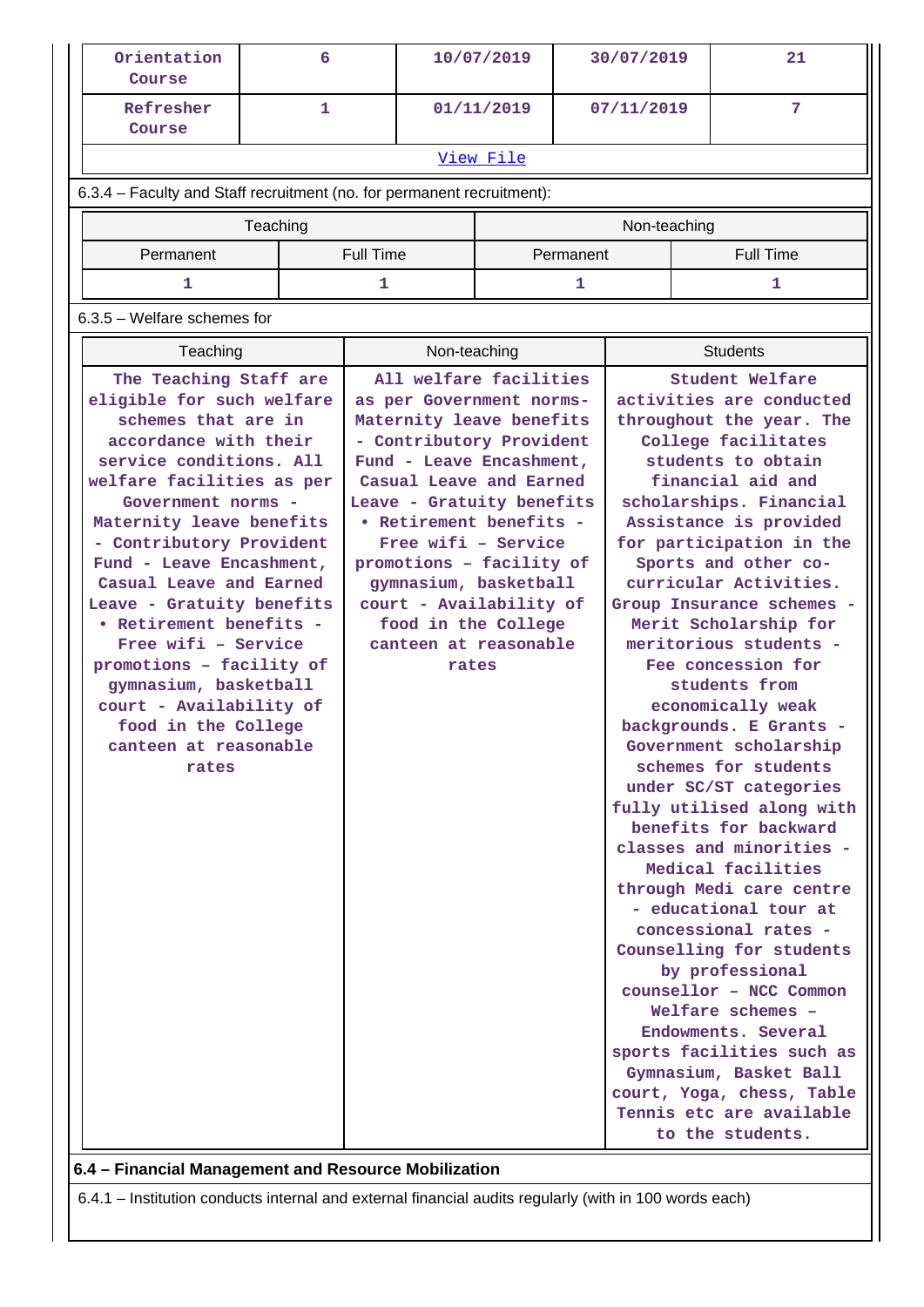**The College conducts internal and external financial audits on the financial transactions to ensure financial compliance. Department level audit related to construction and all other financial and service matters related to staff and students is done by Directorate of Collegiate Education and General Accountant General Office, Thiruvananthapuram as the case may be. The accounts are maintained regularly and in accordance with the prescribed act and rules. Internal audit is carried out at the end of the academic year by committees formed at college level. All these mechanisms show the transparency being maintained in financial matters and adherence to financial discipline to avoid defalcation of funds or properties of the institution at all levels.**

 6.4.2 – Funds / Grants received from management, non-government bodies, individuals, philanthropies during the year(not covered in Criterion III)

| Name of the non government<br>funding agencies /individuals | Funds/ Grnats received in Rs. | Purpose                               |
|-------------------------------------------------------------|-------------------------------|---------------------------------------|
| Management                                                  | 4321216                       | Academic and Non<br>Academic Purposes |
|                                                             | View File                     |                                       |

6.4.3 – Total corpus fund generated

**4321216**

### **6.5 – Internal Quality Assurance System**

6.5.1 – Whether Academic and Administrative Audit (AAA) has been done?

| Audit Type     | External   |                                                      | Internal |             |  |
|----------------|------------|------------------------------------------------------|----------|-------------|--|
|                | Yes/No     | Agency                                               | Yes/No   | Authority   |  |
| Academic       | <b>Yes</b> | Panel of<br>experts<br>constituted by<br><b>IQAC</b> | Yes      | <b>IQAC</b> |  |
| Administrative | <b>Yes</b> | Panel of<br>experts<br>constituted by<br><b>IQAC</b> | Yes      | <b>IQAC</b> |  |

6.5.2 – Activities and support from the Parent – Teacher Association (at least three)

 **After the completion of admission process, an orientation programme is arranged at the college for the new entrants to which parents are also invited. This has been appreciated by the Parents and has created a bond between the parents and the institution. Parent Teacher meetings are conducted at the departmental level. The college conducts PTA meetings, executive and general at least biannually. Departments conduct Parents Teachers Students (PTSA) meetings at regular intervals and the Class tutors update parents about the progress of their wards. Principal also participates in such meetings. Parents also visits the NSS Camps. In college level PTA meeting discussions are made to improve the College in many areas like infrastructure, discipline, extracurricular activities and performances of the students. Suggestions are invited from parents and such feedback obtained from them are always given due importance. PTA also offers financial and physical support to cultural programmes of students. Maintenance and Procurement of Infrastructure facilities Funding for Orientation and Merit day celebration for recognizing meritorious students and staff. Participation in social extension activities like collection of funds for sufferers in natural calamities like flood.**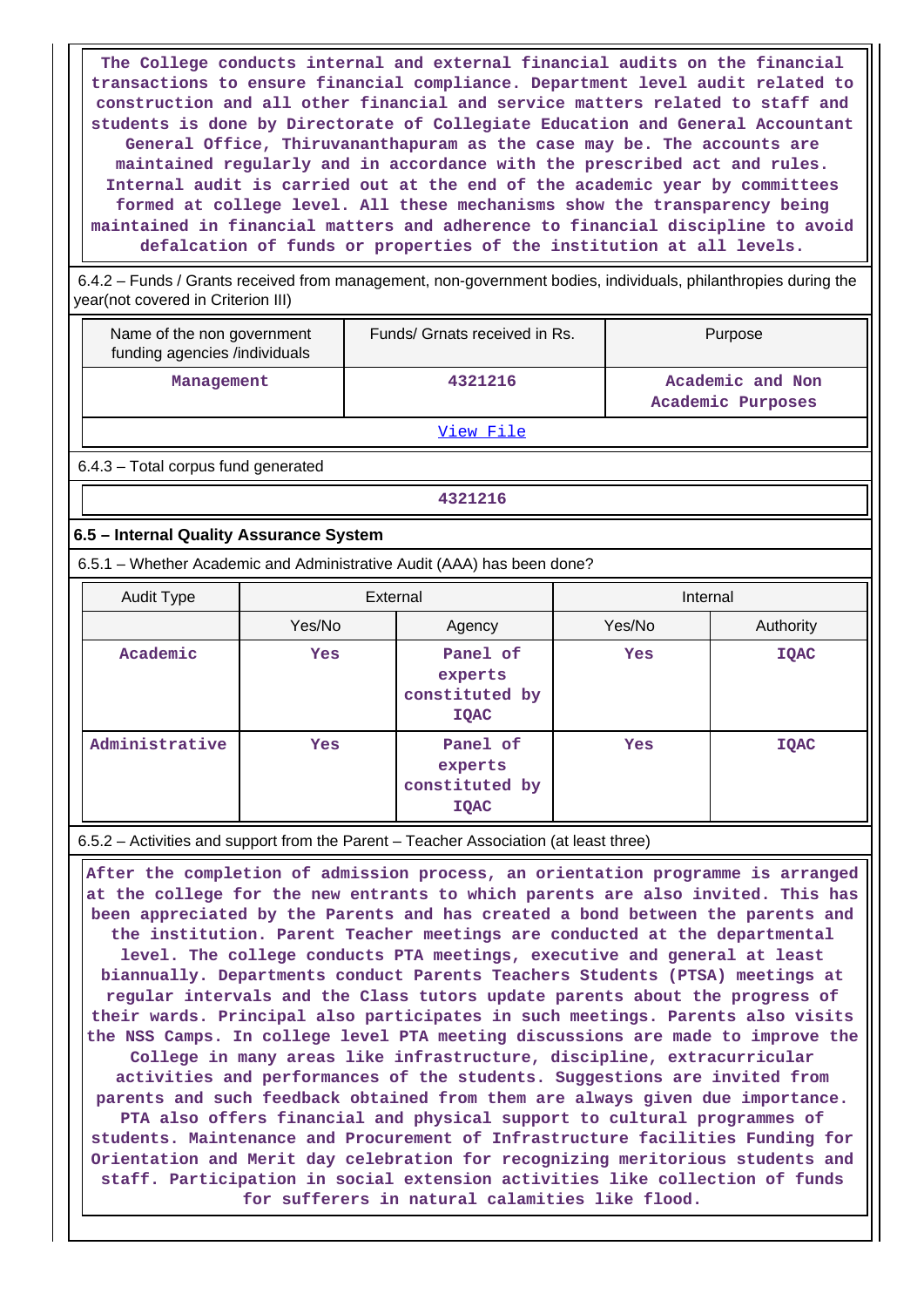6.5.3 – Development programmes for support staff (at least three)

 **Technical and Library staff are encouraged to attend training programmes Professional Preparation of Teachers to excel them in their specialisation area Physical training on college ground and yoga training Staff motivation programmes Rest room for women staff, Fitness centre/ Gymnasium**

6.5.4 – Post Accreditation initiative(s) (mention at least three)

 **Retention of existing Certificate Courses and Initiation of new Courses Infrastructural Expansion (Applied for RUSA Fund) Proposal submitted for new courses Motivating faculty to publish research papers in reputed UGC-listed journals. Promoting MOOC Courses among students and faculty for knowledge up gradation. Conduct more career development programmes and enhancing student employability**

6.5.5 – Internal Quality Assurance System Details

| a) Submission of Data for AISHE portal | Yes |
|----------------------------------------|-----|
| b) Participation in NIRF               | No  |
| c)ISO certification                    | No  |
| d)NBA or any other quality audit       | No  |

6.5.6 – Number of Quality Initiatives undertaken during the year

| Year      | Name of quality<br>initiative by IQAC                                                     | Date of<br>conducting IQAC | <b>Duration From</b> | Duration To | Number of<br>participants |  |
|-----------|-------------------------------------------------------------------------------------------|----------------------------|----------------------|-------------|---------------------------|--|
| 2019      | Conduct of<br>Foundation<br>Day/Merit<br>Day                                              | 09/07/2019                 | 13/07/2019           | 13/07/2019  | 450                       |  |
| 2019      | Remedial<br>Teaching                                                                      | 19/07/2019                 | 02/10/2019           | 20/03/2020  | 80                        |  |
| 2019      | Expert<br>Talks                                                                           | 19/07/2019                 | 19/08/2019           | 20/03/2020  | 220                       |  |
| 2020      | Training<br>programme to<br>Teachers                                                      | 09/07/2019                 | 10/03/2020           | 10/03/2020  | 30                        |  |
| 2020      | Class wise<br>telegram<br>groups for<br>Teaching<br>Leaening in<br>the Lockdown<br>period | 18/05/2020                 | 20/05/2020           | 25/03/2021  | 671                       |  |
| View File |                                                                                           |                            |                      |             |                           |  |

# **CRITERION VII – INSTITUTIONAL VALUES AND BEST PRACTICES**

#### **7.1 – Institutional Values and Social Responsibilities**

 7.1.1 – Gender Equity (Number of gender equity promotion programmes organized by the institution during the year)

| Title of the<br>programme | Period from | Period To | <b>Number of Participants</b> |      |
|---------------------------|-------------|-----------|-------------------------------|------|
|                           |             |           | Female                        | Male |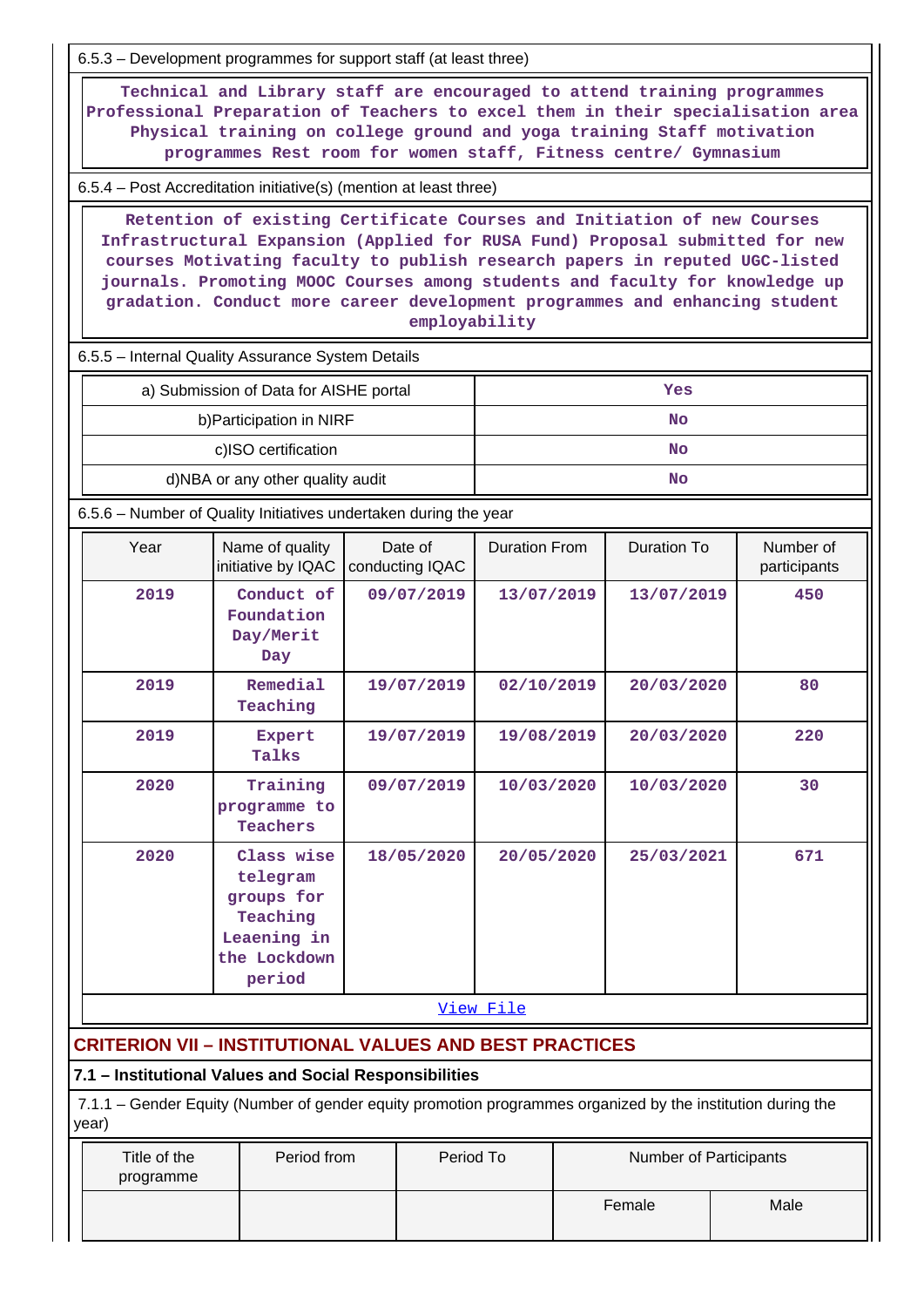| National girl<br>child day rally                                                                  |                                                                                             | 24/01/2020                                                                                        |  |                     | 24/01/2020   |    | 67                                                                                      |                                                                                                                                                                                                                                                                 | 33                                                  |
|---------------------------------------------------------------------------------------------------|---------------------------------------------------------------------------------------------|---------------------------------------------------------------------------------------------------|--|---------------------|--------------|----|-----------------------------------------------------------------------------------------|-----------------------------------------------------------------------------------------------------------------------------------------------------------------------------------------------------------------------------------------------------------------|-----------------------------------------------------|
| Essay Writing<br>Competition on<br>Sthree Suraksha                                                |                                                                                             | 02/03/2020                                                                                        |  |                     | 02/03/2020   | 45 |                                                                                         |                                                                                                                                                                                                                                                                 | 20                                                  |
| Walkathon                                                                                         |                                                                                             | 06/03/2020                                                                                        |  |                     | 06/03/2020   |    | 100                                                                                     |                                                                                                                                                                                                                                                                 | <b>Nill</b>                                         |
| Marathon                                                                                          |                                                                                             | 09/03/2020                                                                                        |  |                     | 09/03/2020   |    | 100                                                                                     |                                                                                                                                                                                                                                                                 | <b>Nill</b>                                         |
| 7.1.2 - Environmental Consciousness and Sustainability/Alternate Energy initiatives such as:      |                                                                                             |                                                                                                   |  |                     |              |    |                                                                                         |                                                                                                                                                                                                                                                                 |                                                     |
| Percentage of power requirement of the University met by the renewable energy sources             |                                                                                             |                                                                                                   |  |                     |              |    |                                                                                         |                                                                                                                                                                                                                                                                 |                                                     |
|                                                                                                   |                                                                                             |                                                                                                   |  | 10                  |              |    |                                                                                         |                                                                                                                                                                                                                                                                 |                                                     |
| 7.1.3 - Differently abled (Divyangjan) friendliness                                               |                                                                                             |                                                                                                   |  |                     |              |    |                                                                                         |                                                                                                                                                                                                                                                                 |                                                     |
|                                                                                                   | Item facilities                                                                             |                                                                                                   |  | Yes/No              |              |    |                                                                                         | Number of beneficiaries                                                                                                                                                                                                                                         |                                                     |
|                                                                                                   | Physical facilities                                                                         |                                                                                                   |  |                     | Yes          |    |                                                                                         | 6                                                                                                                                                                                                                                                               |                                                     |
|                                                                                                   | Ramp/Rails                                                                                  |                                                                                                   |  |                     | Yes          |    |                                                                                         | 6                                                                                                                                                                                                                                                               |                                                     |
|                                                                                                   | <b>Rest Rooms</b>                                                                           |                                                                                                   |  |                     | Yes          |    |                                                                                         | 6                                                                                                                                                                                                                                                               |                                                     |
| 7.1.4 - Inclusion and Situatedness                                                                |                                                                                             |                                                                                                   |  |                     |              |    |                                                                                         |                                                                                                                                                                                                                                                                 |                                                     |
| Year                                                                                              | Number of<br>initiatives to<br>address<br>locational<br>advantages<br>and disadva<br>ntages | Number of<br>initiatives<br>taken to<br>engage with<br>and<br>contribute to<br>local<br>community |  | Date                | Duration     |    | Name of<br><b>Issues</b><br>initiative<br>addressed                                     |                                                                                                                                                                                                                                                                 | Number of<br>participating<br>students<br>and staff |
| 2019                                                                                              | <b>Nill</b>                                                                                 | $\mathbf{1}$                                                                                      |  | 08/07/2<br>019      | $\mathbf{1}$ |    | SnehaBh<br>avan, Koo<br>ttupuzha<br>Visit and<br>Cleaning<br>inside<br>and<br>premises. | Service<br>to the<br>needy                                                                                                                                                                                                                                      | 50                                                  |
| 2019                                                                                              | Nill                                                                                        | 1                                                                                                 |  | 30/07/2<br>019      | 1            |    | <b>Blood</b><br>Donation                                                                | Service<br>to                                                                                                                                                                                                                                                   | 500                                                 |
|                                                                                                   |                                                                                             |                                                                                                   |  |                     |              |    |                                                                                         | society                                                                                                                                                                                                                                                         |                                                     |
|                                                                                                   |                                                                                             |                                                                                                   |  |                     | View File    |    |                                                                                         |                                                                                                                                                                                                                                                                 |                                                     |
| 7.1.5 - Human Values and Professional Ethics Code of conduct (handbooks) for various stakeholders |                                                                                             |                                                                                                   |  |                     |              |    |                                                                                         |                                                                                                                                                                                                                                                                 |                                                     |
|                                                                                                   | <b>Title</b>                                                                                |                                                                                                   |  | Date of publication |              |    | Follow up(max 100 words)                                                                |                                                                                                                                                                                                                                                                 |                                                     |
| College Calendar<br>Handbook for Students                                                         |                                                                                             |                                                                                                   |  |                     | 10/09/2019   |    |                                                                                         | The vision and mission,<br>rules and regulations,<br>policies, curriculum<br>objectives, details of<br>clubs and committees that<br>promote human values like<br>NCC and NSS are clearly<br>stated in the calendar.<br>UGC rules and<br>regulations, university |                                                     |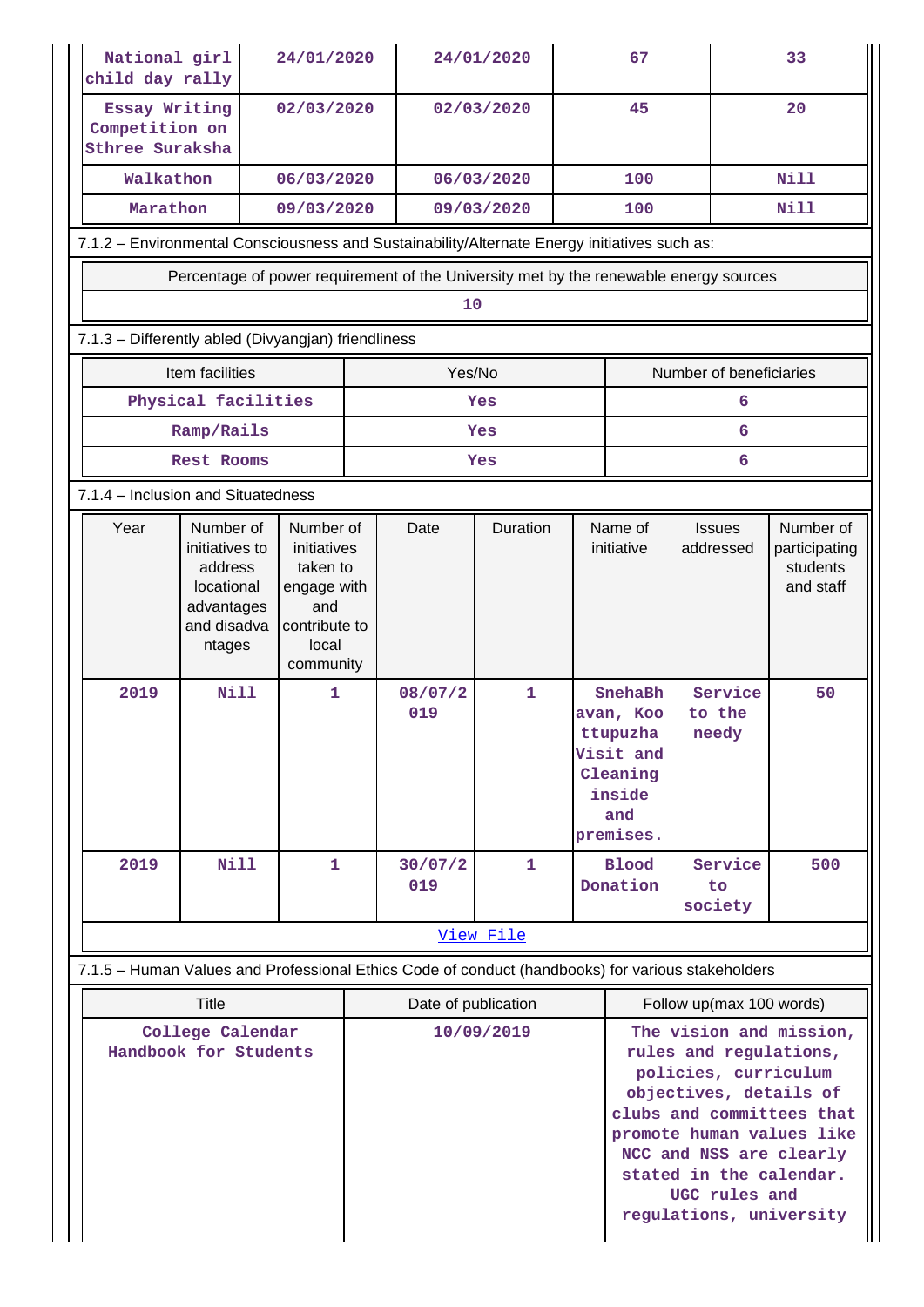**and government regulations, anti-ragging policy etc. are made part of the professional ethics.**

| 7.1.6 – Activities conducted for promotion of universal Values and Ethics                            |                      |             |                        |  |  |  |  |
|------------------------------------------------------------------------------------------------------|----------------------|-------------|------------------------|--|--|--|--|
| Activity                                                                                             | <b>Duration From</b> | Duration To | Number of participants |  |  |  |  |
| Gandhi Jayanthi<br>Celebration<br>(Hounored Sri. Appa)<br>Nair, The Centurion<br>Gandhian of Kannur) | 02/10/2019           | 02/10/2019  | 54                     |  |  |  |  |
| Gandhi Quiz<br>Competition                                                                           | 03/10/2019           | 03/10/2019  | 40                     |  |  |  |  |
| View File                                                                                            |                      |             |                        |  |  |  |  |

#### 7.1.7 – Initiatives taken by the institution to make the campus eco-friendly (at least five)

 **1. Green Campus 2. Water Recharging 3. Rain water Harvesting 4. Plastic Free Campus 5. Use of Solar Energy**

#### **7.2 – Best Practices**

7.2.1 – Describe at least two institutional best practices

 **I. Exploring the advancement of knowledge A higher education institution is always on the lookout for the uninhibited and spontaneous exploration of the incessant advances that constantly take place in the periphery and central areas of any discipline which has turned the contemporary society into a knowledge society. Naturally in tune with the obvious nature and function of an institution for higher educations, Mahatma Gandhi College, Iritty conducted very fruitful department level seminars as a result of the initiative shown by the faculty members belonging to all departments. In the respective seminars, students and faculty members belonging to the college as well as aspiring participants from other similar institutions actively participated as a result of which their academic exposure to the emerging fields of different disciplines gained a positive and productive output. P.G Department o mathematic organized a seminar on Complex Analysis which is a specific area having great potential in the context of the theoretical aspects of the discipline and also with regard to its diverse avenues of application in different disciplines so that interdisciplinary exploration of the area of knowledge was utilized by the participants and the resource persons in the seminar. Also, falicitation programmes for JRF/ NET holders who studied in our college as conducted as part of which the present students could interact with them for drawing inspiration and strengthening the drive for further exploration in the academic avenue of their choice ad inclination. In addition to these, interdepartmental quiz competitions, Mathematics Exhibition, Preparation of a magazine titled "Ganithayanam" etc. are other more significant academic interventions. The Department offered certificate course on LATEX and GEOGEBRA. In a similar spirit of academic creativity, P.G Department of Commerce and Management Studies conducted a seminar on "Balance Sheet of Life" as part of the inauguration of the Commerce Association. Also, intradepartmental Business Quiz, Inter Collegiate Business Quiz etc. were organized with the aim of amplifying the level of awareness which will eventually create a society inhibited by well informed and balanced individuals. Another seminar on Trading Derivatives is Indian Market was organized and also a lot of programmes like Management fests, Quiz programmes,**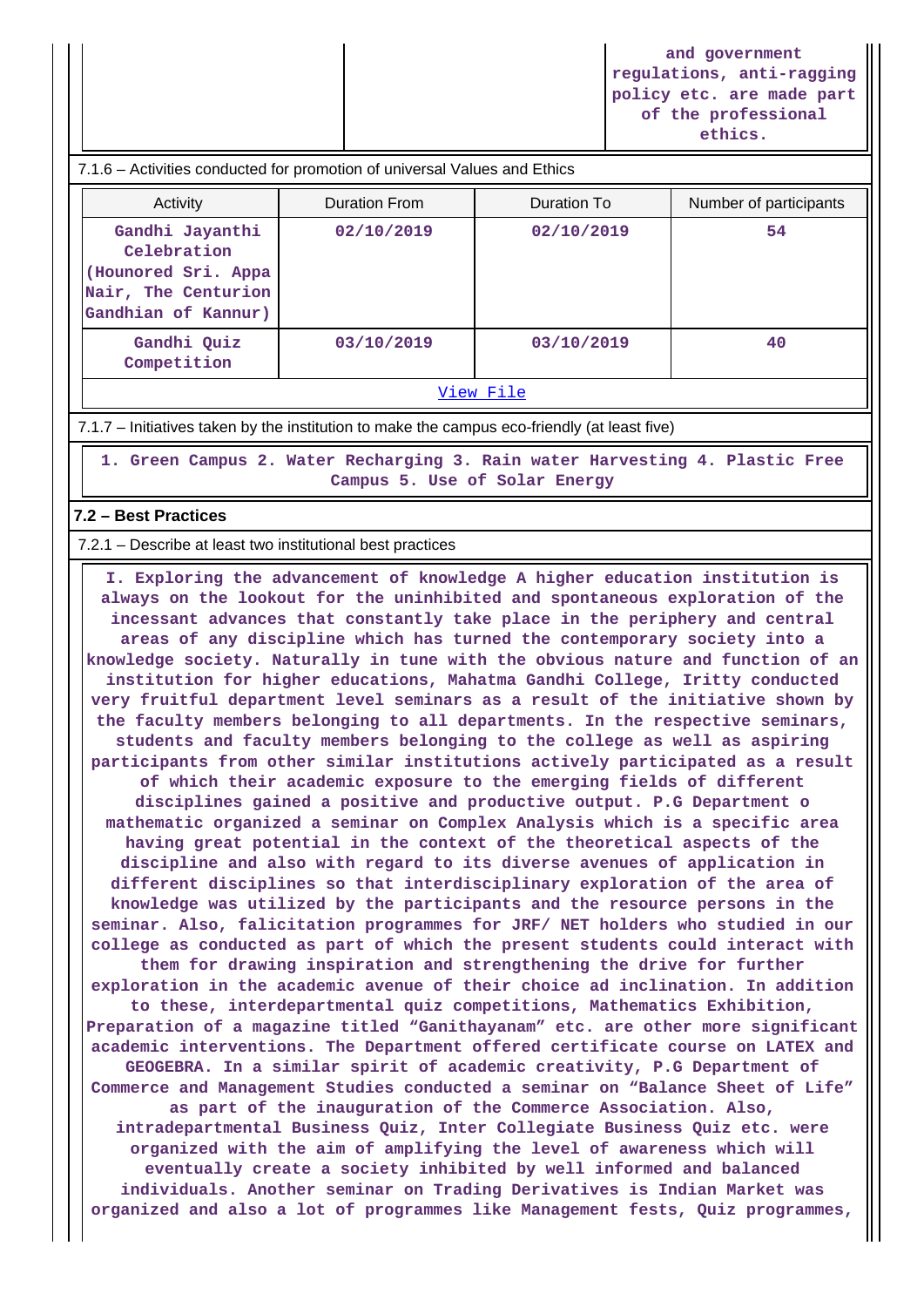**presentation competitions etc. were carefully arranged and executed with the constructive co-operation of all faculty members and students alike. Department of Physics organized a seminar on History of Astrophysics. Another seminar on Computational Physics was planned and carries out with the aim of pursuing interdisciplinary applications of these two branches of knowledge. A part of the student enrichment programmes, Physics department organized ten invited talks on different topics in Physics with the result that grater enthusiasm for the emerging frontiers of Physics could be generated among students. As a mark of pure merit, seven students of physics department qualified in the All Kerala Physics Talent Examination. Department of Computer Science organized two day seminar "Enigma 2020". Other innovative interventions of the department such as "Digi-invite" which is a hands on training on educational tools for students, training for facilities of various colleges in order to create and develop E Content for MOOC and a certificate course on Computer Assembling and Networking were also conducted. Department of Statistics took initiative in preparing student for the intercollegiate statistics Quiz competitions. As a tangible result of the training, Arya P and Thejal V K won first place in US Nair Memorial Statistics Quiz by KSA at Sir Syed College, Taliparamba. Career Guidance and Placement Cell of Mahatma Gandhi College in Association with ICT Academy, Kerala gave guidance to students in Startup initiatives using the platform of Young innovators Programme (YIP). As a result of this, 3 teams for our college participated in the ICT competition. The project aims to bring ideas of students into the product making startups. On the whole, the academic community belonging to MG College fraternity inclusive of faculty members and students constantly maintain the drive to pursue theoretical aspects of discipline chosen for specialization and also exhibit eagerness to utilize the constructive and application level possibilities of the different disciplines. II. Maintaining Ecological Wellness for Preserving Fullness of Life On account of population explosion and the ever increasing urge of human beings to produce and consume inordinate thereby leaving so much waste and depleting natural resources, the wellness of ecology is under severe threat which undermines the security of different species including human beings. Global warming and unforeseen drastic changes in weather and overwhelming disruption in weather cycles have cumulatively contributed to the growing awareness among humanity at large that we continue to exploit nature and natural resources at the sure risk of near total extinction of all forms of life. Hence, Mahatma Gandhi College fraternity travel a path characterized by consciously chalked out and conscientiously implemented actives using the platform of Bhoomithra Sena, NSS and NCC where conveners, faculty members and students come together with the purpose of preserving nature and natural resources through the propagation of clear and balanced awareness about the wholeness and integrated existence of ecology and the absolute necessity on the part of human beings to live in tune with the harmony of nature so that friction could be prevented and nature's rhythm may be reclaimed for the present and coming generation. National Service Scheme (NSS) charted out and implemented a host of programmes such as Tree Planation, Clean Campus and Green Campus, Green and Earn Campus, Khadi Exhibition, Paper bag making, Urvaram awareness programme etc. In addition to these, the NSS volunteers under take Campus cleaning activities on a weekly basis and also watering plants on a more frequent manner in view of requirements and the immediate situation. Bhoomithra Sena Club of Mahatma Gandhi College has an active and pioneering role in keeping the campus green and environment friendly. The following activities such as World Environment Day Celebration, Environmental Awareness Programme, Postal Making Competition, Photography Contest, Herbal Graden, Nature Appreciation Camp, "Adukkalathottam", Planting of Saplings, Cloth Bag Making, "Paravakalloru Neerkkudam" (providing water for birds in pots) etc. were among the significant**

**voluntary activities under taken with a view to preserving the wellness of nature and all beings. Members of National Cadet Corps (NCC) rendered their**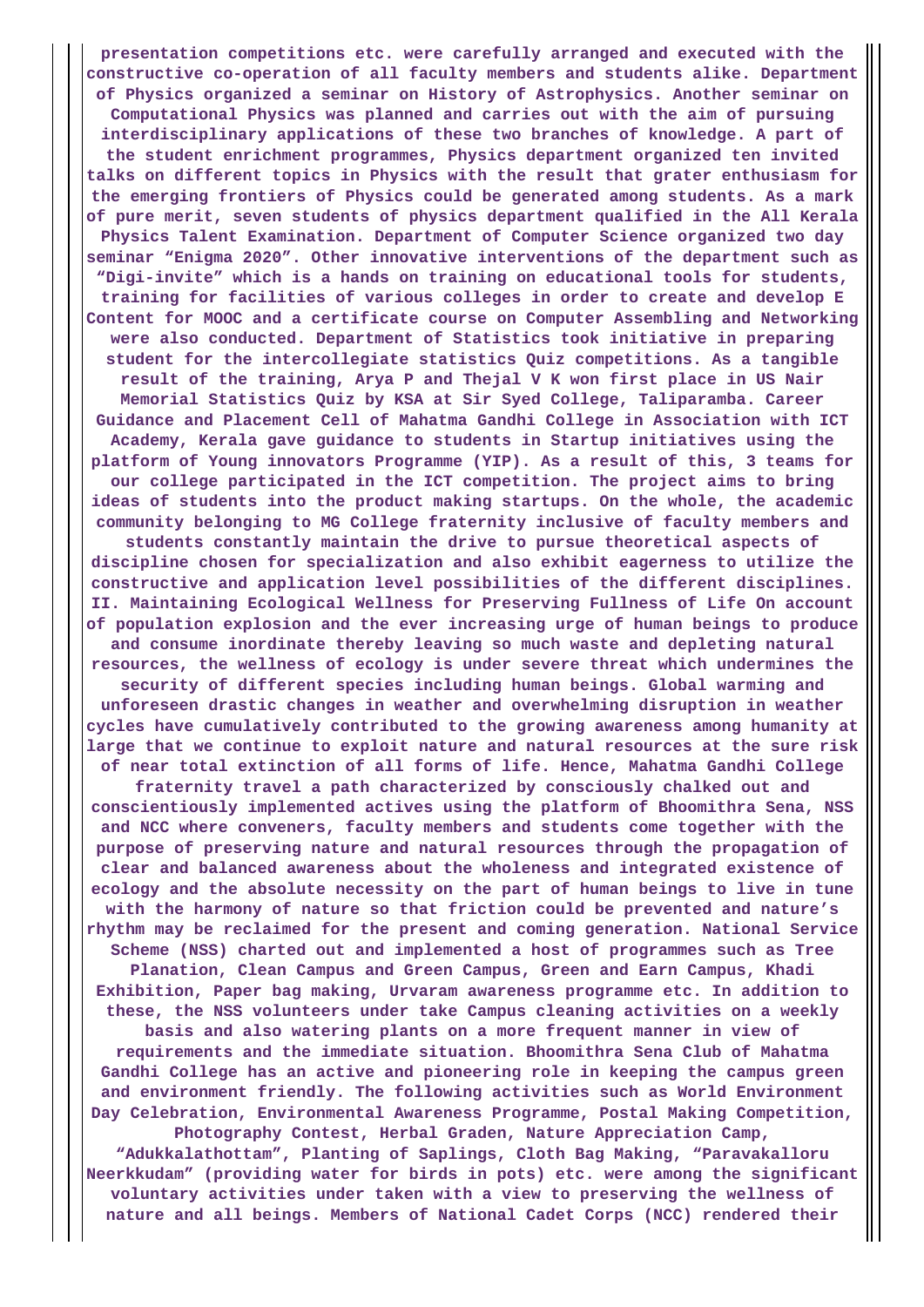**dedicated service having a focus on preserving nature for protecting all forms of life. In tune with this view, World Environment Day was celebrated by planting tress and cleaning the college premises. NCC organized a trekking to Aralam Wild Life Sanctuary to have sensitive appreciation of the subtle rhythm of nature. In association with Haritha Kerala Mission, NCC volunteers undertook River Cleaning Programme "Clean Bavalippuzha and Clean Malayoram" in which 40 cadets rendered dedicated and valuable service to reclaim the purity of the river and the adjacent region so that life giving sources do prevail for the present generation and also the posterity. The activities are inspired and driven by the conviction that we harm nature at our peril. As a mark of recognition, Mahatma Gandhi College and its office received credentials with 'A' grade by Iritty Muncipality in the contest of the Swatch Bharath Mission. Our college is tirelessly moving on in its effort to preserve the purity of nature and environment because maintaining the balance and equilibrium of nature is vital for the safety of all forms of life. Human beings cannot attain safety and certainty in isolation. We exist as the organic indivisible part of nature. We harm nature and thus we harm ourselves.**

 Upload details of two best practices successfully implemented by the institution as per NAAC format in your institution website, provide the link

<https://www.mgcollege.ac.in/pdf/Best%20Practices%202019-20.pdf>

#### **7.3 – Institutional Distinctiveness**

 7.3.1 – Provide the details of the performance of the institution in one area distinctive to its vision, priority and thrust in not more than 500 words

 **Mahatma Gandhi College Iritty- Distinctive Activities 2019-20 Socially Committed Compassionate Interventions M G College iritty is having its Vision and mission compassionately acknowledging the needs and demands of the ordinary people. So not only IQAC but almost all the clubs , NSS and NCC used to chart programmes in tune with the mission and vision. IQAC distributed 26 endowments to the poor students who are also having good academic excellence. The following are some of such programmes. 1. Clean Campus and green campus 2. Snehabhavan visit 3. Flood relief work 4. Learn by earn programmes 5. Book and pen to child 6. NSS Day flag hoist 7. Hair Donation 8. Gandhi Jayanthi celebration 9. Cancer quiz 10. One rupee for life-everyday 11. World Breast cancer awareness rally and flashmob 12. Vigilance awareness week programmes 13. Orientation programmes 14. Paper Bag making 15. Mythri bhavan visit 16. Urvaram awareness programmes and notice distribution 17. Urvaram questionnaire collection 18. Socio economic survey at punned and Keezhur 19. Traffic awareness programmes 20. National girl child day rally 21. Cancer awareness rally Our ED Club started a new programme called earn while learn, a programme in which students can earn while they are learning by expending their expertise. Our NCC conducted outstanding programmes as given below. 1. Republic day parade on 26th Jan 2. Snehaveedu A CONTRIBUTION of Rs 25000/ TO BUILD UP A HOME FOR HOME LESS 3. Sent off to final year cadets on March 20 4. World Environmental day on June 5 -Trees were planted in front of the college and premises and cadets Cleaned the premises 5. World Yoga Day on June 21-Celebrated and practiced Yoga as per the instructions of the yoga teacher 6. Anti drug Campaign on June 26- Organized a rally. Drafted and distributed notice showing the statutory warning and penalty of using drugs 7. Pollution Control Awareness on July 12-Adv. Sunny Joseph, MLA, Peravoor assembly constituency Inaugurated the function and the campus was cleaned up. 8. Celebrated Kargil Victory on July 26 9. Blood Donation camp on July 30-NCC cadets and other students of the college donated their blood. Programme was organized in association with Dist. Hospital Thalassery 10. Flood Relief Activity on August 11-Collected and given relief items of worth Rs.25000. Cadets took part in relief activities directly. 11. Independence Day**